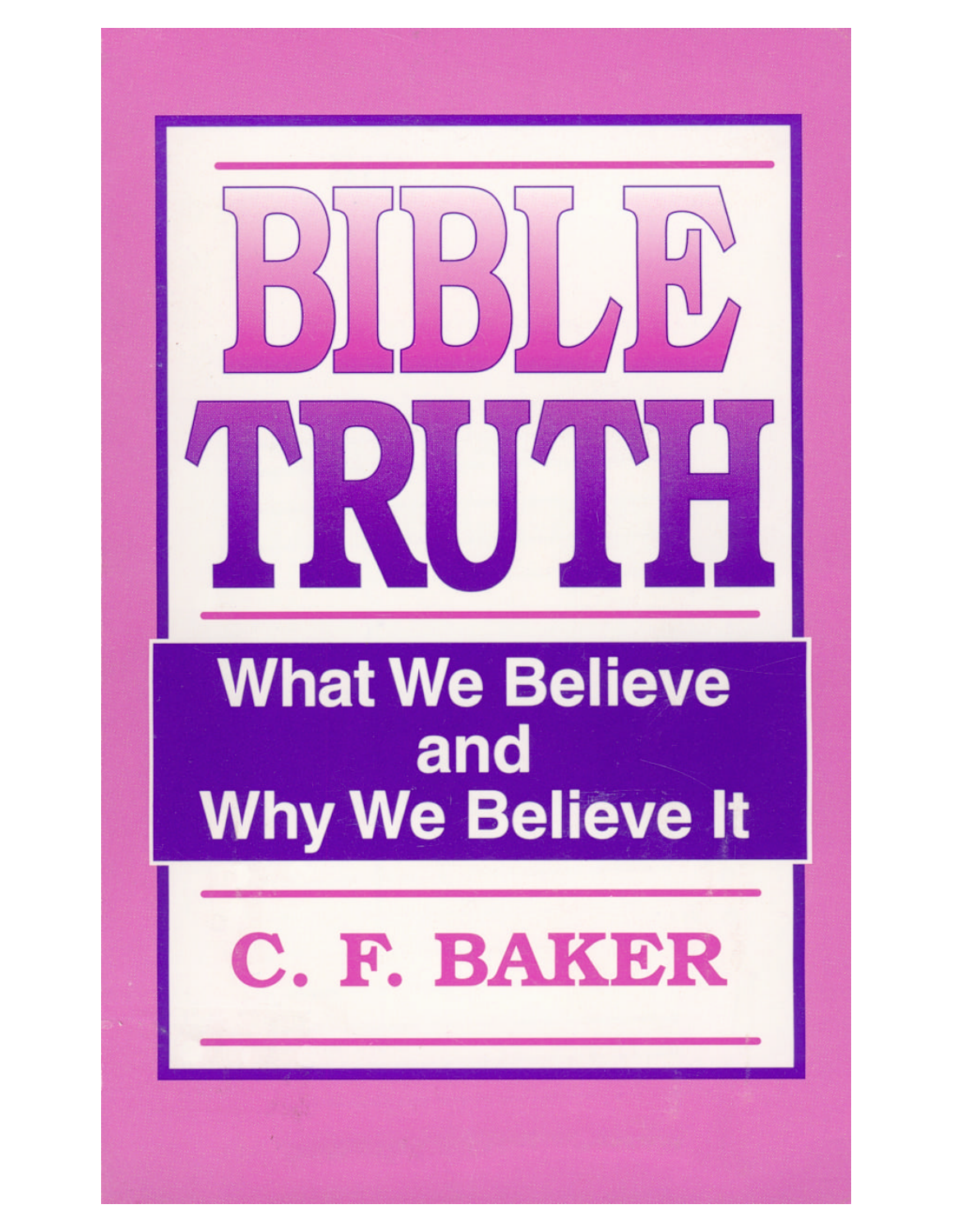# BIBLE TRUTH

# WHAT WE BELIEVE

# AND

# WHY WE BELIEVE IT

by CHARLES. F. BAKER

Published by

Grace Publications, Inc. 2125 Martindale SW, Box 9432 Grand Rapids, Michigan 49509-0432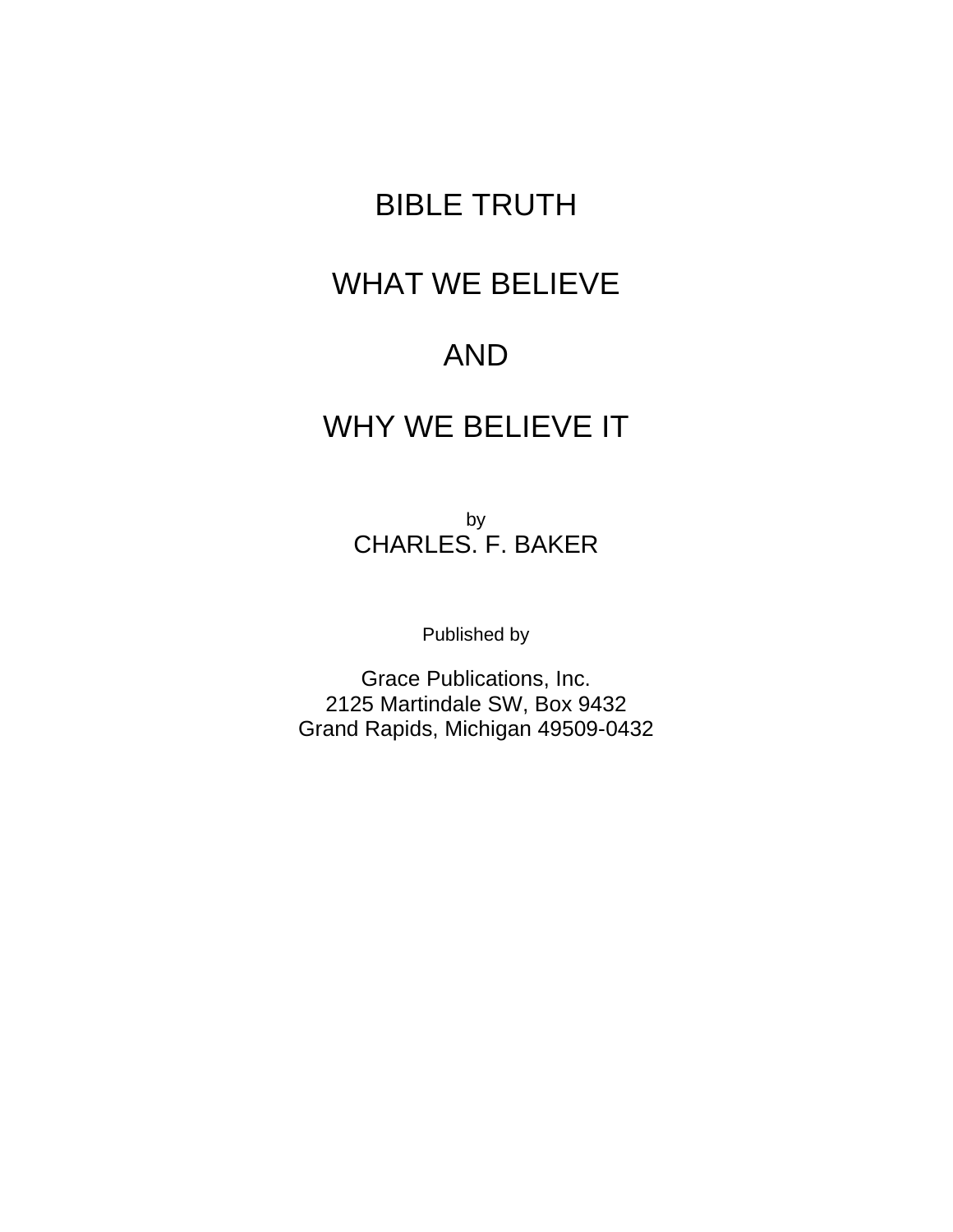Copyright 1956

By

#### GRACE BIBLE COLLEGE

Reprinted 1963 Revised 1963 Revised 1981 Revised 1995

ISBN 0-89814-058-7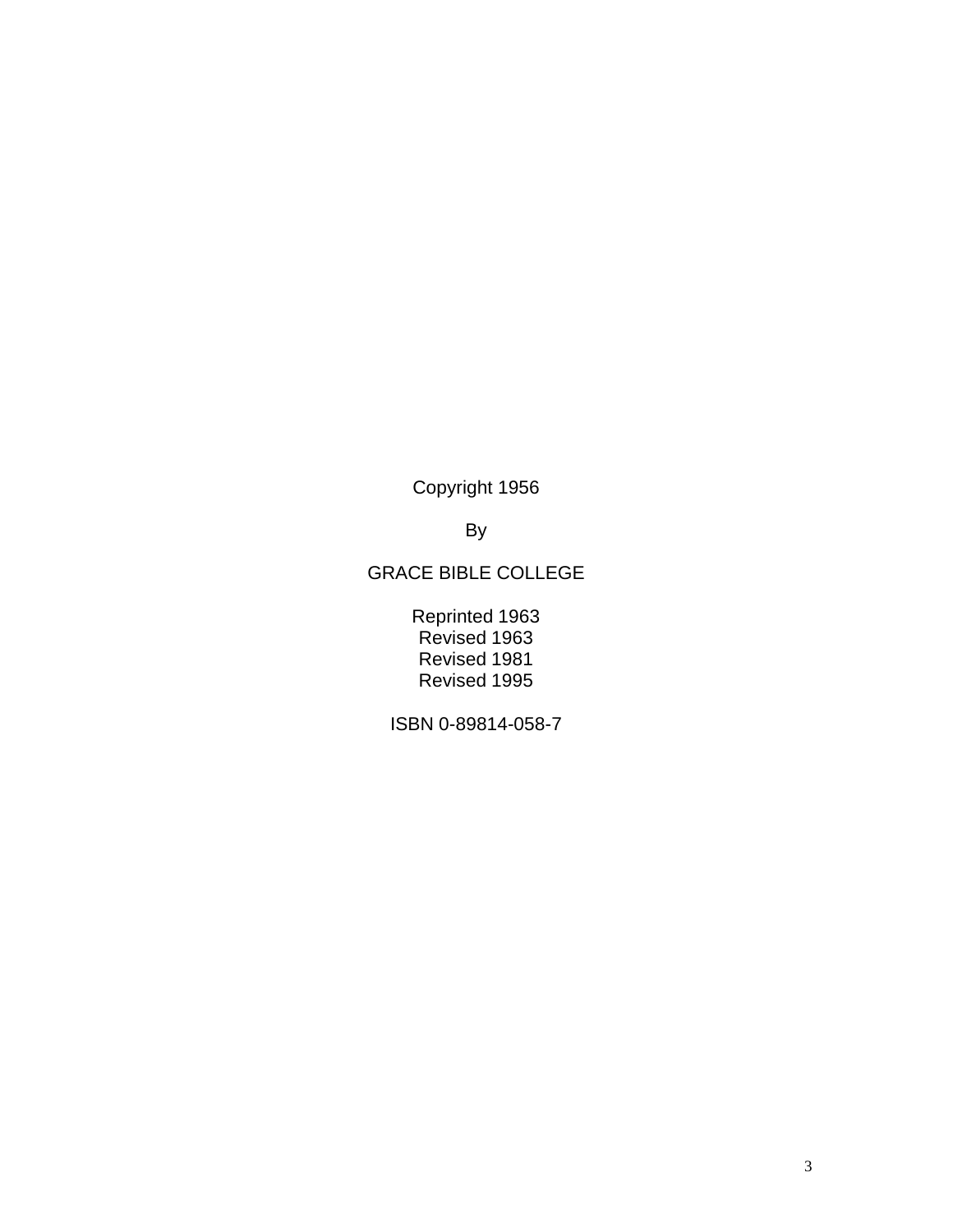# **TABLE OF CONTENTS**

| <b>AUTHOR'S PREFACE</b>       | 5  |
|-------------------------------|----|
| <b>FORWARD</b>                | 6  |
| <b>INTRODUCTION</b>           | 9  |
| <b>THE BIBLE</b>              | 10 |
| <b>THE GODHEAD</b>            | 14 |
| <b>TOTAL DEPRAVITY</b>        | 18 |
| <b>REDEMPTION</b>             | 23 |
| <b>ETERNAL SECURITY</b>       | 28 |
| THE HOLY SPIRIT               | 34 |
| <b>THE CHURCH</b>             | 38 |
| <b>MINISTRY GIFTS</b>         | 43 |
| THE BELIEVER'S WALK           | 48 |
| <b>THE LORD'S SUPPER</b>      | 51 |
| <b>BAPTISM</b>                | 57 |
| <b>THE LAST THINGS</b>        | 61 |
| <b>MISSION AND COMMISSION</b> | 66 |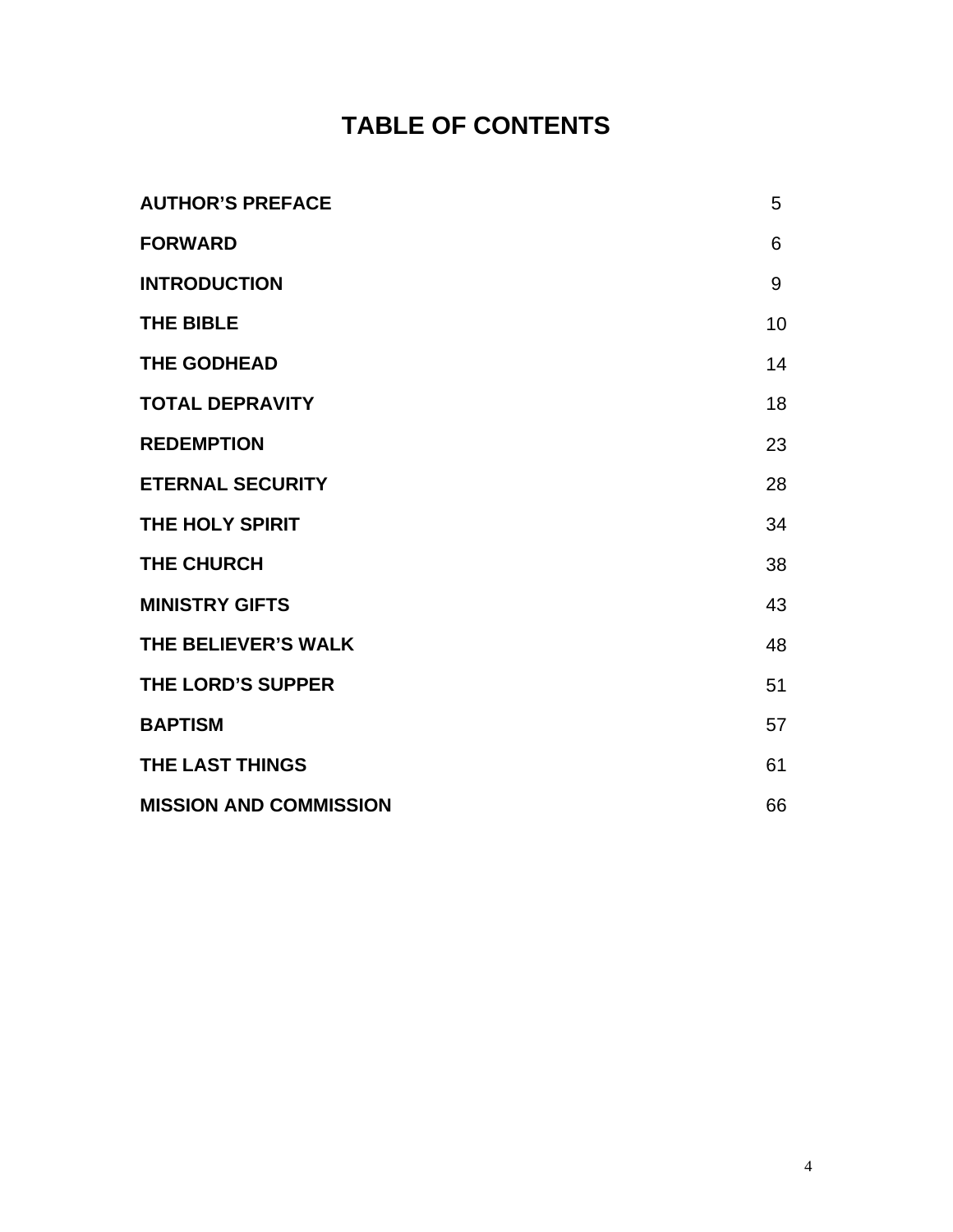# **AUTHOR'S PREFACE TO SECOND EDITION**

The second edition of *Bible Truth* is issued with the fervent prayer that God will see fit to use it for the glory of Christ in helping to establish believers in what the Apostle Paul calls "my gospel, and the preaching of Jesus Christ, according to the revelation of the mystery, which was kept secret since the world began, but is now made manifest, and by prophetic scriptures, according to the commandment of the everlasting God, made known to all nations for the obedience of faith."

While printed originally to explain to other evangelical the doctrinal and dispensational position of the Grace Gospel Fellowship and related organizations, the volume has found considerable use as a basis for correspondence and Bible class courses, as it is actually a study of the outstanding doctrines of the Christian faith in the light of dispensational truth.

I have felt led to keep the Foreword just as Pastor O'Hair wrote it two years before his death, although as you read it you will recognize the fact that it was written in 1956 and that since that time *Milwaukee Bible College* has been moved to Grand Rapids, Michigan, where it operates under the name of *Grace Bible College*, and the name of *Worldwide Grace Testimony Mission* has been shortened to *Grace Ministries International*.

The only changes which have been made in the text are typographical corrections and the rewording of certain details of the doctrinal statement which has been done by the membership for purposes of clarification. These changes and additions have necessitated a difference in page numbering from the first edition.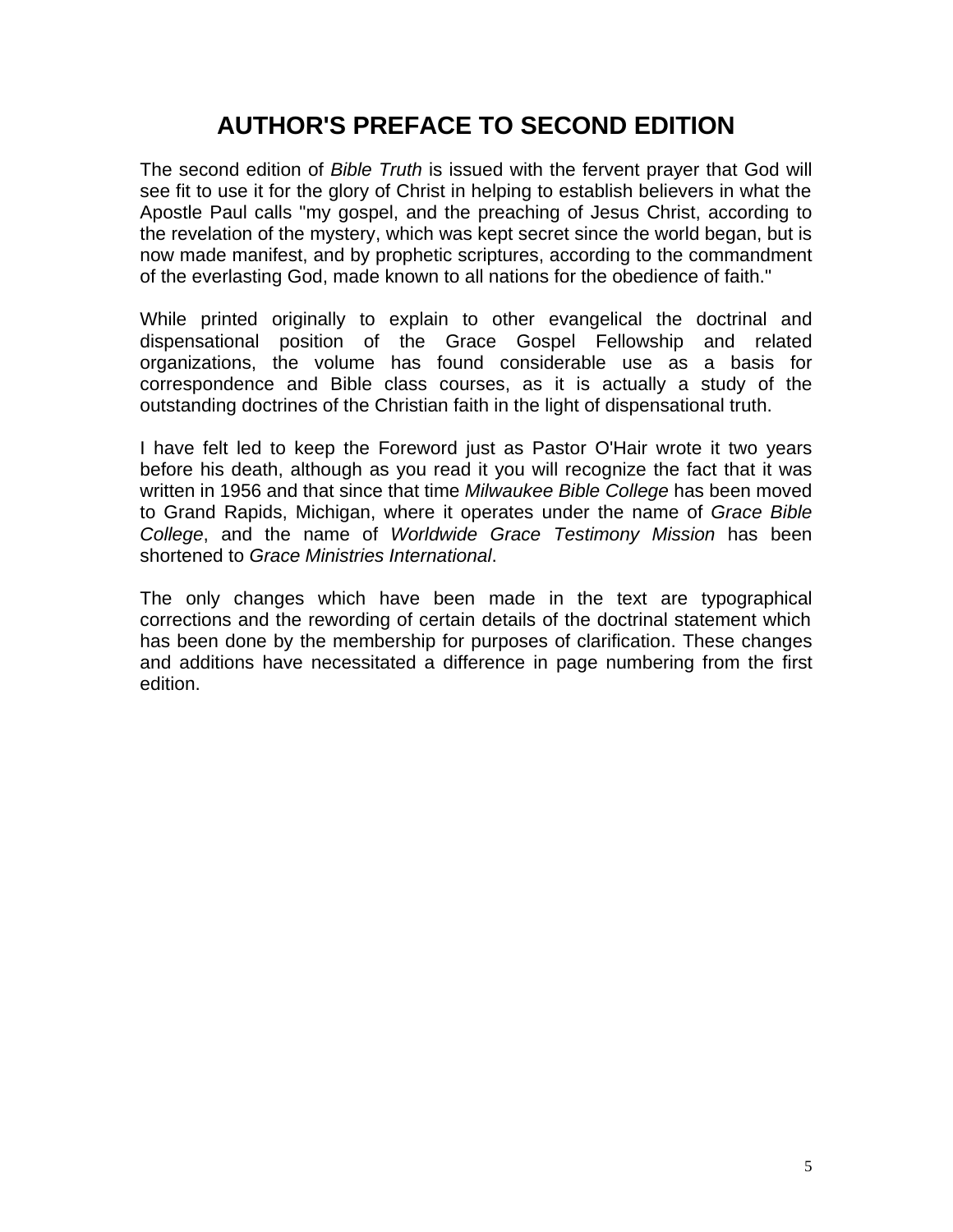## **FOREWORD**

#### by Pastor J. C. O'Hair

During the past two or three generations there have been an increasing number of Bible teachers among Evangelical Christians, who have come out for the Premillennial coming of our Lord Jesus Christ. At some place and time along the way these "Premillennial 'grace' Bible teachers" picked up the name "Fundamentalists." Some of them prefer not to be called "Fundamentalists," but are willing to be called "Conservatives."

Many of the Premillennial Fundamentalists adopted the slogan, "The Book, The Blood, and The Blessed Hope." They have conscientiously, uncompromisingly and aggressively contended for the faith once for all delivered to the saints. "The Blessed Hope" in their slogan means that they contend for the premillennial coming of the Lord Jesus Christ (the Head) to rapture the members of His Body before He returns to earth, as the Son of man, to redeem His nation Israel and to establish on earth His prophesied "kingdom of heaven."

Of course all of us who are Evangelical Christians believe one hundred percent in the plenary inspiration of the Holy Scripture, in the eternal Deity of God the Father, God the Son and God the Holy Spirit. We believe in the Virgin Birth of our Lord and Saviour Jesus Christ, in His perfect, sinless life, and the Divine authority with which He spake as never man spake. We believe that by God's grace and power and by God-given faith in the Lord Jesus, the One Mediator between God and men, in His once-for-all prophesied sacrificial death and His bodily resurrection, any kind of sinner may be saved -- eternally saved.

We believe that the Lord Jesus is now far above all heavens (Ephesians 4:8-11) on His Father's throne, *Head* of the *One Body*; that, in this age and dispensation of grace, every saved person is a member of that One Body, identified with Christ in His crucifixion, death, burial and resurrection. Moreover we believe that every such identified *Body-member* has been raised up and made to sit down in the heavenlies in Christ Jesus (Ephesians 2:4-6). This is one reason why we are uncompromisingly opposed to any and all "soul-sleeping" theories, the teaching of the unconscious state of either believer or unbeliever between death and resurrection. We are equally opposed to any and all *universal reconciliation* or *annihilation* teaching.

We believe that God's grace and power, which according to 2 Corinthians 9:8 and Ephesians 1:19-23 are available for every member of the Body of Christ, are altogether sufficient to enable every Body-member to know Christ in the fellowship of His suffering and in the power of His resurrection and to walk in the Spirit, well pleasing to God, as becometh a saint.

Premillennial *grace* Christians are, of course, dispensationalists, inasmuch as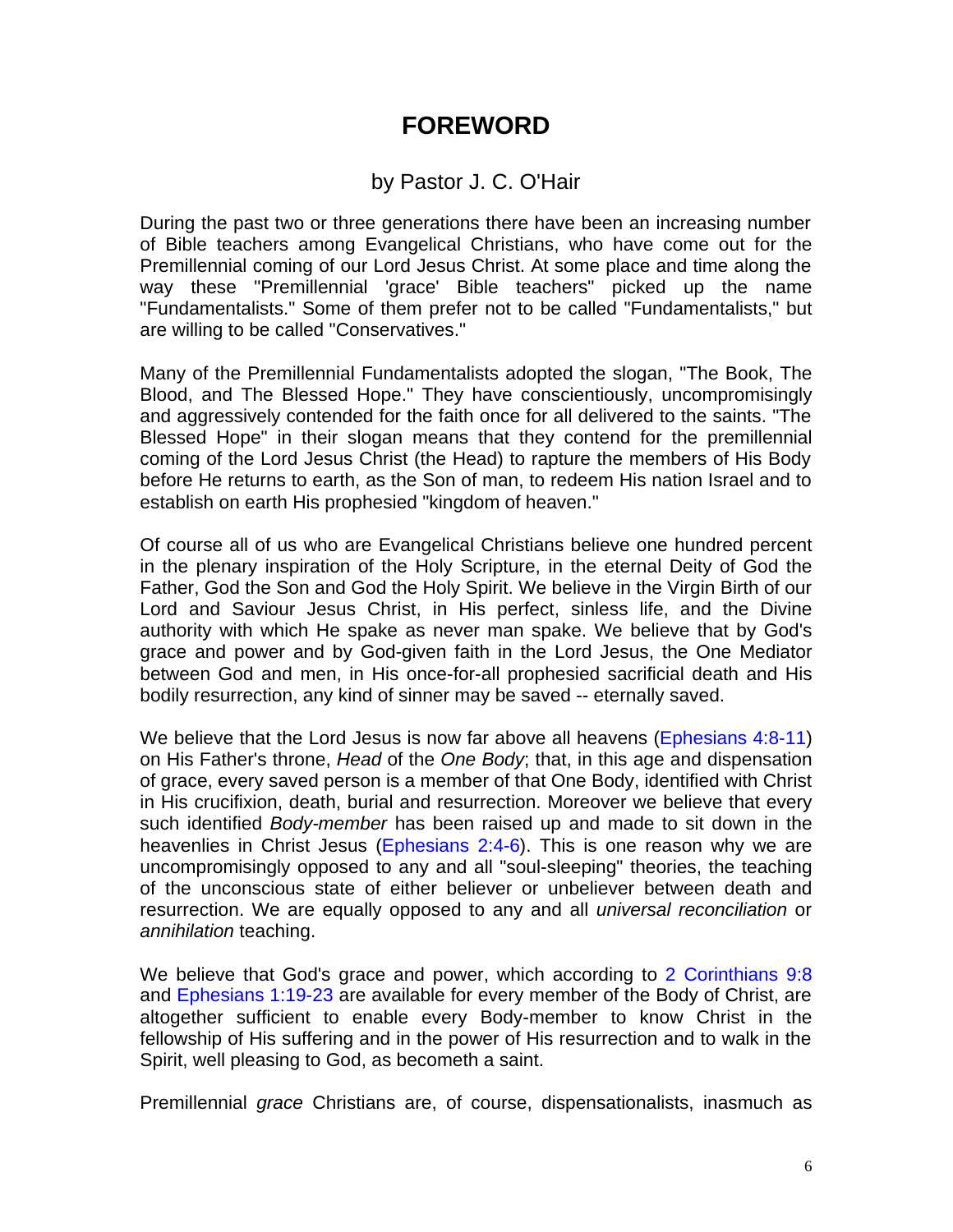they believe that this present *grace* dispensation and the Church of this dispensation, which is the Body of Christ, began historically at the time of and because of the *fall* of Israel, and that Christ must and will come back to this earth, as the Son of man, before the beginning of the millennium, which will be after this present dispensation has suddenly ended by the rapture of the Church.

The great majority of these Premillennial *grace* dispensationalists teach dogmatically that the awful judgment of Christ upon Israel, recorded in the twenty-third of Matthew and ending with the pronouncement, "your house is left unto you desolate," is Scriptural proof that the *fall* of Israel took place before the Holy Spirit was poured out on the day of Pentecost. Humanly speaking, these "ACTS TWO" Premillenarians, who teach that this present dispensation and the *Joint*-*Body* of Ephesians 3:6 began historically with Peter and Pentecost, are in control of the Fundamentalists' Bible-schools and other organizations. They are united in their verdict that other Premillennial grace Bible-teachers, who hold that the *fall* of Israel and the historic beginning of the dispensation of grace and the *Joint-Body* was after Pentecost of Acts Two, are *ultradispensationalists*.

Several years ago a number of Premillennial *grace* Bible teachers gathered together for Christian fellowship and Bible Study. They were convinced that the dispensation of the grace of God for Gentiles, called in Ephesians 3:9 "the dispensation of the mystery," did not begin either with Peter and Pentecost, or after the pronouncement of Acts 28:25-28 (which means after the period covered by the entire Book of Acts), but rather with the Apostle Paul before he wrote his first Epistle. They first of all saw the need for a missionary society to propagate this Gospel of the Grace of God in the regions beyond. The Worldwide Grace Testimony was organized for this purpose in 1939. Later in 1944 they decided to form an organization or fellowship to include Evangelical Christians who agreed with this dispensationalism. The name "GRACE GOSPEL FELLOWSHIP" was given to the organization. All of those who are identified with this Fellowship agree as touching the all-important fundamental doctrines of Evangelical Christianity, but they disagree with the type of dispensationalism that insists that this present grace dispensation and the Body of Christ began with Peter and Pentecost.

The need was soon felt for a Bible Institute where students, being trained for Christian work as evangelists, missionaries, pastors and teachers, should be taught to rightly divide the Word of Truth in obedience to 2 Timothy 2:15, to emphasize the difference between "the gospel of the kingdom" and "the gospel of the grace of God," to distinguish between the message and program of Peter and the Eleven in the first chapters of Acts and the Lord's spiritual message and program in "the dispensation of the mystery," revealed to and through the Apostle Paul. Therefore, in 1945, the officers and other members of the Grace Gospel Fellowship voted unanimously to establish THE MILWAUKEE BIBLE INSTITUTE (later The Milwaukee Bible College, and now Grace Bible College of Grand Rapids, Michigan).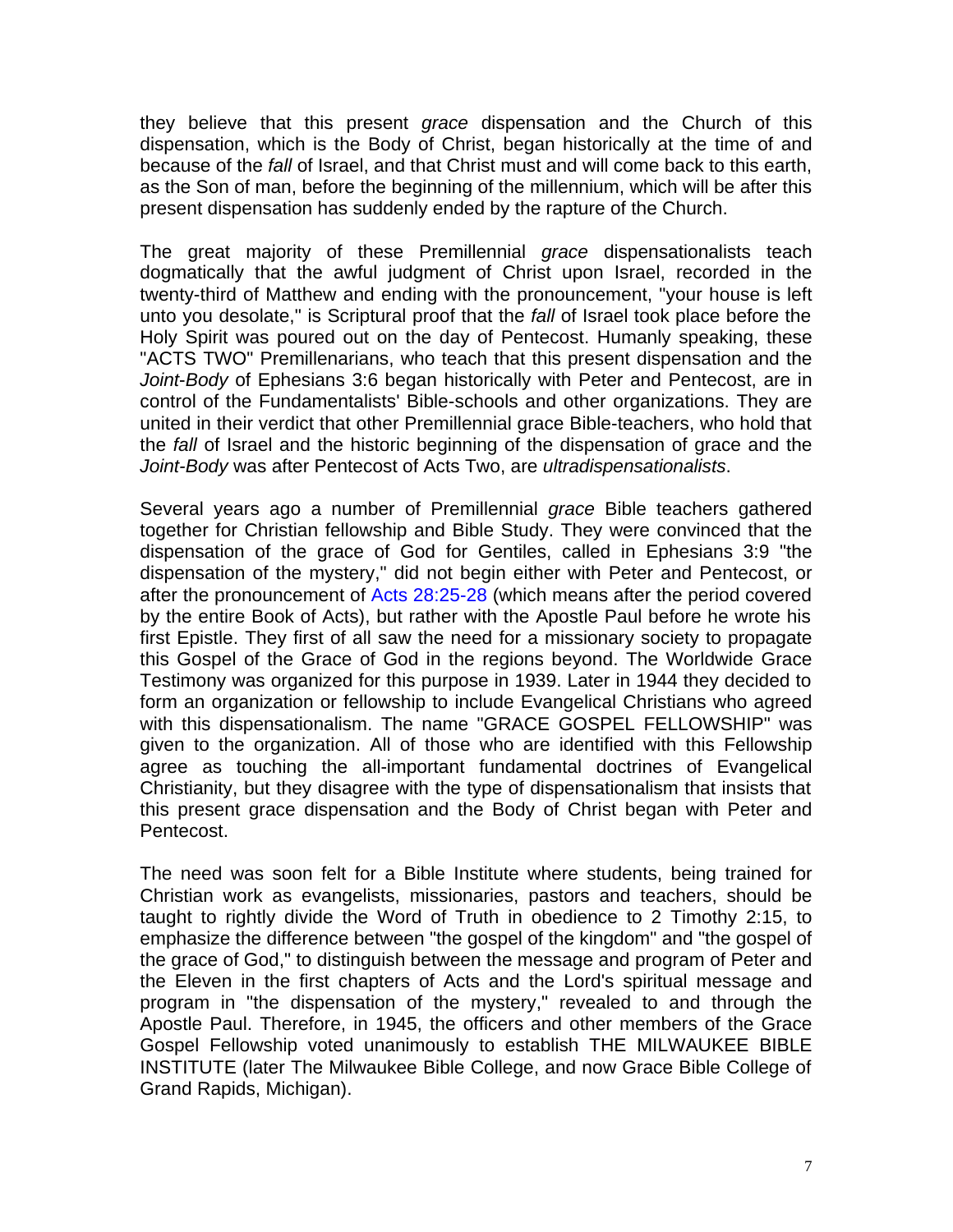By the unanimous vote of the members of the committee, chosen to purchase property and make the other necessary arrangements for the opening of the Institute, Mr. Charles F. Baker was elected President. Mr. Baker is a graduate of Wheaton College, also of Dallas Theological Seminary. He is a faithful, spiritual, able Bible expositor, well qualified for the duties of the office which he holds.

At the urgent request of the members of the official board of the College, and also by request of the directing officials of Grace Gospel Fellowship, president Baker wrote a series of articles for TRUTH magazine, published by the College, under the general heading, "What We Believe and Why We Believe It," setting forth what we believe doctrinally and dispensationally and what is taught the students who attend our College.

Now the directing officials of all three of the organizations mentioned above have decided to publish these monthly messages from the heart and pen of Mr. Baker in one volume. We are trusting and praying that the publication will fall into the hands of many sinners and saints, and that the saints, who read its messages, may be like the noble Bereans of Acts 17:11 and search the Scriptures to see if these things are so.

Mr. Baker was for a number of years a member of the church organization in Dallas, Texas, of which Dr. C. I. Scofield was the pastor. Dr. Scofield the author and editor of *The Scofield Reference Bible*, has caused Christians by the thousands to know the wisdom and importance of studying the Bible dispensationally. Several years after Dr. Scofield's Reference Bible had been published he gave his full and free and unqualified written endorsement to these printed statements: "In the latest Epistles of Paul it is noticeable that the *sign-gifts* (I Corinthians 12:8-11) are nowhere in manifestation, but a *different order* is brought forth by the Holy Spirit for the correction of prevailing hobbies and fanaticisms"..."Is it the Spirit of God or Satan who turns the eyes of sincere Christians *back to Pentecost*, and away from the goal placed before them in Ephesians, Philipplans and Colossians?" "There is a *corrective* passage in God's Word for every unbalanced position."

Being fully persuaded that today, as never before, a *corrective* dispensationalism is urgently needed, and that the Premillennial grace Bible teachers, who teach that "the dispensation of the mystery" and the "Joint Body" of Ephesians 3:6-11 began with Peter and Pentecost, do not offer the needed *corrective*, Mr. Baker's message is being sent forth in this volume, *What We Believe And Why We Believe It* with the sincere desire and hope that it may be read prayerfully by very many, with as little prejudice as possible.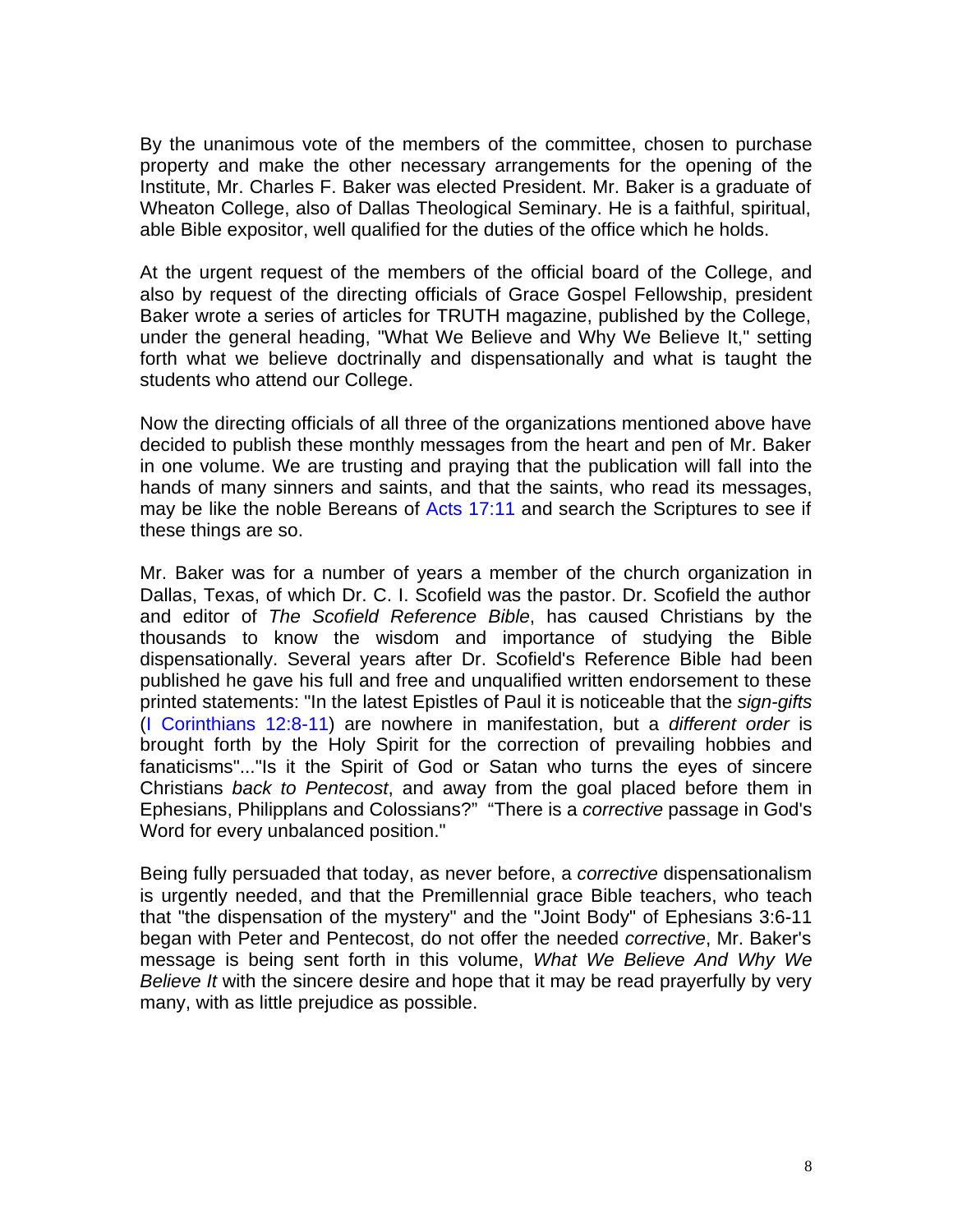## **INTRODUCTION**

The basic beliefs of the Worldwide Grace Testimony (now Grace Ministries International) were set forth in a doctrinal statement at the time this mission society was organized. Later the Grace Gospel Fellowship and Milwaukee Bible Institute (now Grace Bible College) were organized and both adopted the same doctrinal platform.

A doctrinal statement is of necessity a very abbreviated and condensed statement of faith. While it serves its purpose well in identifying a movement relative to the truth of God's Word, it does need to be elucidated considerably in order to bring out some of the finer points of doctrine and to give sufficient Biblical evidence to convince others of its Scriptural character. It is merely a statement of what is believed without *the whys* and *the wherefores*. It shall be our purpose in what follows to endeavor to enlarge upon our bare statements of belief sufficiently to inform any interested person of the exact nature of our beliefs. It is to be hoped that this setting forth of our doctrine will not only be a blessing to those who are likeminded, but that our adverse critics, who often misrepresent our beliefs, will be considerate enough to carefully consider what is said here before attempting to inform others just what we do or do not believe.

The author is aware that no two men have ever seen eye to eye on every fine detail of truth. He is further aware that what he has written is primarily his own personal convictions about the troth, but he has conscientiously tried to write in a manner representative of the thinking of the Grace Movement as he has known it for the past twenty-five years. This material was published serially over the period of a year, and to the best of his knowledge no adverse criticisms were received from any of the members of the *Grace Gospel Fellowship*. A special word of thanks is due to Mr. C. R. Stam, editor of *The Berean Searchlight*, and to Pastor J. C. O'Hair of North Shore Church, Chicago, both of whom read the manuscript and offered helpful suggestions and criticisms.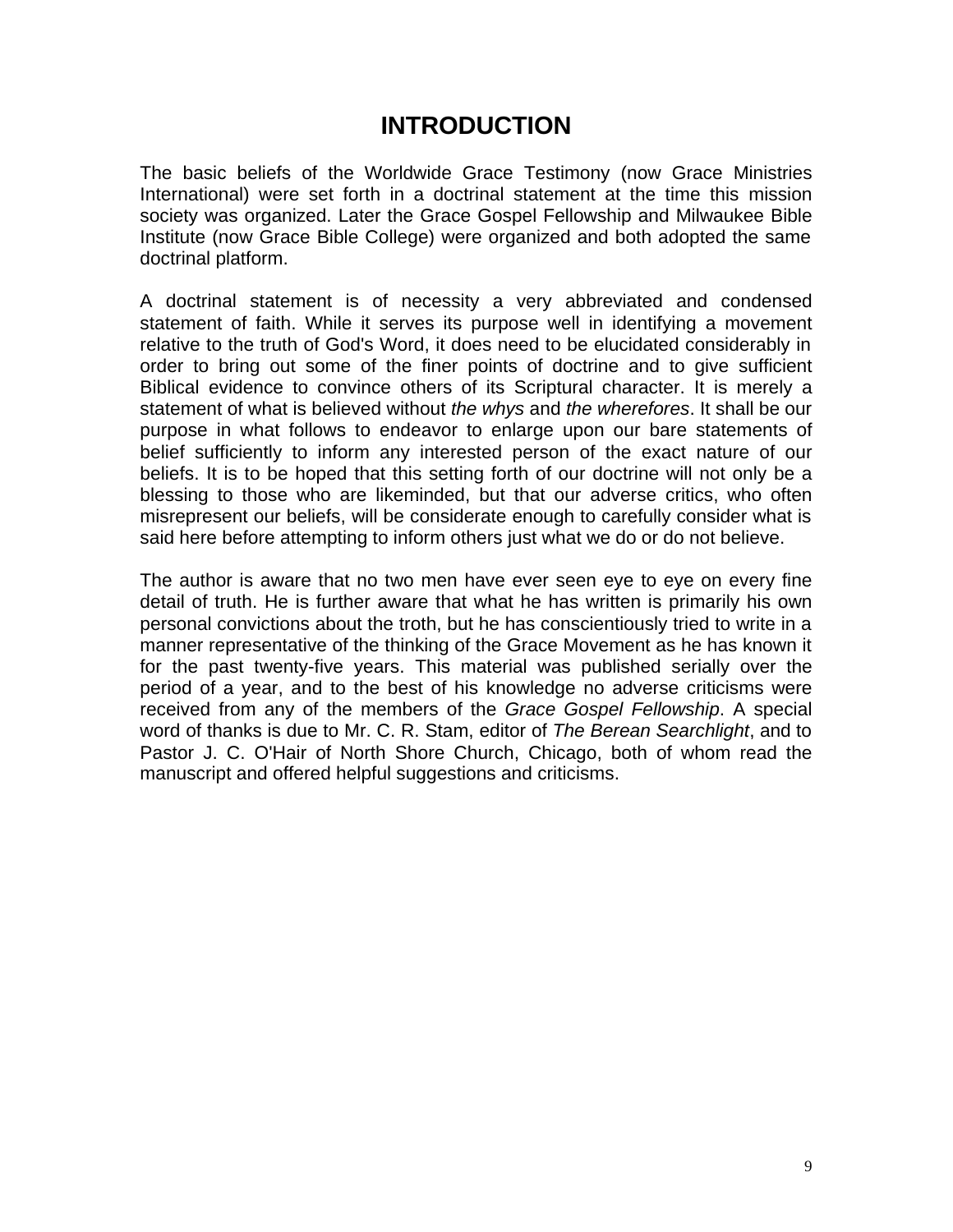# **THE BIBLE**

IN KEEPING with all conservative, fundamental, orthodox believers we affirm the following concerning the Bible:

#### **The entire Bible in its original writings is inerrant, being verbally inspired of God and is of plenary authority (**2 Tim. 3:16,17; 2 Pet. 1:21**).**

This is practically the reiteration of Paul's statement: *"All Scripture is given by inspiration of God,"* or more literally, *is God-breathed*. We believe that the Bible is completely and entirely divine, that it is indeed and in truth the Word of God. At the same time we believe that it is also entirely human, in the sense that every word of it was written down by men, as Peter states in the passage referred to above. It is perfectly human and perfectly divine, even as our blessed Lord Jesus Christ is.

We reject unreservedly all the theories of the school of the destructive higher critics which would either place a much later date upon the various Bible books than their internal evidence would naturally indicate, or which would deny the stated authorship of these books. Any such teaching must effectually deny the unique inspiration which the Bible claims for itself.

But not only is the entire Bible divinely inspired in its original writings; it is all profitable. It is most important to stress this point, especially in view of the further fact that the Bible came into being as a progressive revelation from God. The Bible is a dispensational book. It is patent upon the surface of many passages that not all of the Bible is addressed to nor is written about the same group of people. Surely none of the New Testament epistles were written to people who lived before the coming of Christ, and it is just as evident that the Old Testament books were not addressed to those who live under this present dispensation. Upon the basis of this fact some would suppose therefore that those parts of the Bible which were not written to us must be discarded, and in fact this charge has often been made against those who recognize the dispensational character of the Bible. Some have gone so far as to accuse the dispensationalist of destroying the Bible as effectively as does the modernist, only using another method. It has even been claimed that dispensationalism is far worse than open infidelity, because it begins by piously affirming the divine inspiration of the Bible but ends by curing it to pieces. Thus sincere people are seduced by this teaching, only to find in the end that they do not have any Bible left.

We would be as quick as any to denounce any system which would discard any portion of the Bible. We believe that the wonderful, divine character of the Bible is seen in the fact that while its various parts were written over many centuries and to peoples under different dispensations of God's government, it is ALL profitable for us today. Only a divinely inspired book could possess such a character. The Scripture itself is clear on this point: it is *"profitable for doctrine, for reproof for*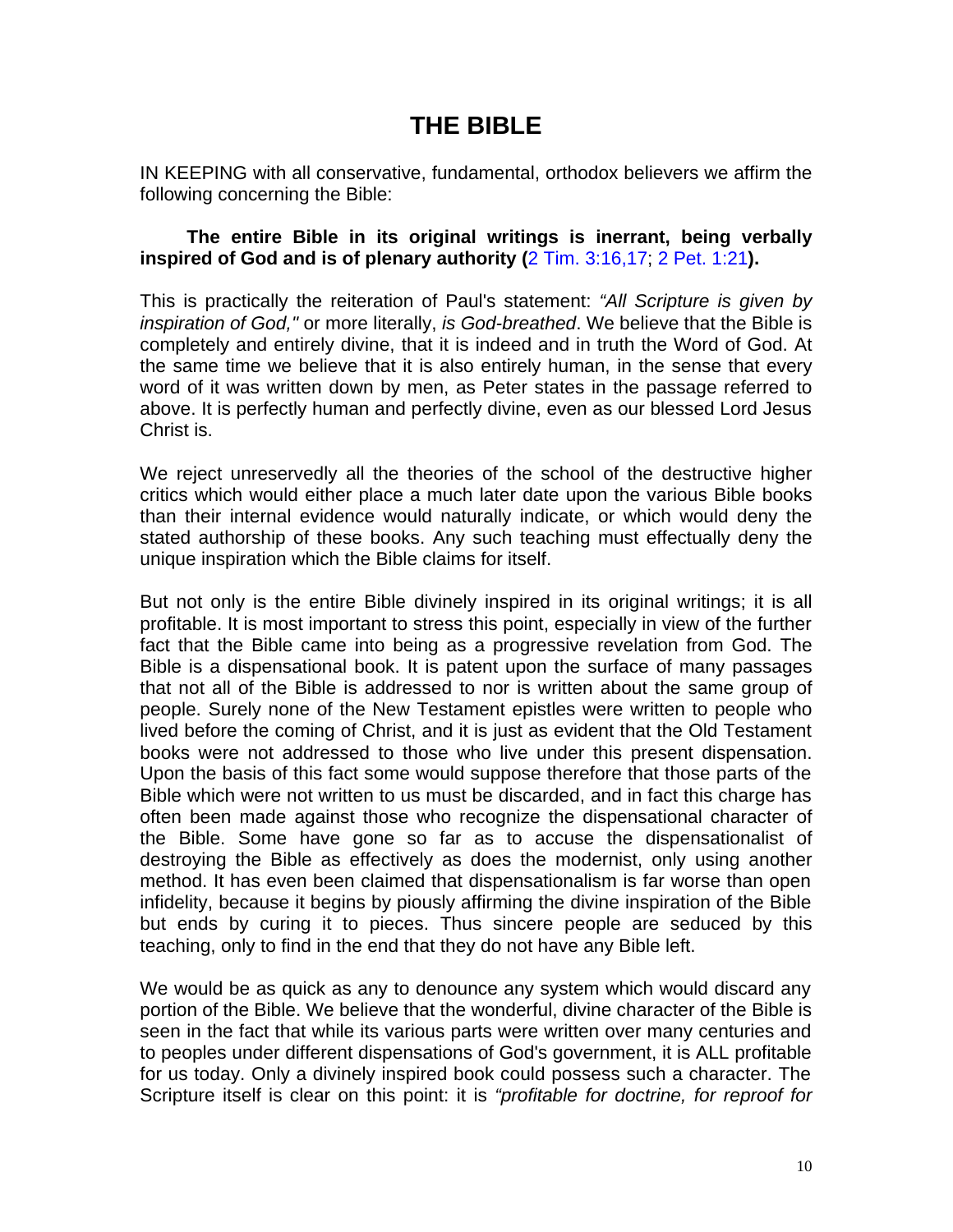*correction, for instruction in righteousness; that the man of God may be perfect, thoroughly furnished unto all good works."*

#### **Must Be Rightly Divided**

The apostle Paul, to whom was committed the dispensation of the mystery and in whose epistles alone we find this distinctive revelation, tells us that all that was written aforetime is for our admonition, and is therefore profitable to us (I Cor. 10:11). Anyone who divides the Word in order to discard parts of it does greatly err, not knowing the truth, and manifestly does not *rightly* divide the Word of truth.

Apart from right division of the Scripture, however, one is bound to get into hopeless confusion. Almost all Christians recognize the necessity of dividing between the Old and New Testaments. Who would contend that the commands in the law of Moses concerning the offering of animal sacrifices or practicing of circumcision were binding upon believers today? Some would tell us that these Old Testament commands have been superseded by new ones and that we today are only under obligation to obey all of the commands in the New Testament. But we would ask, Just what is the New Testament?

In the four Gospels and in the book of Acts which are included in the twentyseven books which make up the so-called New Testament, we find many commands and practices which these same people do not obey any more than they do those of the Old Testament. To sell all and to have all things common, to obey those that sit in Moses' seat, to go forth preaching without gold or silver or even such provision as a change of raiment, to kill and eat the Passover lamb, to heal the sick, cleanse the lepers, cast out demons, and raise the dead -- all of these are commands and practices contained in the book which we call the New Testament.

#### **Distinctions Must Be Made**

It is evident in the light of the above statements and of dozens of similar ones that in order to rightly divide the Word we must recognize other distinctions than the two main divisions of our Bible. Anyone who carefully approaches the study of the Bible must acknowledge that the Old Testament did not begin until Moses, some fifteen hundred years before Christ and at least twenty-five hundred years after Adam. Therefore Genesis actually contains none of the Old Testament. Likewise it must be acknowledged that the New Testament was made in the blood of Christ so that the bulk of the four Gospels are not yet upon New Testament ground.

We contend, however, that even this further distinction is not sufficient for rightly dividing the Word of truth. The book of Acts is surely upon New Testament ground, as it follows the death and resurrection of Christ, but it also contains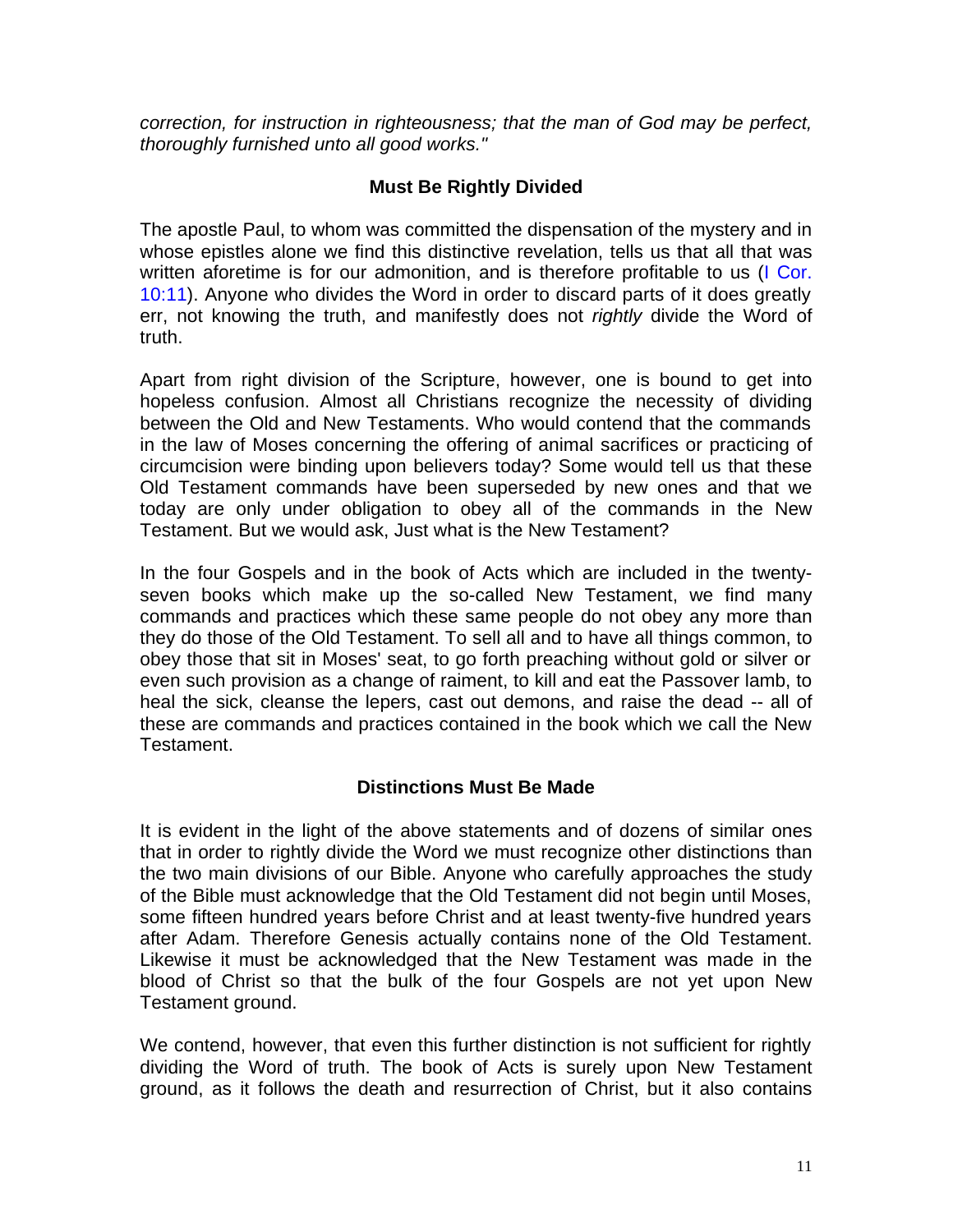much that is not practiced and preached by evangelical Christians today. Tongues, healings, miracles, raising the dead, water baptism for the remission of sins, having all things common, and even a preaching to none but unto the Jews only, are all a part and parcel of the early half of that book. It is true that Pentecostal people today tarry and seek and strive to duplicate these miraculous manifestations, with results that are evidently dubious; but why do not the bulk of evangelicals include these things in their religious and spiritual program, if they belong to the so-called New Testament?

#### **Distinctive Truth of the Mystery**

The only division of the Scripture which meets all conditions and harmonizes the entire Bible is one that takes into account the distinctive revelation of the dispensation of the mystery. The New Covenant as such was prophesied in Jer. 31:31 and is a part of that divine undertaking which will be consummated when Jesus Christ is reigning as King of Israel and King of kings here upon the earth. All of the Old Testament is prophetic of that glorious kingdom. The four Gospels present that kingdom as at hand. The early part of the Acts shows the necessity of the sufferings of Christ and the bringing in of the New Covenant before that kingdom could be established, and further offers that kingdom to Israel upon the condition of national repentance. But the book of Acts is also a record of lsrael's final rejection of the Messiah and His kingdom, and of God's raising up and sending forth of a new apostle with a new and distinctive dispensation. Paul's epistles contain that new revelation from the ascended and glorified Christ. That revelation is designated as the Mystery which was never before made known to the sons of men in other ages and generations.

Therefore, it is unique and distinct from that great body of truth which will see its consummation in the Millennial earth. We believe with Dr. C. I. Scofield that in Paul's writings alone *"we find the doctrine, position, walk, and destiny of the church"* of this dispensation (p. 1252 Scofield Reference Bible ). This means that Paul's epistles contain the specific instructions for believers today. Of course, there is much in common with these instructions throughout the entire Bible.

To summarize: we believe that the entire Bible is verbally inspired in its original writings, that it is in its entirety profitable for us today, but not that it is in its every part profitable for the same thing. We believe that for an intelligent understanding of the Bible we need to follow the divine injunction to rightly divide it. We believe that in order to do this we must not only recognize the several dispensations under which God placed His people Israel in reference to the earthly, Messianic kingdom, but we must clearly distinguish all of this from God's present "mystery" purpose with the Body of Christ. We further believe that the entire Pauline revelation is one complete revelation of troth for members of the Body of Christ. We deny what some extreme dispensationalists affirm, that Paul's earlier epistles are not addressed to members of the Body of Christ in this dispensation. We believe that any confession to belief in the divine inspiration of the Bible which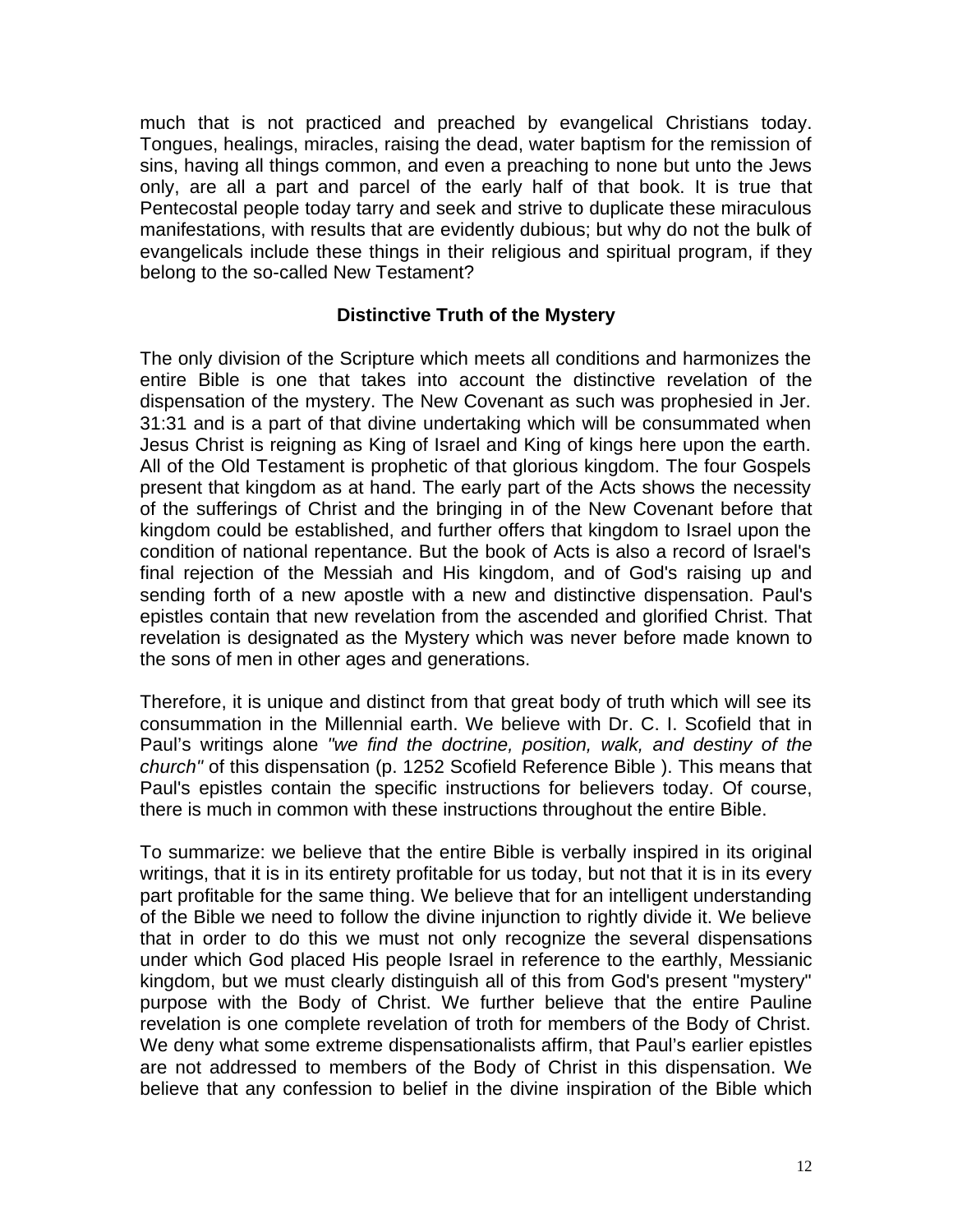does not recognize these divine distinctions is bound to result in the confusion of the believer today in his understanding of God's will, in his practice, and in his message.

We further believe that the Bible is of plenary authority; that is, that its authority in matters of our faith and practice is full and complete. It is the supreme court to which we must bring all questions of faith and morals for final decision. Church history, church councils, creeds and the like may contain much truth, but these things are in no sense the basis for authority of what is truth. "Thy Word is Truth."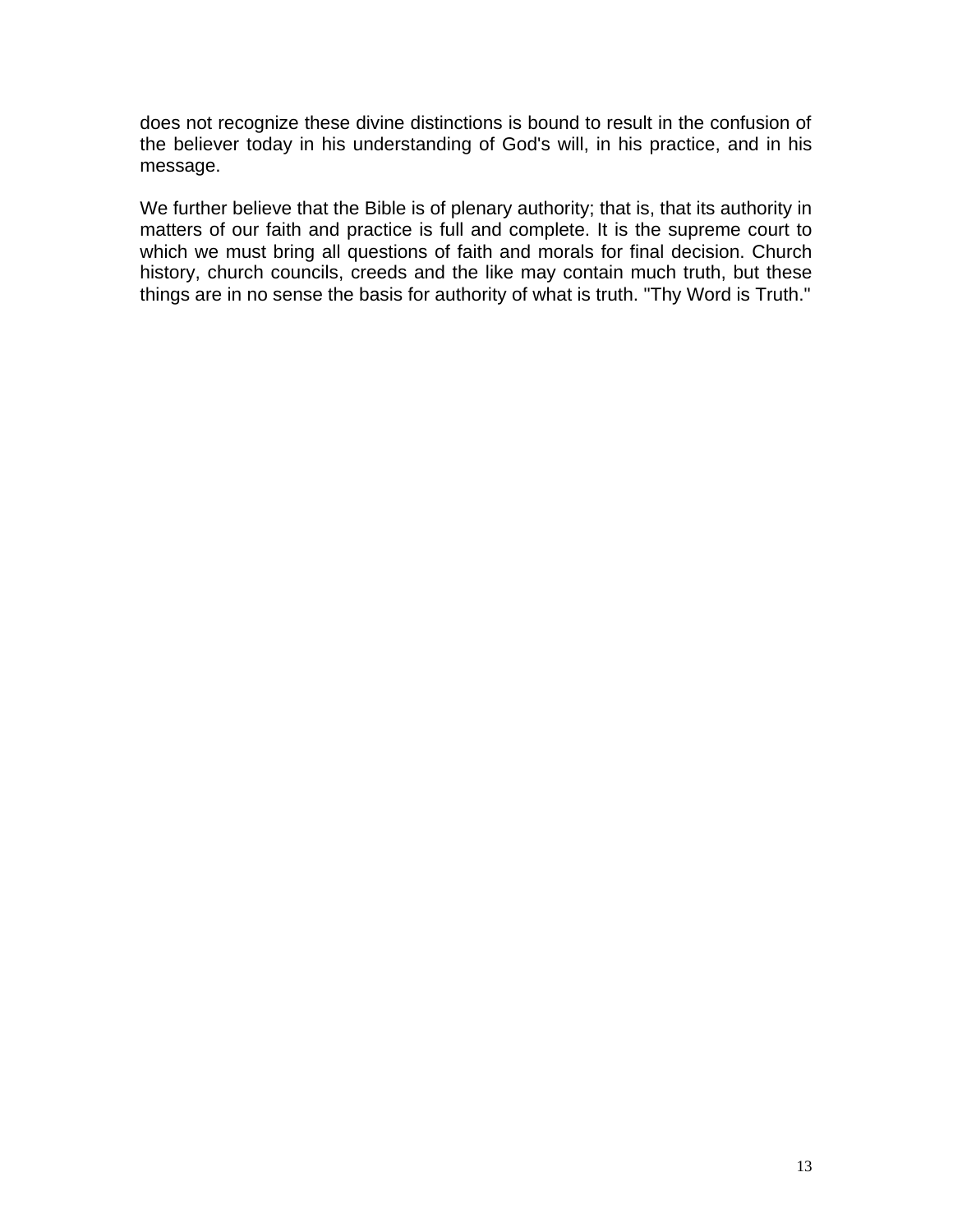# **THE GODHEAD**

VERY briefly stated, all of those who are associated with the Grace Gospel Fellowship believe that "there is ONE God, eternally existing in three Persons: Father, Son and Holy Spirit. Deut. 6:4; I Tim. 2:5; Eph. 4:4-6; Matt. 28:19; 2 Cor. 13:14." We must emphasize this fact, for there are some who hold to a dispensational interpretation of the Scripture who are Unitarian as concerns the Godhead. All such deny the deity of our Lord Jesus Christ and the personality of the blessed Holy Spirit. Satan has used such people to frighten sincere saints of God from studying or accepting dispensational truth, making them believe that there is some subtle connection between dispensationalism and a denial of the Trinity, and that if one accepts dispensational truth he must logically end up in denying the deity of Christ.

Actually, of course, there is not the slightest connection between dispensational troth and Unitarianism. In the long history of Unitarianism from Arius in A. D. 325 to the present, no case can be found where dispensational troth led anyone into this heresy. As a matter of fact, it can be seriously doubted whether any Unitarian up to the present day "Concordant Version Movement" even recognized that there was such a thing as dispensational truth. Satan knows well that God's distinctive message of grace for this present dispensation can only be known through means of the dispensational interpretation of the Word, and he has seen to it that wherever an attempt has been made to recover this precious truth his emissaries have crept in with some damnable heresy to contaminate the message, and thus to confuse the minds of sincere believers and to turn them against the only thing that can bring them into the fullness of understanding of the mystery of Christ.

Since no one who professes to be a theist denies the deity of God the Father, we will not take space to set forth this truth, other than to point out the obvious fact that if God the Father is eternal, then there must of necessity have been an eternal Son to maintain that eternal relationship. God the Father is first and foremost the God and Father of our Lord Jesus Christ (Eph. 1:3; Col. 1:3; 2 Cor. 1:3; 1 Peter 1:3). After that He is the Father of all who believe on the Lord Jesus Christ (Gal 3:26; Rom. 1:7; 8:15; 2 Cor. 1:2; Eph. 1:2). While God is presented as the Creator of all, He is never referred to in Scripture as the Father of all men. Since the fall of man, or at least since the coming of Christ into the world, all unsaved men are represented as having Satan as their father (John 8:42-44; Eph. 2:2; 5:6; Col. 3:6). If there were such a thing as the universal Fatherhood of God there would be no place left for the doctrine of the new birth.

We believe that the Scriptures clearly teach the perfect humanity and the perfect deity of our Lord Jesus Christ. The doctrine of the Godhead may be inscrutable to the finite mind, but what truth even in nature about us is not also ultimately beyond the power of the human mind to grasp? A college science textbook, published in 1953, in trying to describe an electron states: *"From each*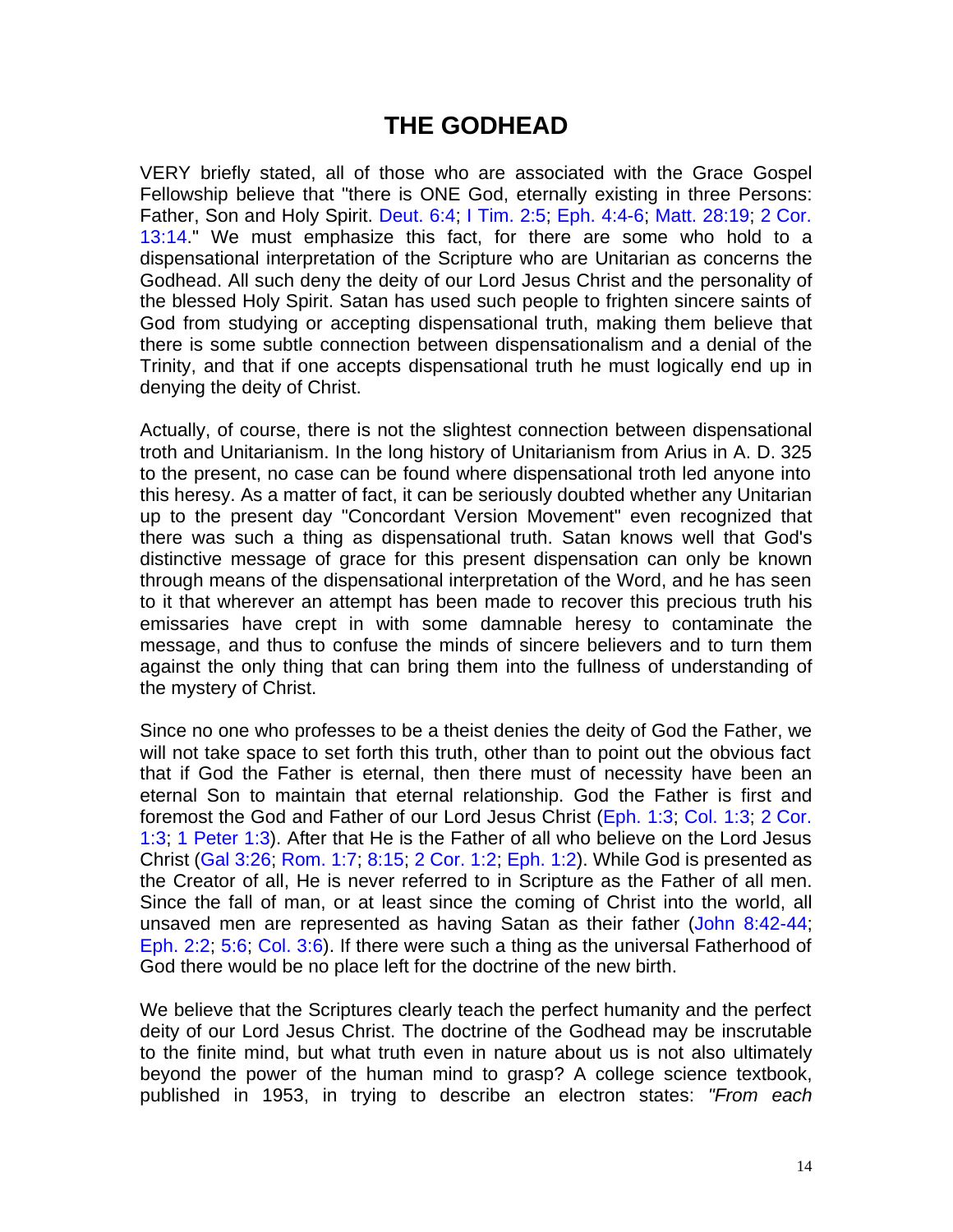*experiment we try to make ourselves a picture, a mechanical model in ordinary terms, which will help us understand how electrons behave. But have we any assurance that a model based on ordinary experience can be applied to particles less than a thousand billionth of a centimeter in diameter? Isn't it conceivable that the electron is something impossible to picture with everyday concepts, something which in one experiment may act as a particle and in another as a wave? ... The question we posed at the beginning of this section, 'Is the electron a wave or a particle?' is meaningless in the sense that no experiment can be devised to give us the answer" (Fundamentals of Physical Science*, by Krauskopf, pp. 328, 329). If it is true that the infinitesimal defies our powers of definition and description, is it not evident that the Infinite must likewise do the same? Just because we cannot conceive how the Father, the Son and the Holy Spirit can be one God, is no more reason to reject this truth of God's revelation than it is to reject the revelation of nature that light and electrons exhibit characteristics of both particles and waves, a seeming contradiction.

There can be no doubt that the Scriptures bear abundant proof that there is but one God (Deut 6:4; Isa. 44:6-8; 1 Tim 2:5; 1 Cor. 8:4). Likewise, there can be no doubt that the Scriptures speak of three as being God. The Father is called God in Rom. 1:7; the Son is called God in Heb. 1:8; John 1:1; Rom. 9:5; 1 John 5:20; Titus 2:13; the Holy Spirit is called God in Acts 5:3,4. These three -- Father, Son and Holy Spirit -- are not merely three modes or offices in which God has manifested Himself at different times, as Sabellius taught, but they are three distinct Persons, often mentioned together, as in Matt. 28:19, where we read, "in the name [not names] of the Father, and of the Son, and of the Holy Ghost." Paul is fond of bringing these Persons together in his epistles, as he does in his benediction in 2 Cor. 13:14: "The grace of our Lord Jesus Christ, and the love of God, and the communion of the Holy Ghost be with you all."

All attempts to rationalize the doctrine of the Trinity have failed. Nathan R. Wood, in his book, *The Secret of the Universe*, has brought some very helpful facts to light however, in showing that the creation reveals in many ways the character of its Creator. Simply stated, he shows that there are just three basic elements which comprise the Universe: space, matter and time. Each of these manifests a remarkable triunity. All of space is included in length, breadth and height. Space has absolute threeness. Apart from any one of these dimensions space would cease to exist. Yet space is genuinely one, having the same kind of oneness as we find in the Trinity. All of space is length; all of it is height; all of it is breadth. Each dimension is the whole of space. So in the Trinity, each person is the whole of God, not just a part of God. The same kind of three-foldness can be seen in matter and in time. These things are not illustrations of the Trinity, but rather serve to show how the Trinity of the Godhead has been manifested in the works of creation.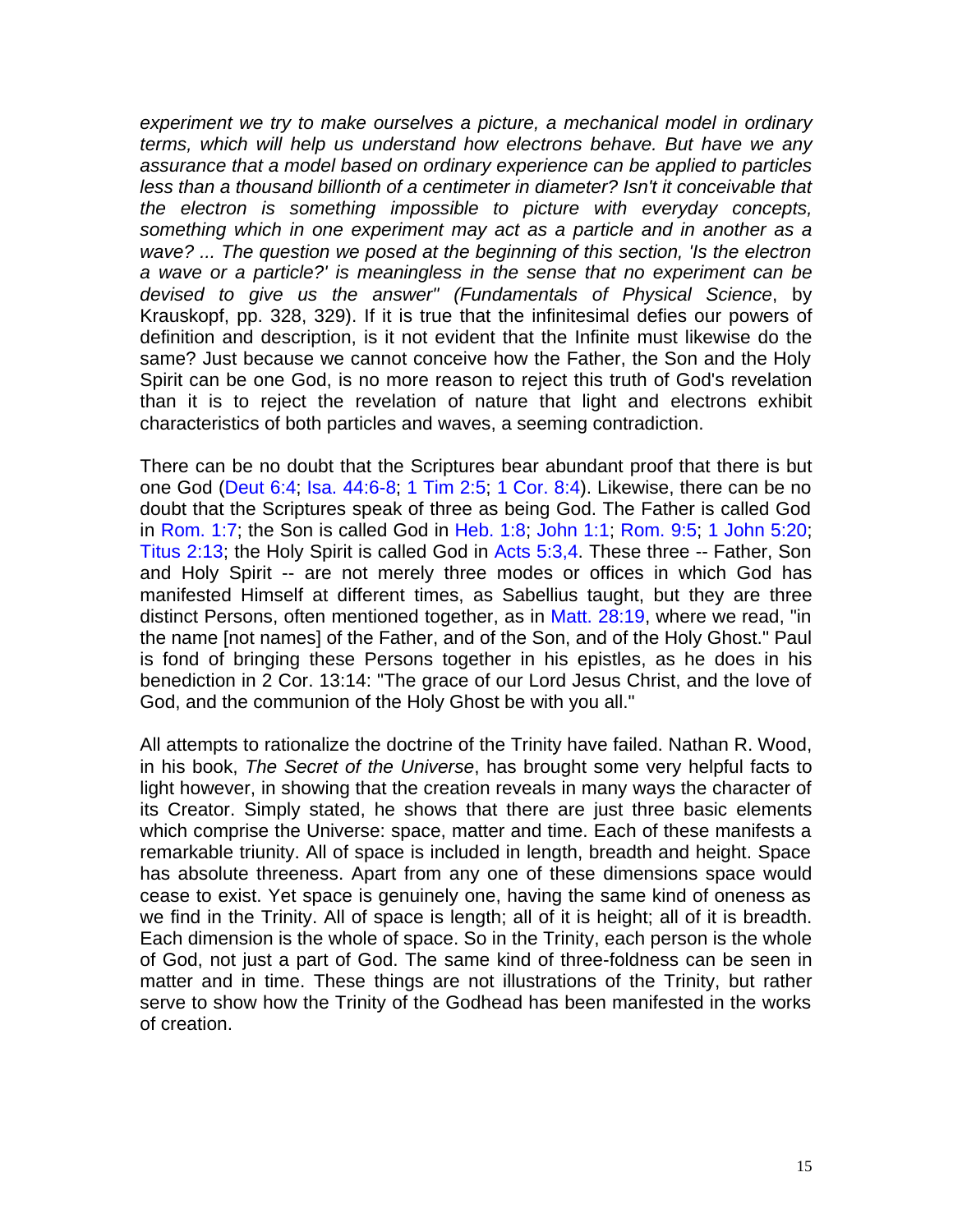#### **The Godhead and Christ**

As Christians, and especially as exponents of Pauline theology, the most fundamental and underlying doctrine is that of the deity of Christ. We believe that **"Jesus Christ was begotten by the Holy Spirit and born of the Virgin Mary and is true God and true man (Luke 1:35; Phil. 2:6-9, Rom. 1:3,4)."** The difficulty of comprehending this doctrine seems to inhere in the title, "*the only begotten Son."* If He is a begotten Son, how can He be eternal2 We have already seen that the Father can be no more eternal than the Son, but here it is important to understand that the terms *only begotten* and *first begotten* do not necessarily have to do with generation in time, but are titles of privilege. When Col. 1:15 states that He is the firstborn of all creation, it does not mean that He was the first creature to be born; for the next verses plainly tell us that He existed before all created things, and that He Himself created everything that was created, which would necessarily exclude Himself. The firstborn in the Scripture is the title of inheritance and of headship. It is just another way of saying that Christ is the heir of all things ( $Heb. 1:2$ ). In this connection, Ps. 89:27 is most enlightening. God speaking in this Messianic psalm says: *"Also l will make him my firstborn, higher than the kings of the earth."*

The Pauline doctrine of salvation demands a divine Savior. The doctrine of a merely good man being made sin for all mankind, of God punishing a good man in the place of the guilty, is at once unethical and abhorrent. The modernist, after denying the deity of Christ, is right in denouncing the Pauline doctrine of salvation as unethical. But the modernist is wrong about the deity of Christ, and therefore wrong in denouncing Christ's death as a substitutionary sacrifice for us. The One who died on Calvary's cross was not only a man; He was God manifested in the flesh. He was the very One we had all sinned against, who took our place. There can be no objection from the ethical standpoint to God Himself paying our debt, bearing our sin; and that is exactly what He did in the person of Jesus Christ.

There is one verse of Scripture, Heb. 13:8, which at once proves the deity of Jesus Christ and also suggests the dispensational aspects of the Incarnation: "*Jesus Christ, the same yesterday, and today and for ever*." This One was none other than the God unto whom the Psalmist cried: *"But thou art the same, and thy years shall have no end"* (Ps. 102:27). He is the unchanging One, and yet He has changed. He surely changed His form; for He had subsisted eternally in the form of God, but in time He changed His form and was made in the form of man (Phil. 2:6-8). He lived on earth for some thirty-three years in a body of flesh and blood, and then died that He might reconcile the world unto God. Death and resurrection brought another change, and now, although we have known Christ after the flesh, yet henceforth know we Him so no more (2 Cor. 5:16). He presented Himself while on earth as the King of Israel. Now at the right hand of God He has become Head over all things to the church which is His Body (Eph. 1:22, 23). He is unchanging in His essential deity, but in His humanity and in His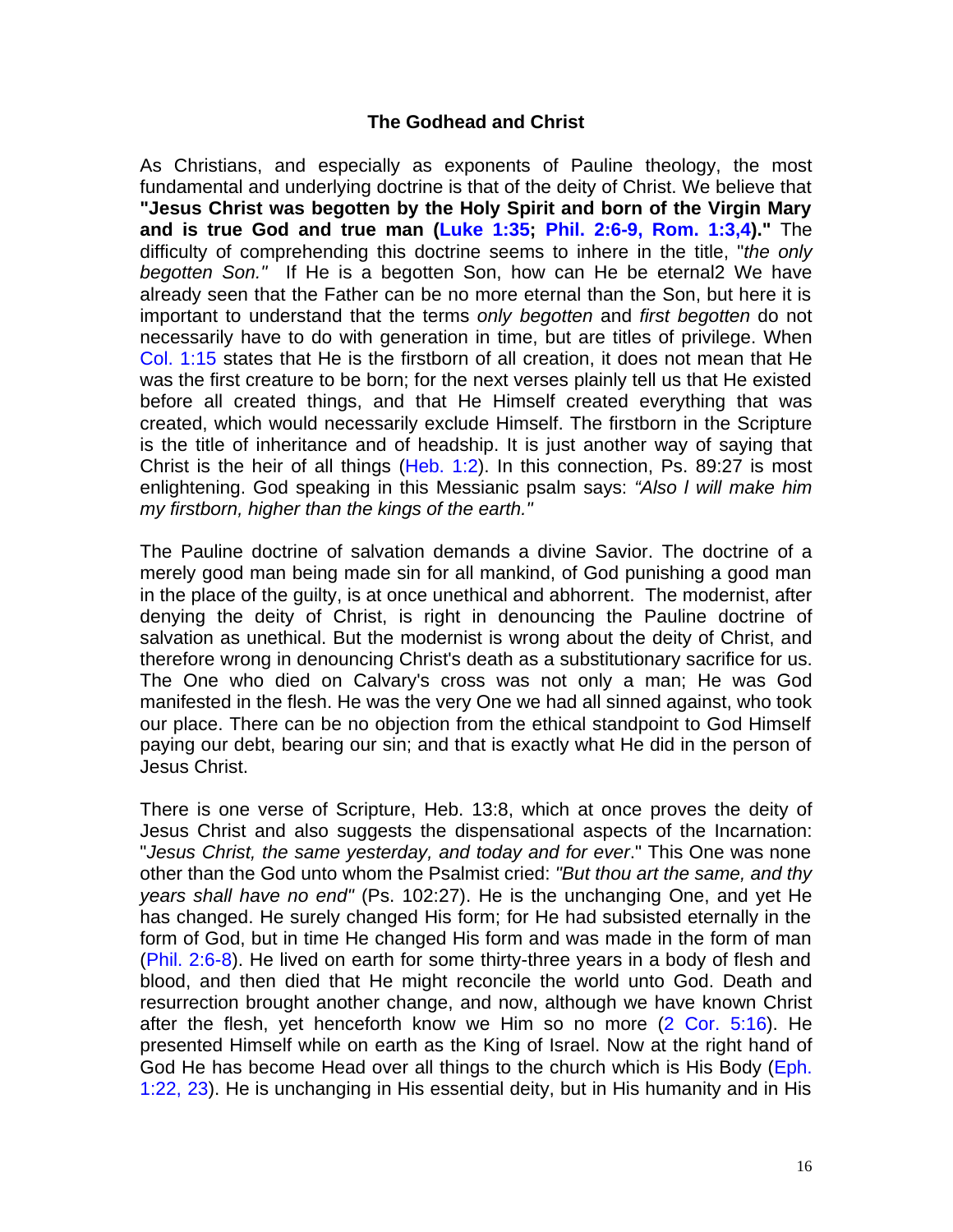dispensational relationships with Israel and the Body we must surely recognize the great changes which have taken place. It is our great desire and burden to help believers see these changes and distinctions, in order that they might the better understand what is the hope of His calling, and what are the riches of the glory of His inheritance in the saints, and what is the exceeding greatness of His power to usward who believe.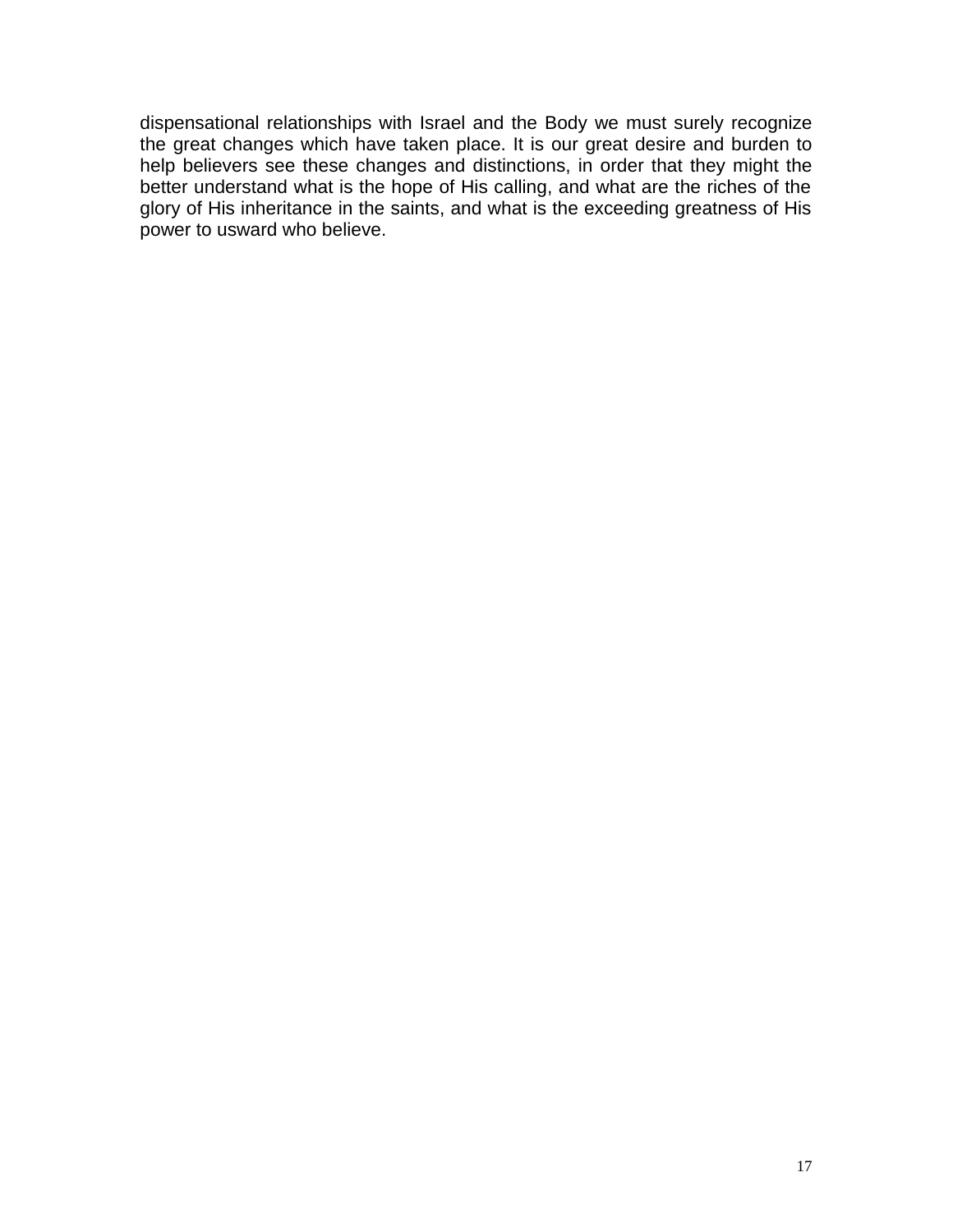# **TOTAL DEPRAVITY**

IN COMMON with most Fundamentalists we believe in the total depravity of the natural man. "**All men by nature are dead in trespasses and sins and are, therefore, totally unable to do anything pleasing to God (Eph. 2:1- 3; Rom. 3:9-12)."**

The doctrine of total depravity could hardly be considered a dispensational one, since man has been in this condition ever since the fall in Eden, but a careful study of the Scripture will show that this doctrine comes into full manifestation in the divine revelation which was given to the Apostle Paul for this dispensation of the grace of God. In fact, it should be apparent to any thoughtful student of the Word that the full blaze of the glory of the grace of God could only be displayed upon the foil of man's completely helpless and hopeless condition. Therefore it will be observed that the more Pauline a man is in his theology the more he will contend for this truth. On the other hand, one who opposes the teaching of man's natural total depravity can be counted upon to be anti-Pauline also. There are many who profess to believe in man's depravity who practically deny the fact by their preaching of human works as a factor in salvation.

#### **Human or Divine Standards?**

By stating that the natural man is totally depraved we do not mean that every man is a slave to every known sin, or that by practice he is the worst sinner possible, or that he is destitute of conscience, or that he has no ability to do that which is useful and pleasing to man when judged by human standards. It is manifestly evident from everyday observation that unsaved people are capable of many acts of decency and honesty, of philanthropy and good will. While much of this milk of human kindness is seen only in environments which have a Christian background, it nevertheless remains true that many unsaved people possess likeable and pleasing traits of character. The natural man is capable of being highly religious, of curtailing his fleshy appetites, and even of so closely imitating the Christian life as to deceive the most discerning. If then it is possible for a non-Christian to live a better outwardly moral life than some Christians live, where is the place for talking about total depravity, and wherein lies the boasted supremacy of the Christian life?

In answer to the latter question it should be pointed out that the Christian possesses both his old depraved nature and the new nature. The old is still capable of manifesting itself and will inevitably manifest itself unless the Christian is living in the conscious power of the indwelling Spirit of God and in the victory which is his over sin through co-crucifixion with Christ.

In answer to the former question it needs to be stated that Christianity is not merely morality. It is, of course, the most highly moral and ethical of all systems known to man --- but it is more than that. Christianity is life toward God. It is that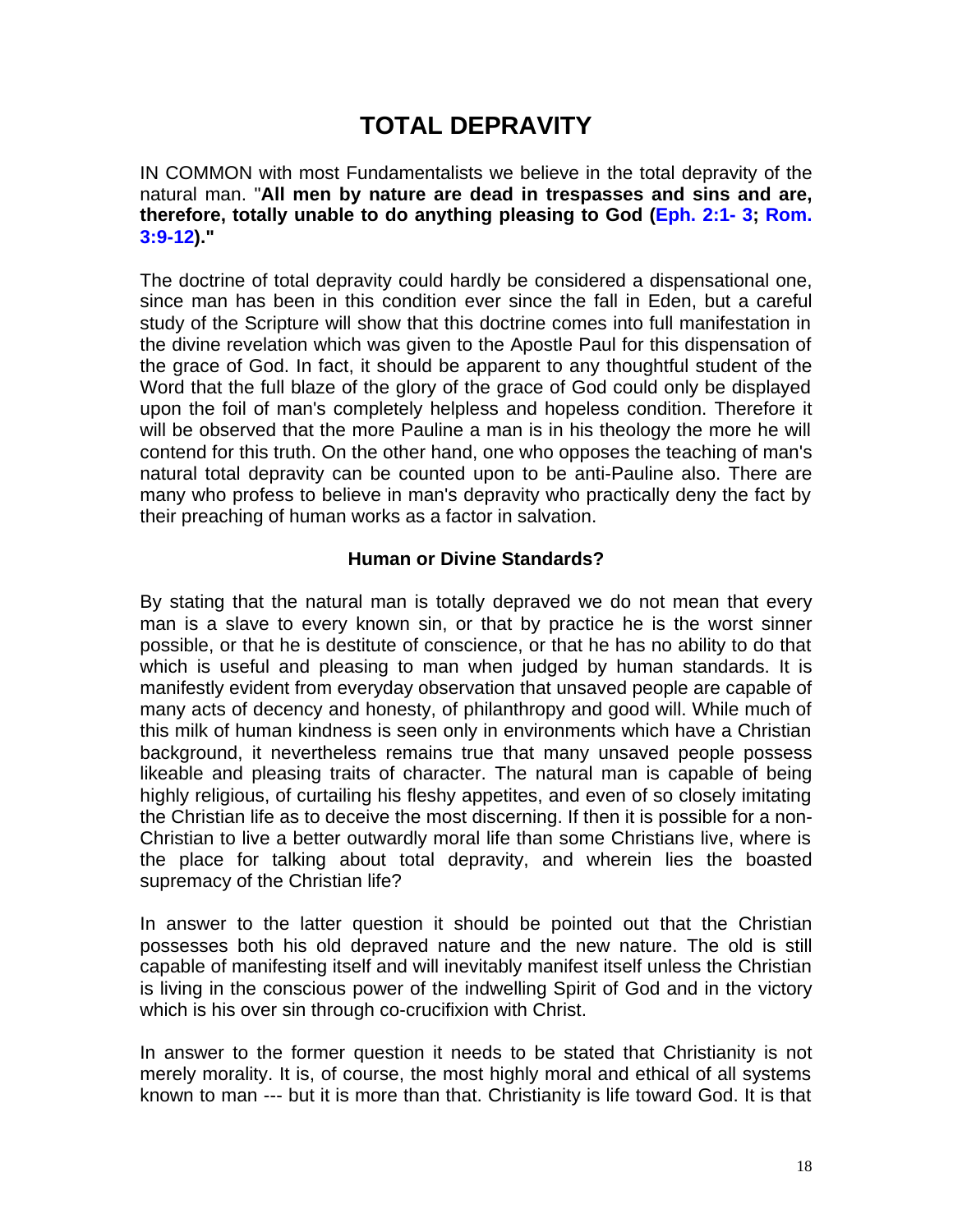which overcomes all enmity toward God, which removes every barrier that stands between God and man, and which perfectly reconciles man unto God so that his life and actions may be pleasing and acceptable to God.

In other words, the natural man is just the opposite of what has been stated above. He has no life toward God; he is dead through his trespasses and sins; he is at enmity against God; he is alienated from the life of God; he is incapable of pleasing God by anything that he may strive to do. These statements are based upon the clear facts of divine revelation. The natural man is totally destitute of love to God, so that no thought, act or emotion can be acceptable to God. He is supremely determined by a preference of self to God. He is incapable by any act of his will to bring his life and character into conformity to God's holy standard.

#### **Depravity Produces Self-righteousness**

When one takes the mask from all of the religions in the world it is seen that they all have one thing in common with the Jews' religion of Paul's day: *"For they being ignorant of God's righteousness, and going about to establish their own righteousness, have not submitted themselves unto the righteousness of God'* (Romans 10:3). Self-righteousness is the product of man's depraved nature. The righteousness of God is God's gift to the sinner who believes the Gospel that Christ died for his sins. Even Isaiah of old got a glimpse of Christ in His glory (John 12:41) and realized that the very best of man's self-righteousness was but filthy rags in the sight of God ( $\text{Isa.}$   $64:6$ ). Paul confessed that in his flesh there dwelt no good thing (Romans 7:18). "*The Lord looked down from heaven upon the children of men to see if there were any that did understand, and seek God They are all gone aside, they are all together become filthy: there is none that doeth good, no, not one"* (Ps. 14:2,3).

#### **Depravity Is Enmity toward God**

Man's depravity then consists in the settled state of his will. We might say that as far as God is concerned man's will is a won't. All of the good deeds and religious acts that the natural man does are motivated not by love to God, but by self-love. He may give millions to charity; he may go on long and laborious religious pilgrimages, but his motive is not love for God, but a desire to make a fair show in the flesh  $(Gal. 6:12)$ , or to be seen and honored of men  $(Matt 6:1)$ , or perhaps to try to pay for his own sins and thus benefit himself in the life to come. God looks on the heart and not on the outward appearance (1 Sam. 16:7).

Many of those who profess to believe that the fall brought about a state of total depravity have modified the doctrine in various ways by supposing that God gave to all mankind after the fall a kind of common grace or ability to do good, so that, in fact, this natural depravity is overcome. This teaching, while finding no direct support in the Scripture, appears to be essential in the thinking of those who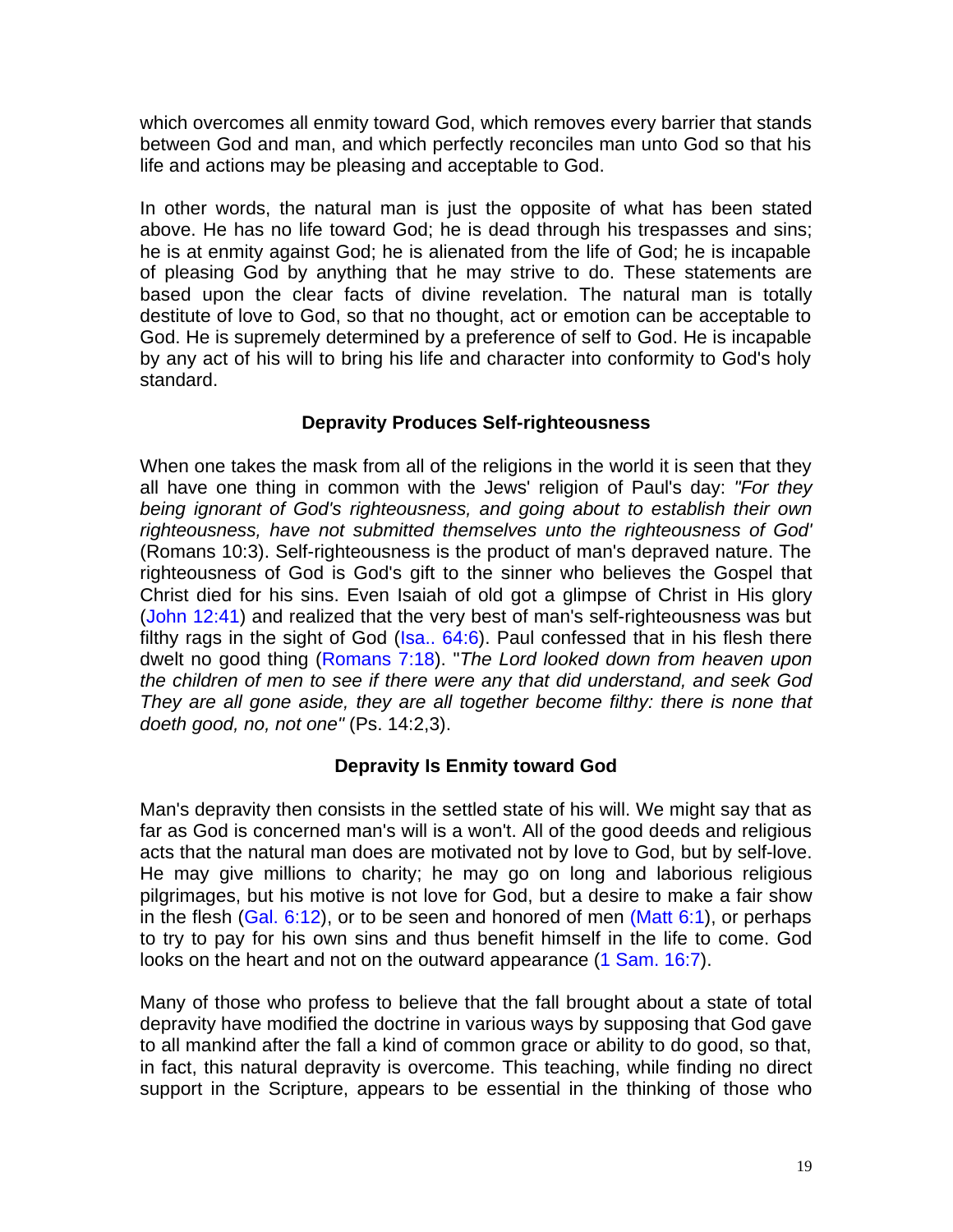practically deny the sovereignty of God and His election and magnify the free will of man. If man is still totally depraved, how, they reason, could anyone turn to God and be saved? Therefore if there is a "whosoever gospel," there must be an enabling given to all mankind to make it possible for them to turn to God. All such schemes are designed to try to get God out of a dilemma in which He appears to be unrighteous and partial. They all end up, however, in another dilemma, and in doing violence to the plain teaching of the Scripture. If God gives the same enabling power to all men to be saved, why are not all saved? If God has no elective choice, it must be because some are naturally better and more God-like than others. In the final analysis, then, all who get saved can boast that they got saved, partly by the enabling grace of God and partly by some inherent goodness. But this is a plain denial of Scripture, and it is also a denial of the original tenet that man was totally depraved by the fall before the common grace was given; for where did this inherent goodness come from that makes some better than others? No, none of these schemes explain; they only serve to exalt man and to belittle the grace of God.

#### **Depravity, Election and Responsibility**

It is not in order to elucidate upon the doctrine of election at this point, but it should be stated that man's inability to please God is not a physical inability, but a moral and spiritual one. A man who is a sworn enemy of another man surely is not physically incapacitated as far as doing good to his enemy is concerned. He could do good if he would, just the same as he does to his friends. But he does not and cannot do good toward his enemy because of the enmity that exists. Just so, "*the carnal mind is enmity against God: for it is not subject to the law of God, neither indeed can be. So then they that are in the flesh cannot please Gods* (Romans 8:7,8). This spiritual inability or depravity then, instead of providing an excuse for man to claim that he is not responsible and that he could not be saved if he wanted to, is actually a cause of his condemnation. He could believe the Gospel if he wanted to, but he does not want to because of his enmity toward God. The fact that man can believe the devil's lie is proof that he possesses the power of faith. It is because he is wrong at heart and guilty; because he has a depraved nature for which he is responsible that God can and will hold every man accountable for not accepting the Gospel.

Under such circumstances no man could ever be saved apart from a special working of God, call it what we will. The Scripture says: "*whom he did foreknow, he also did predestinate . . . whom he did predestinate, them he also called, and whom he called, them he also justified: and whom he justified, them he also glorified"* (Rom. 8:29,30). Foreknowledge is not God knowing beforehand which people would have the inherent goodness which would cause them to believe, for we have already seen that any such idea is contradictory to the Scripture. God's foreknowledge includes all of God's omniscience based upon His holy plans and purposes. On the basis of this entire and infinite foreknowledge of all things possible and actual, we believe that God chose that which He saw to be the best,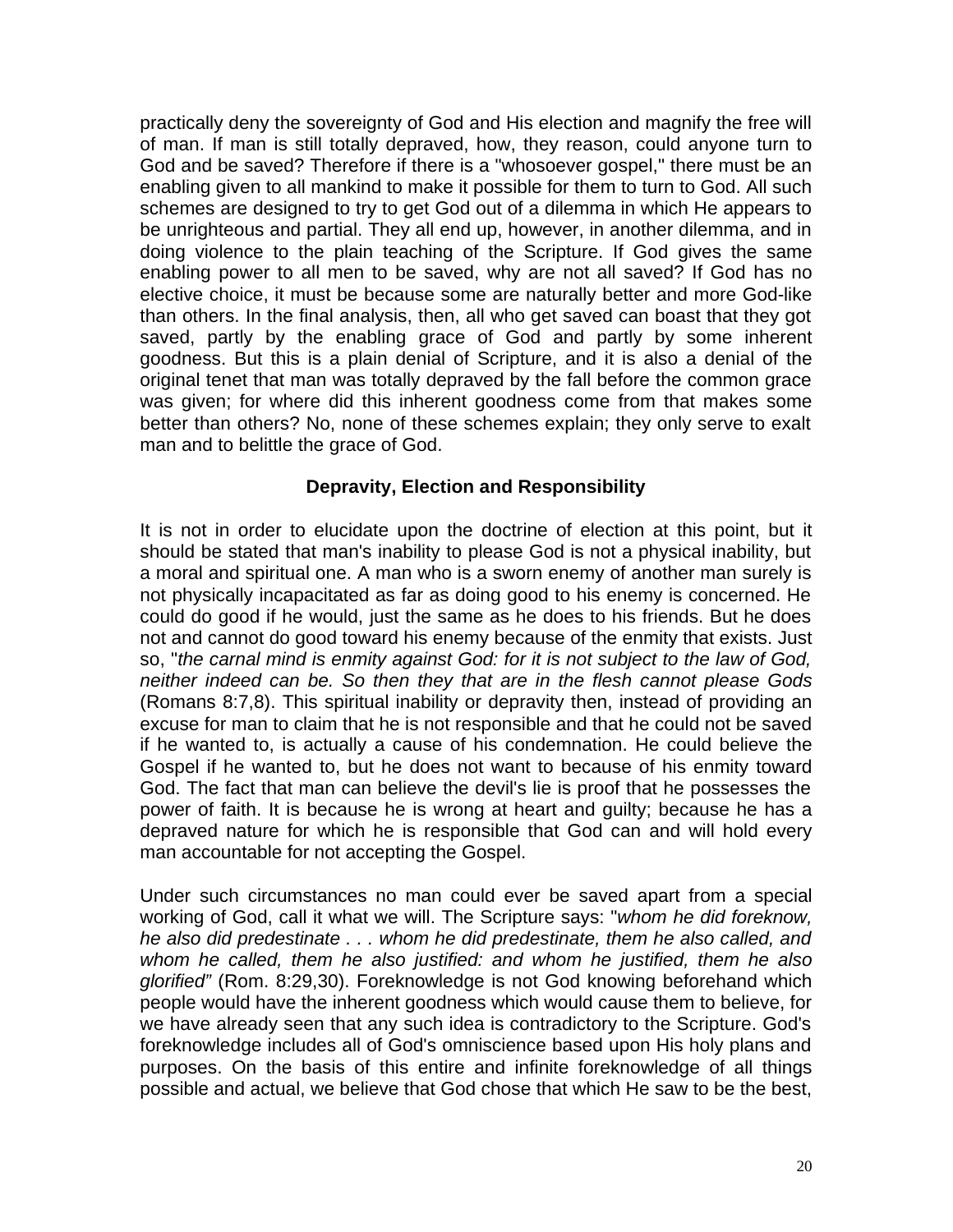and although not understandable to us because we do not possess this infinite foreknowledge, some are going to be lost and some saved. Those who are lost will be held entirely responsible for their lost condition, and those who are saved will owe their salvation entirely to the free grace of God.

#### **Depravity Emphasized under Grace**

Before concluding this chapter in *What We Believe*, we should notice that the doctrine of total depravity finds its full manifestation in the revelation given to Paul, just as does the truth of the grace of God. In Old Testament times God had a chosen nation. He set them apart from all other nations. They were near to God by reason of the covenants (Eph. 2:12, 17), while the Gentiles were afar off Under such circumstances it would be difficult to lump all mankind together and say that there was no difference. Jesus referred to the Israelites as children and to the Gentiles as dogs (Matt. 15:26). There is surely a great difference between the character of children and dogs. The same relationship is still recognized by Peter after Pentecost in Acts 3:25, as far as Israel is concerned.

After Israel's fall, however, and the setting aside temporarily of the covenants of promise, we see in Paul's epistles how he goes back beyond David and Abraham, all the way to Adam, and shows that all mankind, Jews and Gentiles alike, share in the alienation which Adam brought upon the race, and that all are by nature children of wrath. Now it can truly be said that there is no difference between Jew and Gentile. Of course, all along the Jew had a fallen nature, but he had been in a special place of privilege. Now the privilege is past and the Jew finds himself to be but a son of fallen Adam, just as depraved as the Gentile.

Of necessity God must bring the whole of mankind to this place before He could make known the ministry of reconciliation and the riches of His grace. These truths are the distinctive factors in the special revelation vouchsafed to the Apostle Paul. He it is who informs us that the casting away of Israel has resulted in the reconciling of the world (Rom. 11:15), so that the reconciliation could not have been manifested so long as Israel stood in covenant privilege. He it is who shows us that there is no difference between Jew and Gentile, either as to nature or as to the way of salvation (Rom. 3:23; 10:2; Eph. 2:3,14, 15). He it is who tells us that this present dispensation is the dispensation of the grace of God and the dispensation of the mystery (Eph. 3:2-9; Col. 1:25-27).

Therefore we contend earnestly for the distinctive truth of the Pauline revelation. We see that it bears an important influence upon every doctrine of our Christian faith. We view with dismay all of the confusion and wreckage which have been caused by a neglect or a refusal of Pauline truth. We understand why it is that the natural man hates as he hates nothing else the doctrine of God's unmerited grace with its corollary doctrine of man's total depravity. We marvel at that same grace which in God's own mysterious working brought us to see our hopeless condition and wrought in us that work of regeneration which imparted to us a new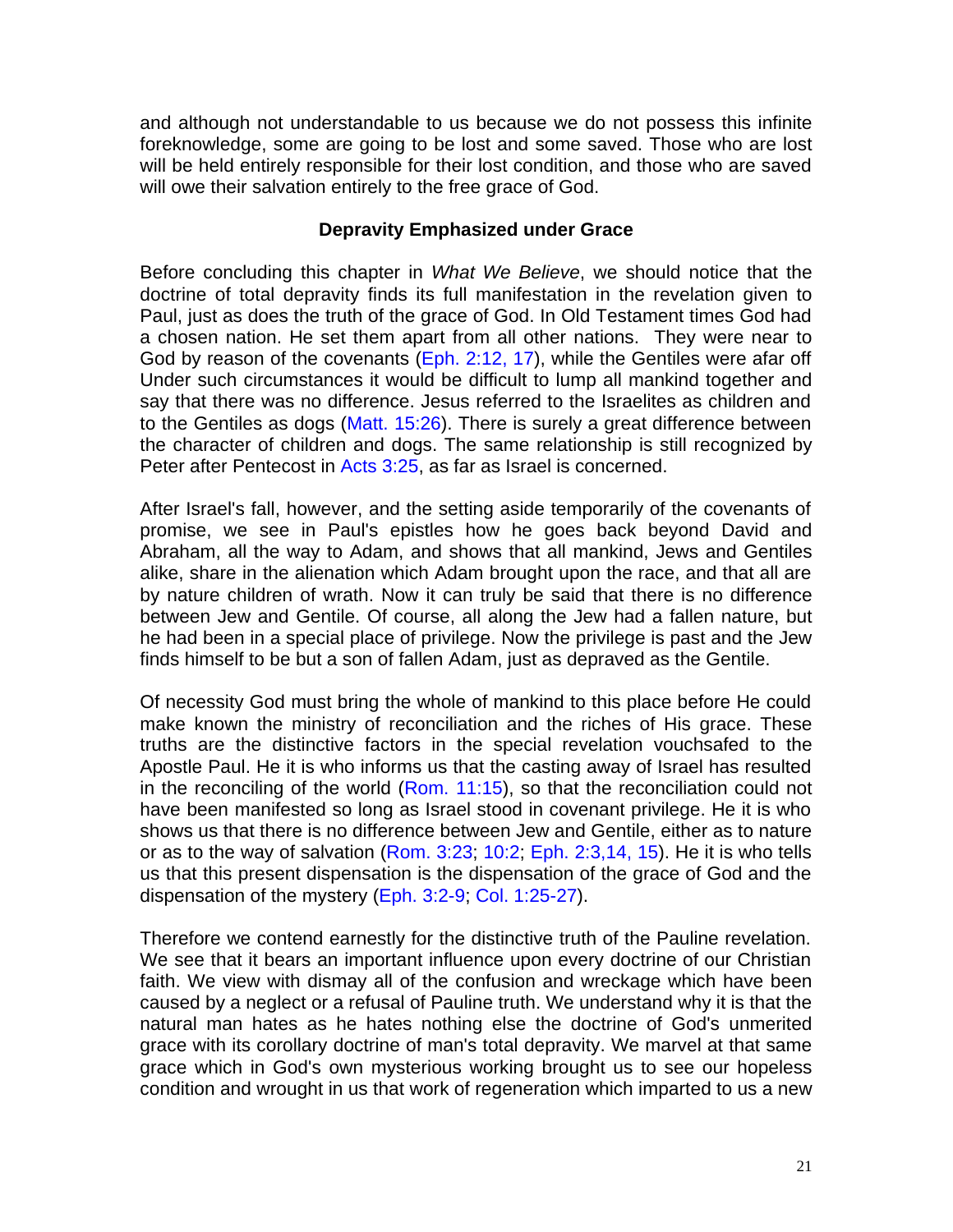nature and granted to us the indwelling of His Holy Spirit, who also baptized us into the body of Christ. Truly, Christ's special and unique revelation for mankind today is that which He gave from heaven after His ascension to the Apostle of the Gentiles.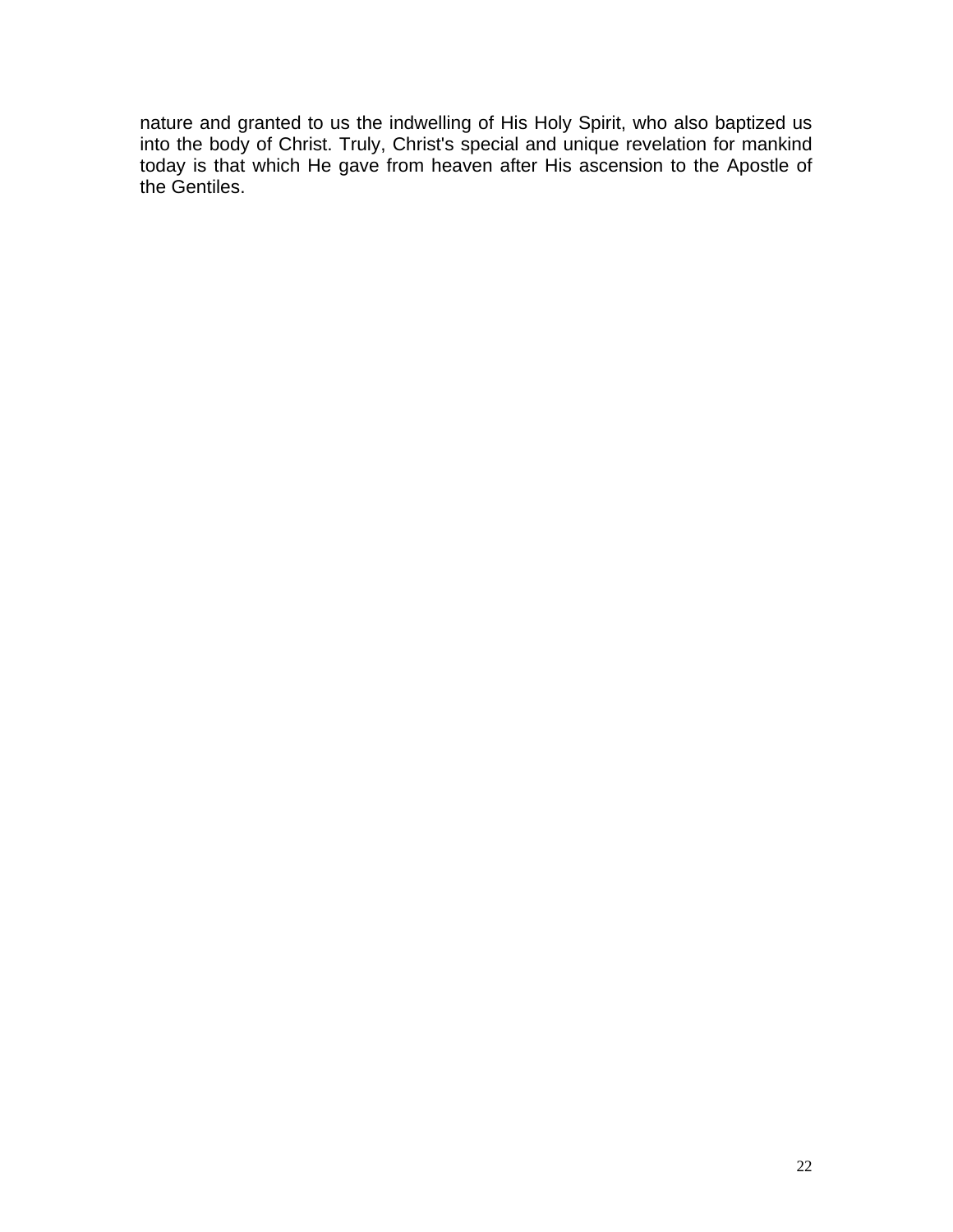### **REDEMPTION**

IN OUR doctrinal statement, the word *Redemption* is used to cover the whole of God's saving work. **"God justifies ungodly sinners by His grace, upon the ground of the blond of Christ, through the means of faith. This complete salvation is bestowed as the free gift of God apart from man's works (Rom. 3: 24-28; 5:1,9; Eph 2:8,9)."**

Without doubt the great majority of the millions of adherents to the various denominations and sects of Christendom believe something about redemption or salvation. They all believe that something was accomplished by Christ to make possible the salvation of mankind. But there is almost endless disagreement and confusion on the subject of just what He accomplished for us, and of how we receive the benefits of His accomplishments Therefore we will consider first the Provision of Salvation, and then the Application of Salvation.

#### **The Provision of Salvation**

In our last chapter on the Total Depravity of Mankind, we saw the absolute need of salvation and the complete inability of man to provide it. Therefore the provision must come entirely apart from mankind, which is equivalent to saying that it must come from God. This fact is echoed in dozens of familiar Scripture phrases --- *"the salvation of the Lord," "the horn of my salvation," "O God of our salvation," "Salvation belongeth unto the Lord," "thou art the God of my salvation," "Neither is there salvation in any other," "the salvation of God is sent unto the Gentiles," "the power of God unto salvation to every one that believeth," "of salvation, and that of God," "the grace of God that bringeth salvation."*

#### **Dispensational Considerations**

The doctrine of Salvation, like other doctrines, must be studied dispensationally. Salvation to the Old Testament saints included God's deliverance from physical enemies. Over and over again the people of Israel were reminded of their redemption out of Egypt (Ex. 15:13; Deut. 7:8; 9:26; 13:5,10; 1 Chron. 17:21, etc.). This aspect of redemption is perfectly legitimate, not only in reference to Old Testament Israel, but to New Testament Israel as well. Zacharias, the father of John the Baptist, filled with the Holy Spirit, uttered these words in Luke 1:68- 75: *"Blessed be the Lord God of lsrael; for he hath visited and redeemed his people, and hath raised up an horn of salvation for us in the house of his servant David; as he spoke by the mouth of his holy prophets, which have been since the worm began: that we should be saved from our enemies, and from the hand of all that hate us; to perform the mercy promised to our fathers, and to remember his holy covenant; the oath which he swore to our father Abraham, that he would grant unto us, that we being delivered out of the hand of our enemies might serve him without fear, in holiness and righteousness before him, all the days of our life."*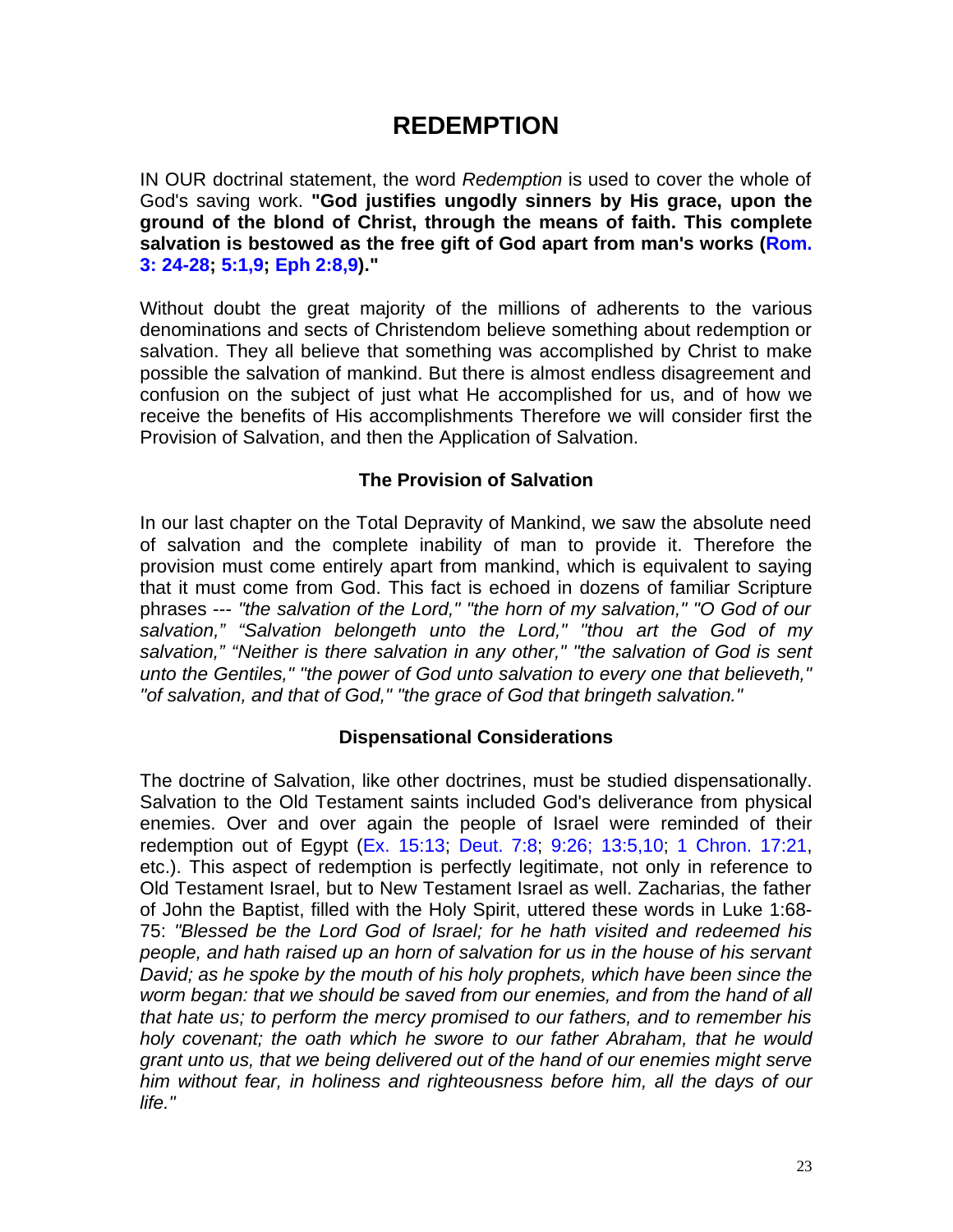These divinely-inspired words, which encompass all of Israel's covenants and promises and all of the writings of the prophets since the world began, are sufficient evidence that redemption and salvation include, besides the forgiveness of sins, the idea of national deliverance from all enemies in the Messiah's earthly kingdom.

It should also be noted that, in the shadow days of the Old Covenant, redemption was by money --- "*Moses took the redemption money of them*" (Num. 3:49). This is doubtless for the purpose of showing us that redemption does involve the idea of paying a ransom price. However, Peter, writing to the elect of Israel in the dispersion, makes it plain that money could not actually redeem, but was only typical of the blood of Christ: "*Forasmuch as ye know that ye were not redeemed with corruptible things, as silver and gold, from your vain conversation received by tradition from your fathers; but with the precious blood of Christ...."* (1 Pet. 1:18, 19). The book of Hebrews also makes it very plain*: "Neither by the blood of goats and calves, but by his own blood he entered in once into the holy place, having obtained eternal redemption for us*" (Heb. 9:12). Paul in writing to members of the Body of Christ shows us that the same truth applies to us today: "*In whom we have redemption through his blood, the forgiveness of sins, according to the riches of his grace*" (Eph. 1:7, cf. Col. 1:14).

#### **Through, or in Spite of Israel?**

While redemption and salvation have reference only to Israel in Old Testament times and even while Christ was on earth, the distinction is not that redemption refers only to Israel and not to the Gentiles under the kingdom program. To begin with it did include only Israel, but it was intended ultimately for all of the world *through Israel*. Israel must first be filled before the blessing could go to the Gentiles. But in this present dispensation of the mystery, salvation has been sent to the Gentiles in spite of Israel and to provoke Israel to jealousy. Further distinctions are that dispensationally in Old Testament times redemption was by money and by animal blood, but from the death of Christ onward, whether in the dispensation of the kingdom or of the grace of God, it is by the precious blood of Christ and that redemption under the kingdom program, whether past or future involves national deliverance of Israel from all enemies. It should be noted in this connection that Paul refers to the time of the rapture as the day of redemption (Eph. 1:14; 4:30; Rom. 8:23). Israel's day of redemption will be when Christ comes back to earth and delivers them from all their enemies. Our day of redemption will be when Christ comes in the air and catches us up to be with Him in our resurrection bodies.

We therefore believe that God alone through our Lord Jesus Christ has made a perfect and complete provision of salvation which is sufficient for all mankind from Adam down to the last man that shall be born. We further believe that in God's dispensational program redemption for Israel involves not only forgiveness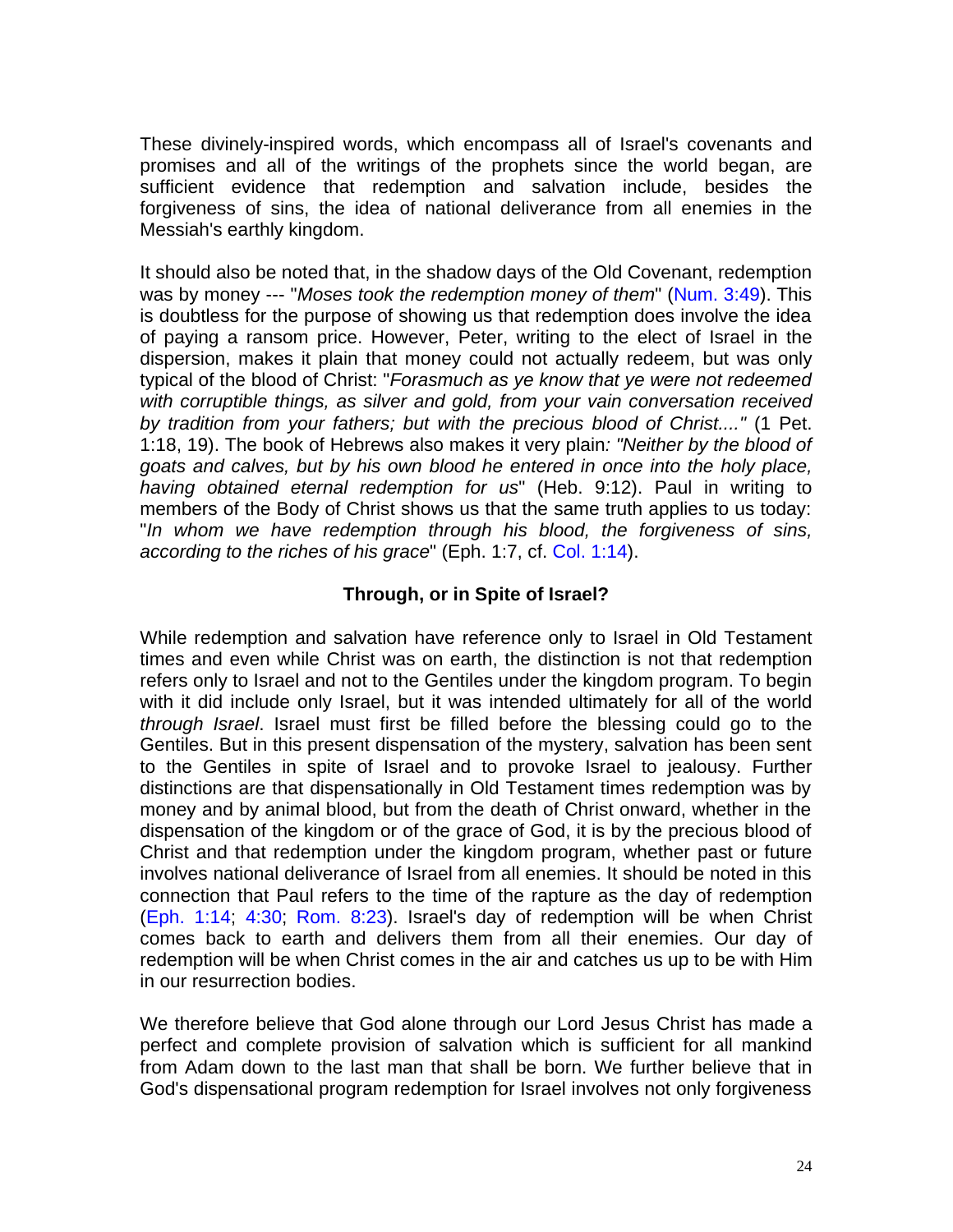of sins but also deliverance from political enemies and from diseases and other material troubles; whereas for members of the Body of Christ its blessings are purely spiritual, with promise of a future day of the redemption of the body.

#### **The Application of Salvation Unlimited Provision, Limited Application**

In stating our beliefs on this subject, we want it made very plain at the outset that we do not believe that the Scripture teaches that salvation will be applied to all mankind universally, and even to fallen angels and the Devil. We categorically deny the teachings of Universal Reconciliationism. We believe in an unlimited provision in salvation, but in a limited application. The Scriptures relate over and over again that some are going to be lost. They also speak of the elect, which would be a meaningless term if all were to be saved.

The Roman Catholic, the Lutheran, and many Protestant denominations may virtually agree with us on the provision of salvation -- that God is its Author, that Christ's blood was the price paid, that it is impossible to be saved apart from Christ. But there the agreement ends. When we ask: How is that salvation applied to the sinner? By what means does God bestow His grace upon us? then the confusion begins. The ritualist quotes such verses as Acts 2:38 and insists that repentance and water baptism are necessary prerequisites to receiving the grace of God. Sacraments have been invented by the church to be a means of grace, that is, the means whereby God bestows His grace. Many hurdles are thus put in the path of the sinner which he must clear before he reaches the place where salvation can be obtained.

#### **Varying Requirements**

We believe that faith has always been God's requirement of man. *"Without faith it is impossible to please Him,"* and that goes for all dispensations. However, in the various dispensations God's Word has required different things from man. Faith is belief and obedience to God's Word. If God's Word said: *"Bring an animal sacrifice,*" faith brought the sacrifice. If it said, "*Keep the Sabbath day,*" faith kept the Sabbath day. If it commanded circumcision or the keeping of feast days and fast days, faith did those things. Under the kingdom gospel, while Christ was a minister of the Circumcision, and at Pentecost and shortly thereafter when the kingdom was offered to Israel, God's Word commanded repentance and water baptism for the remission of sins, and the believing ones in Israel repented and were baptized for the remission of sins and then received the supernatural empowerment of the Holy Spirit.

Now the question is, What is God's Word to us? Has the dispensation changed since Abel's day, or Abraham's day, or Moses' day, or Christ's day, or Peter's day? Does intelligent and God-pleasing faith today bring animal sacrifice, or keep the Sabbath, or observe new moons and feast days, or submit to carnal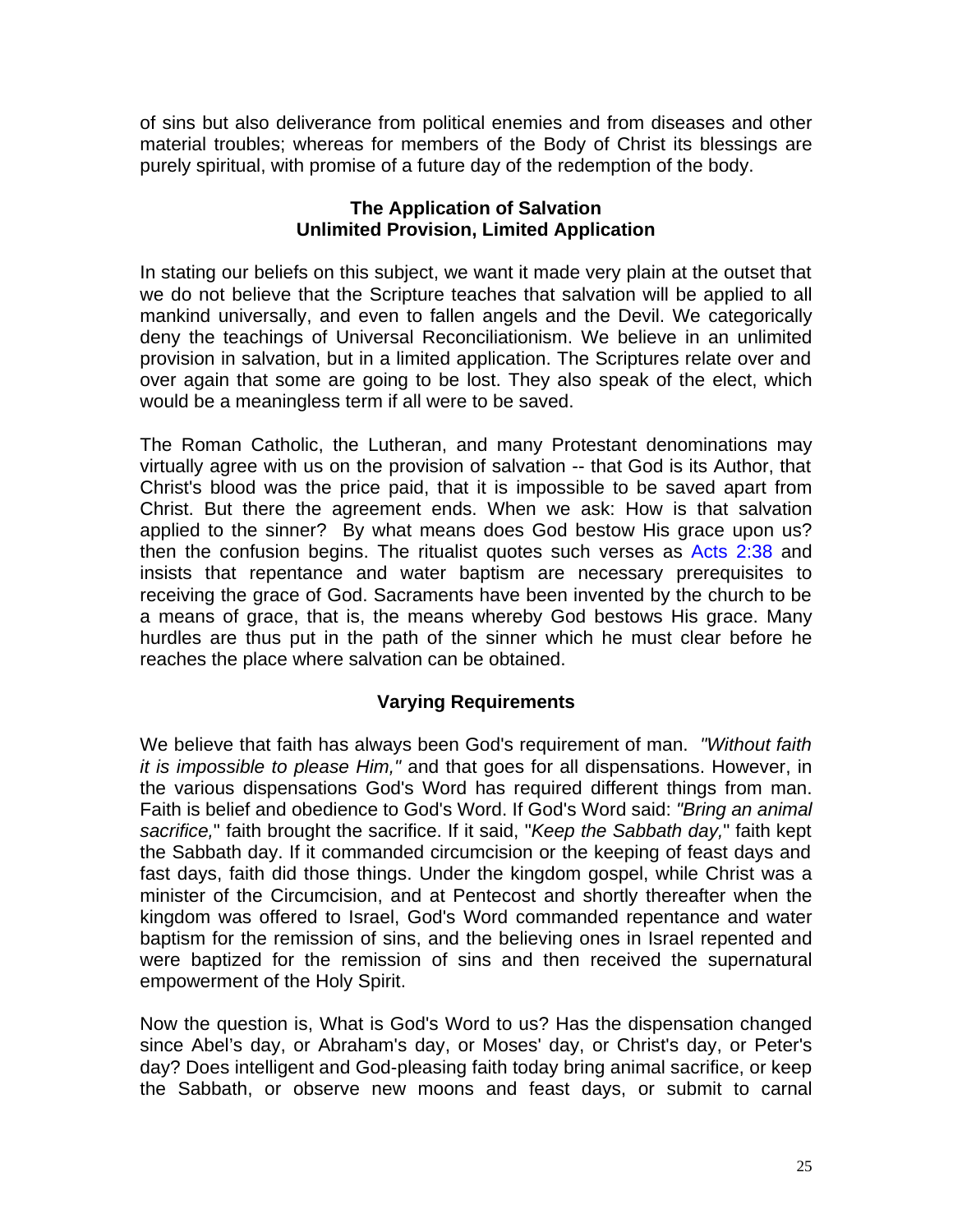ordinances such as meats and drinks and divers baptisms? Few people have trouble when it comes to answering about animal sacrifices; more have difficulty when it comes to the Sabbath and other religious observances of feasts and fasts, and most professing Christians are completely at a loss when it comes to baptism. They can understand how some command of great antiquity given to Adam or to Moses could be rescinded, but surely nothing spoken by Christ or by the Twelve could ever be changed. They seem to forget that all through the Bible, whether God's Word came to Adam or to Moses or to us, it was God's Word. Doubtless the Jews of Paul's day, who lived 1500 years after the giving of the law, had the same trouble in understanding how Moses' law could be superseded, as people do today, who live 2000 years after Christ, in understanding how some of His teachings could give way to new orders. But, of course, it was not twenty centuries after Christ's day that the change came, but only a few years -- in fact, within the same generation.

#### **Requirements for Today**

We believe that a new dispensation began with Paul. We believe that prior to Paul all of God's revealed purposes concerned the establishment upon this earth of the Messianic kingdom in which Israel would be the ruling nation with the Twelve apostles sitting upon its twelve judgment thrones, and with Christ siring upon the throne of David. After Israel's official rejection of the offered kingdom under the ministry of the Twelve in the book of Acts, God raised up a new apostle and gave to him the dispensation of the grace of God, which is also called the dispensation of the mystery, because this dispensation had been hitherto hidden in God and never before revealed or promised to the sons of men.

There is just no use in trying to reconcile Peter's preaching in Acts 2:38 with Paul's teaching for the Body of Christ, because they concern two different dispensations. And when it comes to the subject now before us, namely, the Application of Salvation, we see that Paul declares that God now justifies ungodly sinners when they do nothing more than believe the gospel that Christ died for their sins, was buried and was raised again the third day. Salvation is given under Paul's gospel apart from all works of righteousness (Titus 3:5), apart from the law (Rom. 3:21), apart from covenants and Israel's intervention (Eph.  $2:13$ ), and apart from water baptism  $(1 \text{ Cor. } 1:17)$ . This message is perfectly adapted to the needs of the godless, heathen world of which we are all a part. The Eskimo in the frozen north and the inhabitant of the waterless desert, the sick and the dying, the poor and the rich, the civilized and the uncivilized -- all can be saved upon the same simple terms: faith in a crucified and resurrected Savior.

In other words we believe literally that which Paul declares: we are saved by grace through faith, apart from works (Eph. 2:8, 9). However, lest our statement of belief should be misconstrued by some, when we speak of faith we do not mean a mere mental assent to a fact of past history. The fact of Christ's death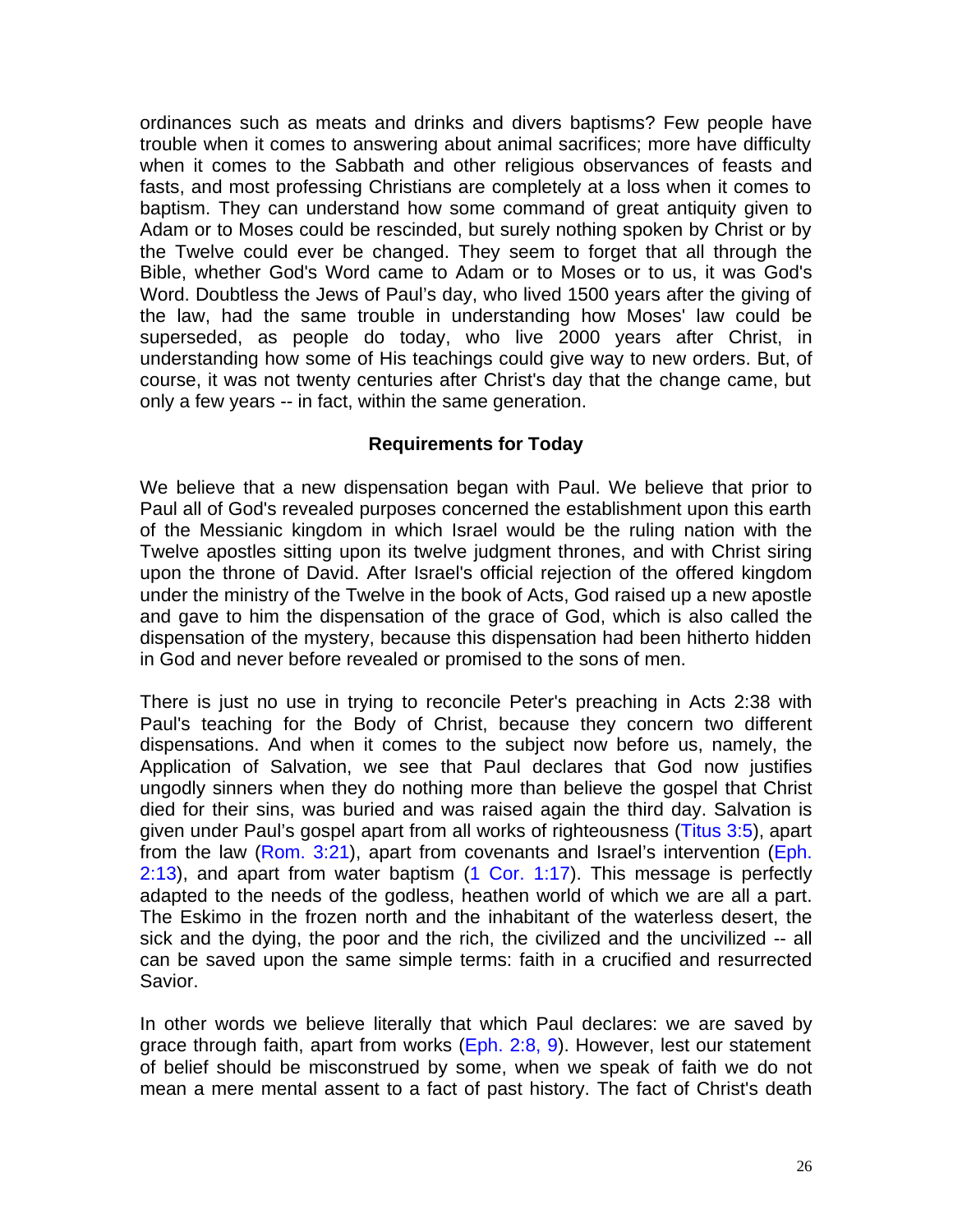and resurrection is all important, but merely admitting the historicity of that event does not save. Faith is a positive and active trust in the Lord Jesus Christ as Savior. It is produced in the heart as a result of the Holy Spirit's working through the Word of God. It is just as real a thing as it was in the days of miracles and signs and wonders. If we may say so, faith apart from all of these outward manifestations is the greatest faith of all; for it stands wholly upon the Word of God, apart from every visible sign.

This then is what we believe about redemption: *"God justifies ungodly sinners by His grace, upon the ground of the blood of Christ, through the means of faith. This complete salvation is bestowed as the free gift of God apart from man's works."*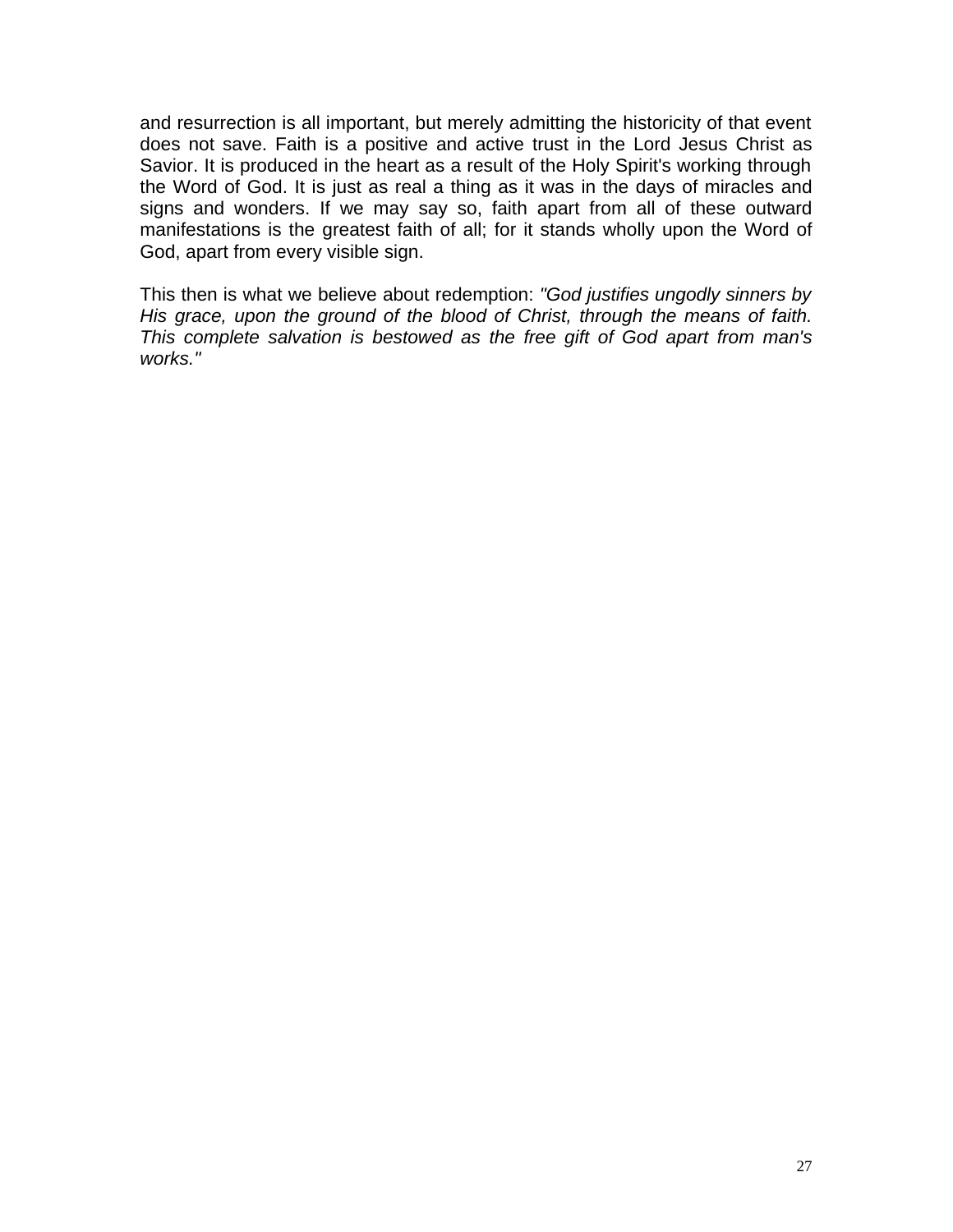# **ETERNAL SECURITY**

WE BELIEVE that **"All of the saved are eternally secure in Christ (Col. 3:1-4; Phil. 1:6; Rom. 8:1; 8:29-34; Rom. 8:38, 39; John 10:27-29; Eph. 1:13-14)."** To have eternal life is to have eternal security. A life or security which may end is a temporal life or security. It is a contradiction in terms to speak of eternal life coming to an end. No one who is finally cast into the second death ever had eternal life. The word eternal doubtless refers to a quality of existence, but it is an existence which is everlasting, unending. One might as well speak of a million years lasting perhaps but a second, as to speak of eternal life ceasing one, five or fifty years after a person is saved.

#### **Why This Truth Is Opposed**

If the Bible plainly declares that God gives to those whom He saves the free gift of eternal life (Rom. 6:23), why is it then that many professing Christians do not believe this truth, and that some even call it a damnable heresy from the pit of hell? Many reasons and explanations might be given, but we believe that the basic and underlying cause for this strange situation is the failure of the great majority of Christians to recognize the distinctive and unique revelation contained in the Pauline epistles. This is not to say that eternal life and eternal security are to be found only in Paul's writings; for both the Gospel and the Epistles of John are also outstanding in this respect, but it is only as we come into the dispensation of the grace of God, as given to Paul, to explain what God in Christ did at Calvary and what He by the Holy Spirit does when the sinner believes the gospel, that we can understand how God can give eternal life to a sinner who is personally undeserving of it both before and after he is saved. The truth of eternal life is not in any sense of the word a unique part of the revelation of the mystery, but it is in the revelation of the mystery that we find the secret of the gospel given, apart from which we could never fully understand how God could bestow eternal life wholly apart from the principle of man's own works and merits.

#### **Two Ways of Approach**

Paul himself explains the two distinct and opposite principles upon which man may approach God and by which eternal life might conceivably be granted. In Romans 2:6,7 he sets forth the *"works"* way*: "Who will render to every man according to his deeds: to them who by patient continuance in well doing seek for glory and honor and immortality, eternal life*." This is the basis of the justice of God. But Paul shows in the next chapter that as a matter of fact and experience there is not one who is seeking after God or who is doing good. Therefore this fact rules out any possibility of any man obtaining eternal life upon the basis of works. If any man ever gets eternal life it must be upon an entirely different basis. It must come as a matter of free grace and as a free gift. And that is exactly what Paul declares: "*the gift of God is eternal life through Jesus Christ our Lord."*' This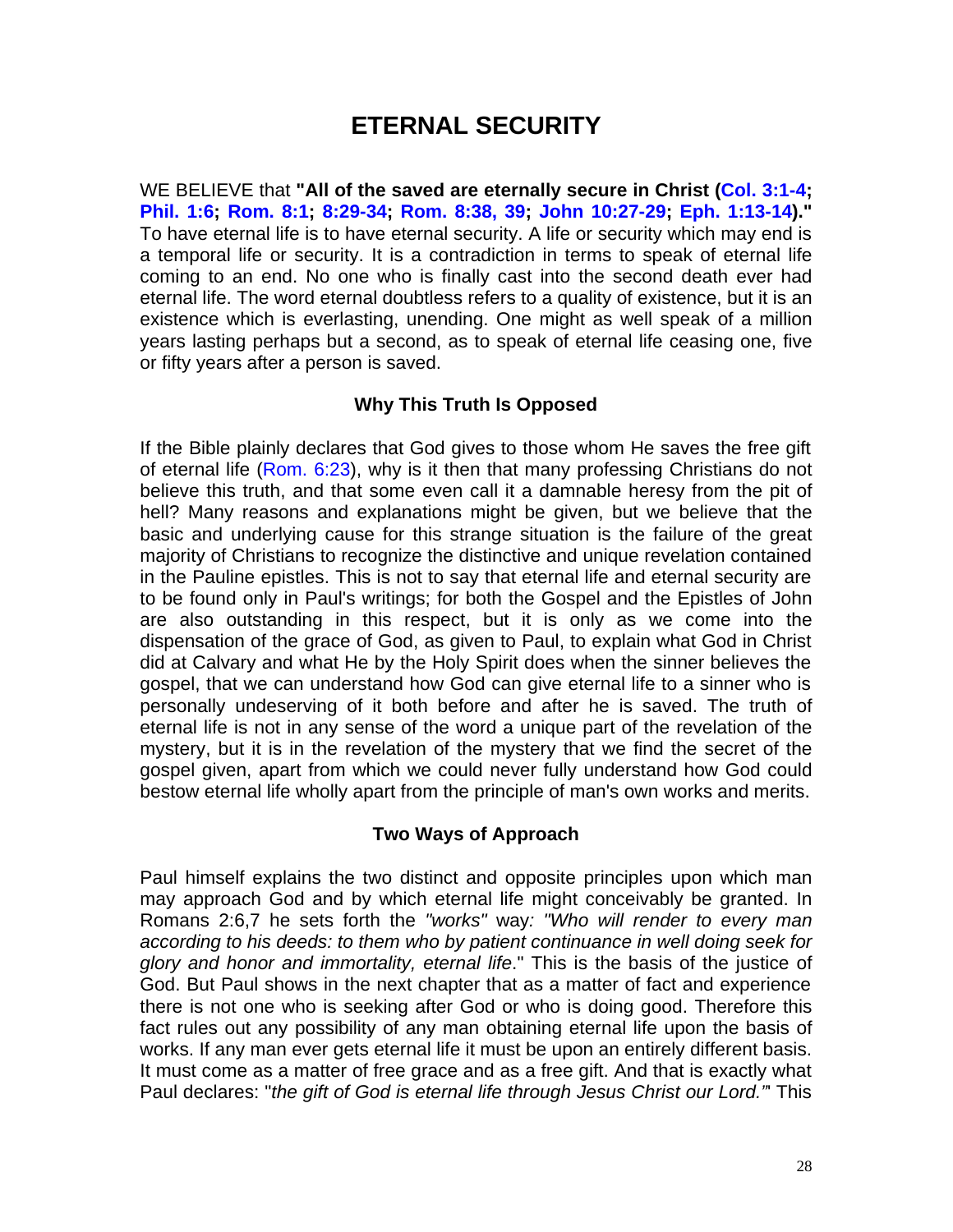is the only way of obtaining eternal life: the grace way -- the faith way.

These two ways are referred to again by Paul in Rom. 4:4,5: *"Now to him that worketh is the reward not reckoned of grace but of debt. But to him that worketh not, but believeth on him that justifieth the ungodly, his faith is counted for righteousness*." Approaching God on the "*work*" principle, it is evident that one would have to come to the end of life and have all of his works finished before he could know the outcome, before he could know whether he merited eternal life. There could be no sense in which such a person could possess eternal life until his works were all judged. But on the other principle, on the "*grace" way*, God can bestow eternal life upon the believer immediately, and that is exactly what the Scripture affirms. We have (present tense) eternal life. And since it has been given as a free gift of God's grace, neither its reception nor its continued possession depends in any sense upon man's merit. If it depends in any degree whatsoever upon man's merit, then God could not give it until man's merit had been completely tested and approved; for we have already seen that it is eternal in character and that it would be a contradiction on God's part to give something eternal which would later prove to be temporal.

But the big question looms in our minds: How could God give eternal life as a free gift, wholly apart from what man deserves? Or in other words: How could God be just in justifying ungodly sinners? It is this question which is so beautifully answered in the Pauline revelation of the gospel. See the context of Rom. 3:26. Every holy, righteous claim that God had against the sinner was completely satisfied by the death of His Son. He is therefore perfectly righteous in bestowing eternal life upon unworthy sinners who do nothing more than meet the simple terms of His gospel of grace -- believing that Christ died for their sins, was buried, and rose again the third day. Righteous people, of course, who suppose that they have some righteousness of their own, hate and despise such a doctrine, and in their zeal would consign to perdition anyone who would teach such heresy. It reminds us of Paul's word of defense before Felix: *"But this I confess unto thee, that after the way which they call heresy, so worship I the God of my fathers"* (Acts 24:14).

#### **So-called Anti-security Passages**

"All of this sounds very logical," someone will say, "but how about all of those verses in the Bible which seem to teach just the opposite?" The Scriptures do contain many solemn warnings, but to lump them all together and say that if they mean anything at all, they teach the believer's possibility of being lost, is to show very little intelligence in handling the Word of God. These warnings may be classified under the following heads:

1. *Those applying to some other dispensation*. Many of the warnings from the Old Testament and 6ospels have to do not with soul salvation but with the physical consequences of breaking the law. See Ezekiel 33:13. The curse of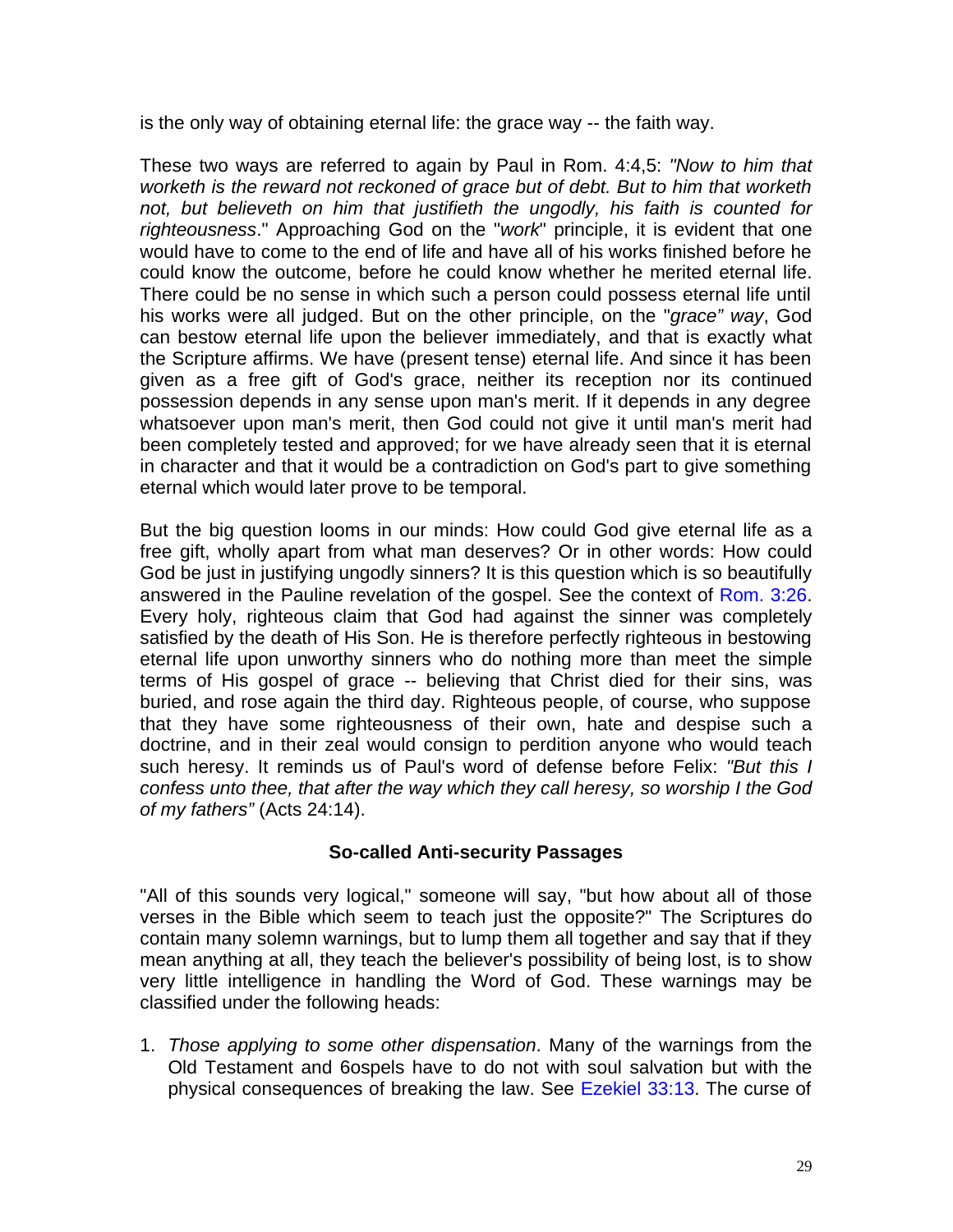a broken law brought physical death upon many who were no doubt saved people. Saints today die physically because of the course of sin that is in their bodies, but that does not mean that they are not saved. Other warnings, such as Matthew 18:23-35; 24:13; 25:30; etc., refer to a time after the church is taken out of the world.

- 2. *Those applying to unregenerate teachers of the last day* (1 Timothy 4:1,2; 2 Peter 2:1-22; Jude 17-19; etc .). Churches are filled with such preachers today. They never were saved.
- 3. *Those applying to rewards and not to salvation* (1 Corinthians 3:11-15; 9:24- 27; 2 Corinthians 5:9,10; Colossians 3:24,25). Salvation is entirely apart from all of man's good works. It is therefore by grace. Rewards are given for faithfulness after we are saved.
- 4. *Those that warn believers of things they may lose*. Believers are in danger of losing many blessings which the Lord has provided for them. Any sin, disobedience, lack of faith, neglect of the Word of God, or prayerlessness is bound to result in loss of joy, loss of power, loss of fruitfulness, loss of fellowship, and loss of reward. Typical of such warnings is Colossians 2:4,8, 18. God's method of meeting such failures on the part of His own people is to chasten them, see 1 Corinthians 11:32; Hebrews 12:5-11. He does not chasten the unbeliever.
- 5. *Those that warn unbelievers*. Romans 11:21 is not a warning lest God would cast away some of His own saints, but is a warning to the Gentiles, who at present have a place of great spiritual privilege, that their continued unbelief will cause them to be cast out just as God cast out the nation of Israel. The Israelites before this time were the branches of the good olive tree, but that did not mean that every Israelite was saved; for many were Christ rejecters and because of that they were broken off. The nations have been grafted in, but the nations as such are not saved. But the day is coming when the nations will be broken off and Israel will be restored to her former position. If Paul were here speaking of personal salvation we would be forced to conclude that the natural branches which were broken off were men like Judas Iscariot and that the day is coming when Judas is to be resaved and grafted back into the tree. This passage is not dealing with personal salvation, but with national privilege.
- 6. *Those that prove Christian profession by fruitbearing* (John 8:31; 15:6; 1 Cor. 15:1, 2; Hebrews 3:6,14; James 2:14-26; 2 Peter 1:10; Colossians 1:23). If there has been the work of regeneration in the heart there is bound to be a manifestation of that new divine life, just as surely as the newborn babe will cry or give some other indication that it is alive.

If such passages as Heb. 6:4-6; 10:26,27; Col. 1:21-23, Gal. 5:4; John 15:6 and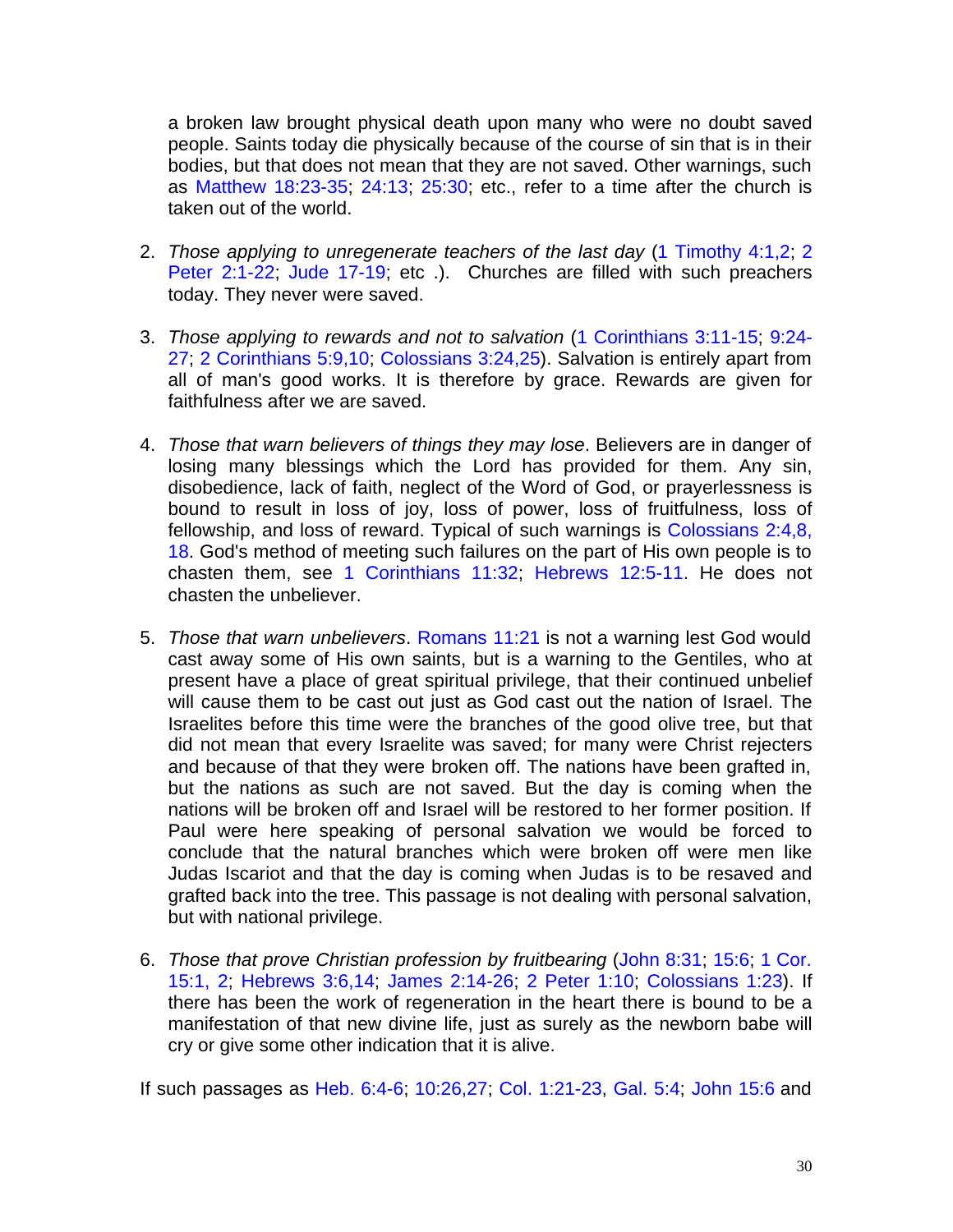Matt. 24:13 are studied dispensationally and grammatically in their context, it will be seen that they do not militate in any way against the truth that all true believers actually do have as a present and an eternal possession, eternal life.

#### **33 Scriptural Proofs of Security**

On the positive side, the fact of eternal security is seen to rest upon the following facts of divine revelation:

- 1. If we through real saving faith have believed on the Son of God we have ETERNAL LIFE, and shall never perish nor come into condemnation (John 3: 16,36; 5:24; 6:40,47; 10:28; Romans 8:1; 1 John 5:12,13).
- 2. We have been born of God, and whatsoever is born of God overcometh the world (John 3:3; 1 Peter 1:23; 1 John 5:4,5).
- 3. We are God's workmanship, and whatsoever God doeth it shall be forever (Eph. 2:10; Eccl. 3:14).
- 4. God is able to perform to completion that good work which He has begun in us (Phil. 1:6).
- 5. We are kept by God's power (1 Peter 1:5; Jude 24).
- 6. Christ as the great High-priest pledges Himself to save to the uttermost ALL who come unto God by Him, and He is able; for He lives for ever to make intercession for them (Heb. 7:25; Rom. 8:34).
- 7. God has promised not to allow His children to be tempted in excess of what they are able to bear, and the Lord knoweth how to deliver the godly out of temptation (1 Cor. 10:13; 1 Peter 2:9).
- 8. Every true child of God is indwelt by the Holy Spirit, and He is more powerful than any foe (1 John 4:4).
- 9. The Father is greater than ALL, and no one has power to pluck us out of His hand (John 10:29).
- 10.Our Lord Jesus has already obtained ETERNAL redemption for us (Heb. 9: 12).
- 11.He is the Author of ETERNAL salvation, and the Author and Finisher of our faith (Heb. 5:8; 12:2).
- 12.He gives this eternal salvation to us as a free gift which He Himself has already fully paid for. We did not deserve the gift in the first place, and therefore He will not take it from us if we remain undeserving (Rom. 6:23; 5:20; 1 Pet. 1:19).
- 13.Sin is what separates us from God, and God has already forgiven us ALL trespasses (Col. 2:13).
- 14.We are not saved by our works of righteousness, and therefore a lack of such works cannot cause the loss of salvation (Titus 3:5; Eph. 2:8; Rom. 3:28; 4:6).
- 15.Christ is our foundation, and that foundation standeth sure (1 Cor. 3:11; 2 Tim. 2:19).
- 16.He has promised: "*I will never leave thee, nor forsake thee*" (Heb.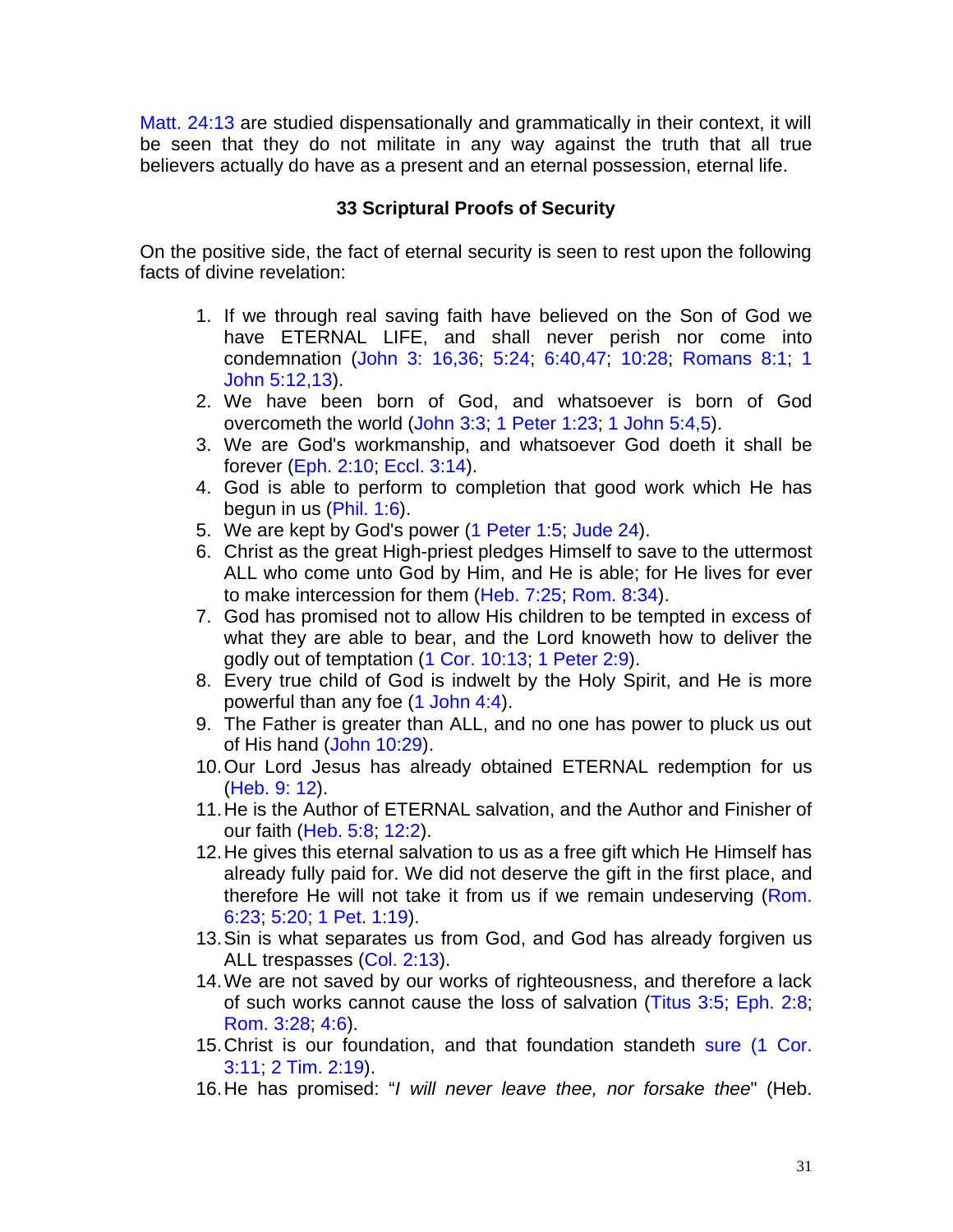13:5).

- 17.Christ said: "*ALL that the Father giveth me shall come to me; and him that cometh to me I will in no wise cast out .... And this is the Father's will which hath sent me that of ALL which he hath given me I should lose NOTHING .... No man can come to me except the Father which hath sent me draw him"* (John 6:37,39,44). The logic of this is overwhelming. If salvation is ever lost, Christ, and not we, will lose it.
- 18.Christ promised: *"And I will pray the Father, and he shall give you another Comforter, that he may abide with you FOREVER, even the Spirit of truth*" (John 14:16). Could a person be lost, and still have the Holy Spirit abiding with him forever?
- 19.We are called of God, and have been given the gift of eternal life (Rom. 8:29,30; 6:23). "*The gifts and calling of God are without repentance*" (Rom. 11:29).
- 20.Christ has washed us from our sins in His own blood (Rev. 1:5), and "*He that is washed--clean every whit*" (John 13:10).
- 21.God is able to make His weakest child to stand*. "Yea, he shall be holden up; for God is able to make him stand"* (Rom. 14:4).
- 22.Even if we fail and are unfaithful, *"yet He abideth faithful: He cannot deny Himself"* (2 Tim. 2:13).
- 23. God will not impute sins to His children (Rom. 4:8). When we sin, He will chasten us that we be not condemned with the world (1 Cor. 11:32).
- 24.All who have believed in Christ were chosen of God before the foundation of the world, that they should be holy and without blame before Him in love (Eph. 1:4). It is impossible to suppose that God's eternal purposes will ever fail.
- 25.Christ has already bought every member of His church, and He will surely get for His own glory all whom He has purchased (1 Cor. 6:20; Eph. 5:25-27).
- 26.We who believe will never come into judgment (John 5:24; Rom. 8:1), because Christ has already borne our judgment. In God's sight we have already been put to death for our sins in the person of our Substitute, and therefore all of the righteous claims of God's law against us have been eternally satisfied, and we have been freed from sin and from the law (Gal. 2:19,20; Rom. 6:2-10; 7:4). God is not unrighteous. He will not demand a double payment for sins.
- 27.The believer is not under the law but under grace, and therefore sin cannot have dominion over him (Rom. 6:14).
- 28.If God could say that He had not beheld iniquity in Jacob, neither had seen perverseness in Israel, in spite of their murmurings and sins (Num. 23:21), surely He can say as much of redeemed sinners made accepted in the Beloved (Eph. 1:6).
- 29.If God be for us, as He most surely is, no one can prevail against us (Rom. 8:31).
- 30.No one will ever be able to condemn or bring charge against one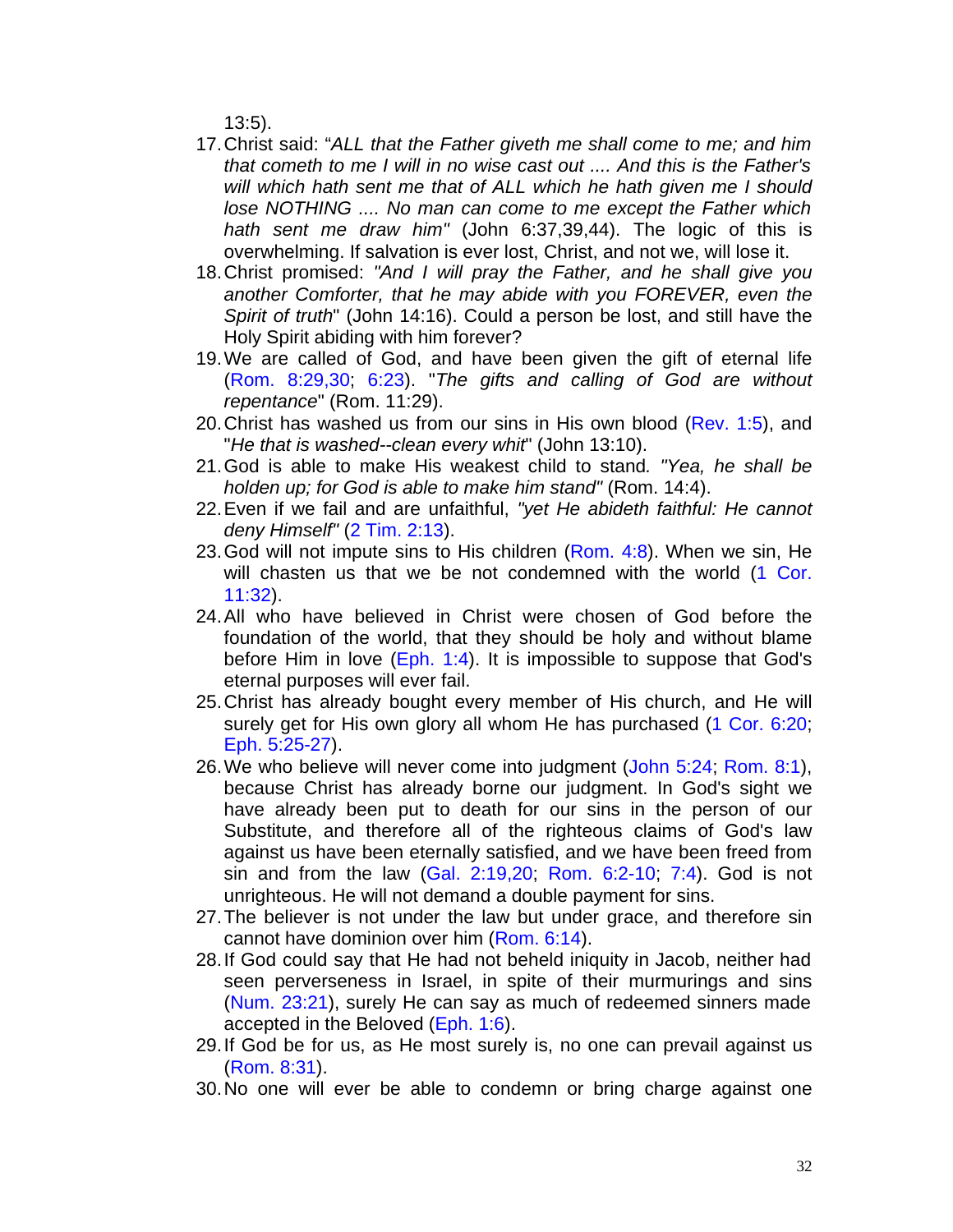whom God has justified (Rom. 8:32-34).

- 31.Nothing or no one will ever be able to separate us from the love of God that is in Christ Jesus our Lord (Rom. 8:39).
- 32.If we sin after we are saved (and who does not?). we have an Advocate with the Father, Jesus Christ the Righteous (1 John 2:1), and He is a Lawyer who has never lost a case. This is amply illustrated in Luke 22:31,32, where Christ prayed for Peter that his faith fail not, even as He prays for all of His own (John 17:20).
- 33.The work of the Holy Spirit of God guarantees eternal salvation to every believer. He is regenerated or born again by the Holy Spirit into the family of God (John 1:12,13; 3:5; Titus 3:5). He is indwelt forever by the Holy Spirit (John 14:16; 1 Cor. 6:19). He is baptized by the Spirit into the Body of Christ (1 Cor. 12:13), thus having effected a permanent relationship in that Body. He is sealed with that Holy Spirit of promise until the redemption of the purchased possession (Eph. 1:13,14; 4:30), which guarantees his security until that day of manifestation in glory with Christ.

#### **Practical Effects of Security Teaching**

In conclusion we must consider the practical effect of this teaching upon the life of the Christian. Those who oppose eternal security charge that it leads to carelessness, indifference, and licentiousness. This is exactly what would happen if the truth of eternal security were given to a natural, unregenerate soul. And this charge is a withering indictment against those who make it that they know nothing of the experience of the new life in Christ Jesus. The true Christian is one who has been regenerated, has the Holy Spirit indwelling his body, and is motivated by heavenly principles. While he still has the nature of the flesh within him, to which he may at times yield, and against which he is warned in such passages as Gal. 5:13, he is a new creation in Christ, and nothing could be more conducive to a godly, consecrated life than to know and to appreciate the wonderful riches of His grace in bestowing upon him eternal life through Jesus Christ our Lord. One might as well argue that it is a very dangerous thing to repeat the marriage vows; for the wife, having been endowed with all of the worldly goods of her husband, will immediately rush out and squander them upon her own selfish lusts. This has happened in cases where a woman's motive in marriage was money instead of love, but the true child of God is one who loves the Lord Jesus Christ (1 Cor. 16:22), and the more he knows of the truth of security the more his love will abound. The unregenerate soul can conceive no other motive for obedience but fear of punishment. The regenerate soul cries out with Paul: *"The love of Christ constrains us...that they which live should not henceforth live unto themselves, but unto him which died for them, and rose again."*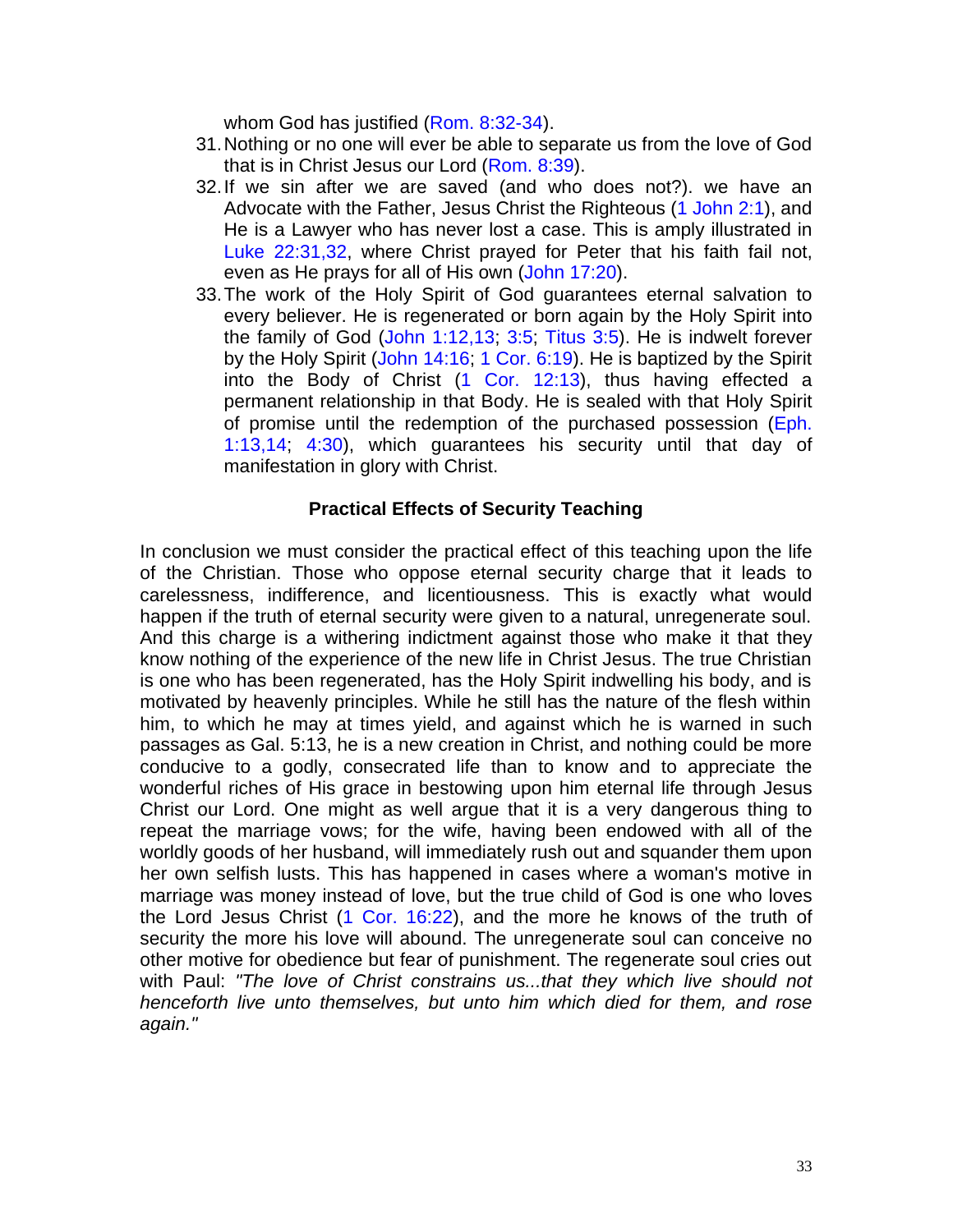# **THE HOLY SPIRIT**

IN a previous chapter we clearly confessed belief in one God, eternally existing in three Persons: Father, Son and Holy Spirit. Now we wish to set forth what we believe concerning the Personality and Work of the Holy Spirit.

*"The Holy Spirit is a Person Who convicts the world of sin, and Who regenerates, baptizes, seals, indwells, enlightens and empowers the saved (John 16.8; Titus 3:5; I Corinthians 12:13; Ephesians 1:13, 17, l8; 3:16)."*

#### **His Person**

We must repeat to the point of becoming tiresome perhaps that we are unalterably opposed to the teaching of certain dispensationalists, such as the Concordant Version people, who deny the Personality of the Holy Spirit. Certain of our shallow-minded critics reason that if we share somewhat similar views on dispensationalism with the Concordants, we must of necessity follow them in denying the truth of the Trinity and the correlative truth of the Personality of the Holy Spirit. Some have even gone as far as to charge us with subterfuge in denying this false doctrine; others have charged that dispensationalism inevitably leads to Unitarianism and Universalism as held by the Concordant group, when, as a matter of fact, there is not the slightest connection between these doctrines. This is evident from the fact that the great majority of those who have taught Unitarianism or Universalism in the history of the church never had the slightest apprehension of dispensational truth. The fact is that among both Unitarians and Trinitarians have been numbered Universalists and Annihilationists, Dispensationalists and Anti-dispensationalists. One might just as well argue that because Roman Catholics believe in the Trinity everyone else who believes in the Trinity will be inevitably led into the teachings of Mariolatry, purgatory, the mass, baptismal regeneration, and popery. We believe in the personality of the Holy Spirit because the Scriptures give to Him all of the attributes of personality as well as the attributes of deity.

#### **His Work**

In considering the work of the Holy Spirit it is most important to see that there are some ministries which are unique in relation to the Body of Christ and some which are common to all of the redeemed. We feel that some dispensationalists have erred in supposing that it would be either impossible or inconsistent to believe, for example, that the Holy Spirit would perform the work of the new birth upon both believing Israelites under the kingdom dispensation and also upon believing sinners in this dispensation of the grace of God. On the other hand, we believe that others, such as the Pentecostalists, err greatly in supposing that all of the works which the Holy Spirit wrought in connection with the kingdom program must of necessity be in evidence today. They claim that if the Holy Spirit appeared as cloven tongues of fire at Israel's Pentecost, so He must do today; if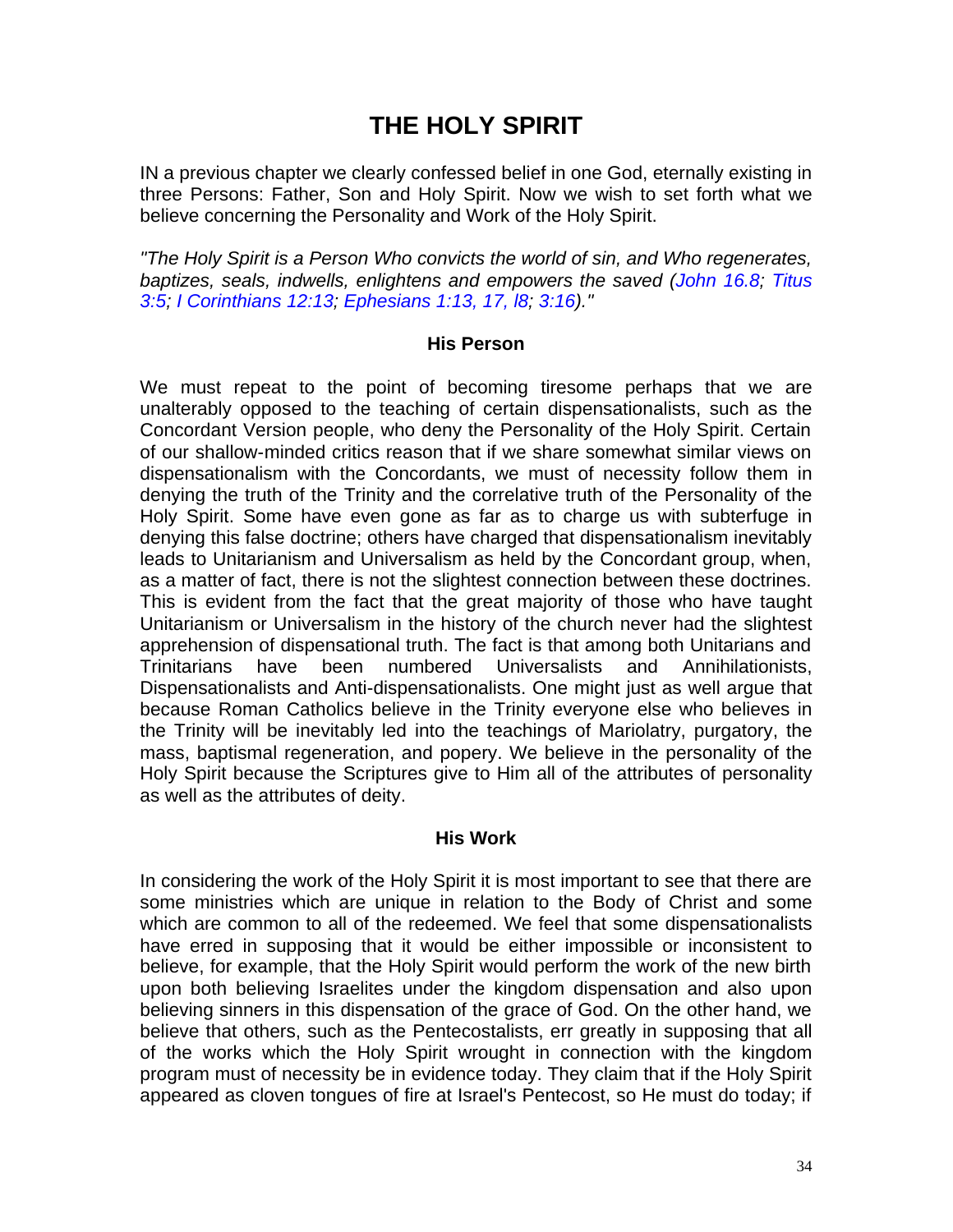the Jewish apostles had to wait for the promised baptism of the Spirit, so we must do today; if the Spirit once gave miraculous gifts of tongues, miracles and healings, so He must do today. The only solution to this problem is a sane, sensible, Spirit-led right division of the Word of Truth. When this is done we believe that it will be seen that certain of the Spirit's ministries are for all of the redeemed of both the kingdom and the grace dispensations, and some are peculiar to either one or the other of these administrations.

Because of the nature of the natural man, whether he be Jew or Gentile, under this or another dispensation, we believe that the convicting, quickening work of the Holy Spirit is absolutely essential before the sinner will believe on the Lord Jesus Christ. Paul makes it very clear in Eph. 2:1-3 that all, both Jews and Gentiles, were personally dead in trespasses and sins, although Israel nationally, in times past, by reason of the covenants, was near to God, whereas the Gentiles were far off. Some have supposed that the Israelites personally had a different kind of nature from the Gentiles, that they possessed some kind of spiritual life, and that they therefore needed only a new birth, whereas the Gentiles were dead in sins and needed, not a new birth, but to be made new creatures. On the basis of such reasoning it has been taught that the new birth is for Israel and the new creation is for us today. This reasoning, however, is very faulty. If there is one thing evident from the first three chapters of Romans, it is that God's dealings with Israel under the law proved that there was no difference between the Jew and the Gentile as touching their sinful natures. Surely no one would argue that there is a difference today between the Jew and the Gentile spiritually by nature. If we are to believe that there was a difference in the past dispensation, then we must find a place in history when all of the Jewish people died spiritually and became as Gentiles. Such a notion is foreign to the Scriptures. But the Scriptures do plainly teach that Israel as a nation fell from its place of covenanted privilege when God inaugurated this great ministry of reconciliation under the dispensation of the grace of God (Rom. 11:7-25).

#### **Regeneration**

If Jews and Gentiles both possessed the same kind of sinful, fallen nature, then in order to become children of God they need the same kind of work done to them by the Spirit of God. John 3:3 teaches the necessity of the new birth for an Israelite. Titus 3:5 teaches the necessity of the new birth or regeneration for Jew or Gentile today. Whereas both the Jew and the Gentile under both the kingdom and the grace dispensations stand in need of the same work of regeneration by the Spirit, it is evident that believers under these two dispensations have a different religious and spiritual program. God may have required ceremonial baptism as an act of faith in other dispensations, as an accompaniment of regeneration, but He has no such requirement today. Some of our grace brethren may feel that being "born of water and of the Spirit" in John 3:5 refers to water baptism in connection with the work of the Spirit, but it should be noticed that under Paul, who was not sent to baptize, regeneration is also connected with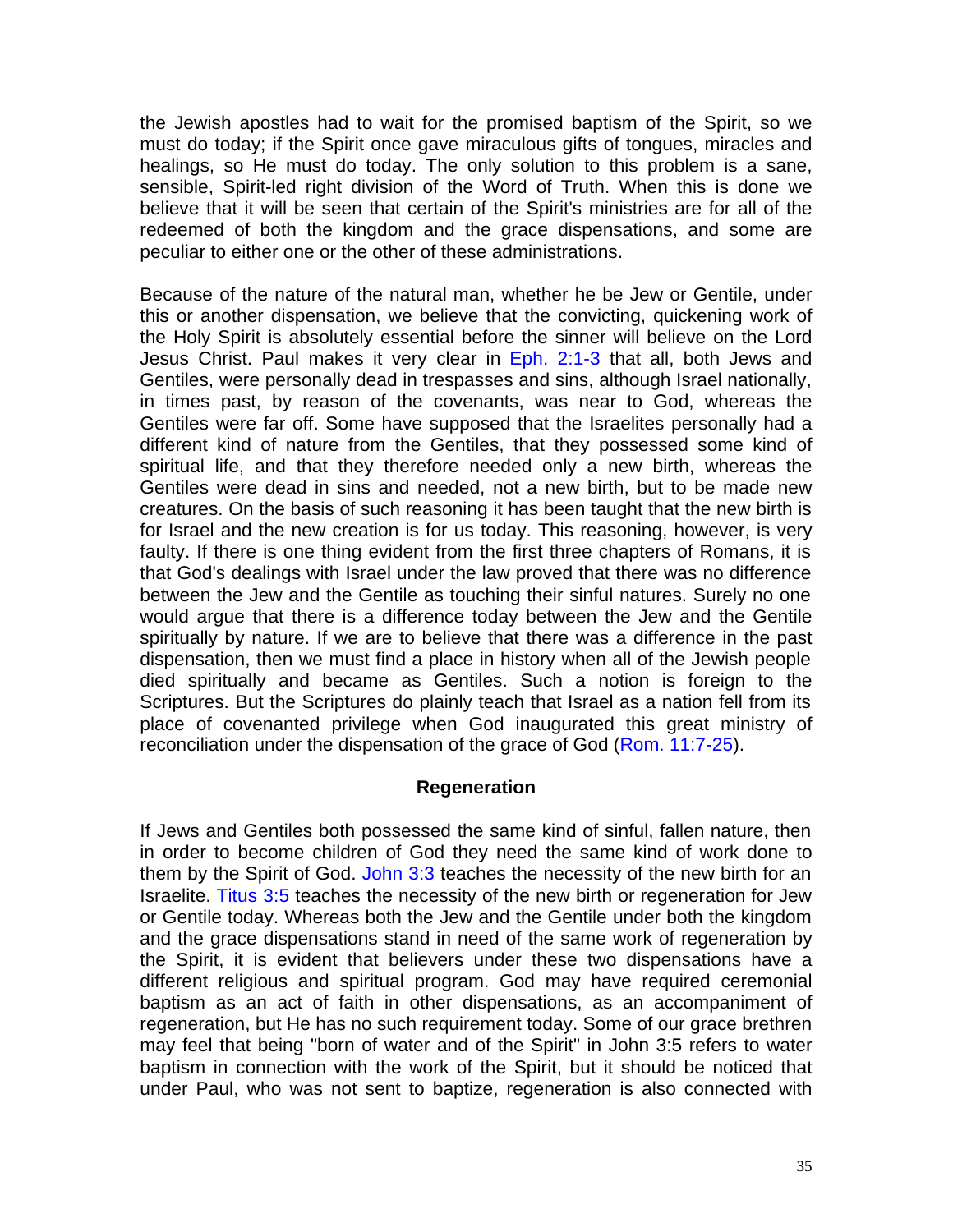washing and water (Titus 3:5 cf. Eph. 5:26). Here the washing is surely not with literal water, but the water of the Word. Many of the grace brethren, while acknowledging that water baptism was being practiced for the remission of sins while Jesus was on earth, feel that the water in John 3:5 is the same as in Eph. 5:26.

#### **Baptism**

The baptizing work of the Holy Spirit needs also to be studied dispensationally. John the Baptist announced that Christ would baptize with the Holy Spirit (Matt.  $3:11$ ), and this doubtless took place on the day of Pentecost (Acts 1:5). This baptizing was done by Christ and resulted in the empowering of the apostles to do miraculous works. Since Peter declared that this miraculous outpouring of the Holy Spirit was that which Joel had prophesied about 800 years previously, it should be evident that this Spirit baptism could not be identical with the work described in 1 Cor. 12:13; for if anything is plainly stated in Paul's epistles, it is that the truth about the Body of Christ was a secret which was never before made known to the sons of men in other ages and generations. It would be strange indeed if the prophets should have so much to say about the very work of the Spirit which forms the Body of Christ and at the same time be ignorant of the fact that there was even to be a Body of Christ.

In the Spirit baptism which forms the Body of Christ, it is not Christ baptizing with the Spirit, as happened at Pentecost, but the Holy Spirit baptizing into Christ. We must not confuse the Persons of the Trinity, and yet that is exactly what they do who make these two Spirit baptisms one and the same; for they have Christ baptizing into Christ.

Another difference between these two baptizing works is seen in the fact that the one which is a part of the Pauline revelation results in the joining together of Jews and Gentiles as joint-members of a joint-body; whereas at Pentecost the message was to Jews only and it continued that way for several years. Surely there was not a joint-body at Pentecost. Had Gentiles been brought into joint relationship with the Jews at Pentecost, Peter's "sheet-vision" would have been unnecessary. How could Peter's words to Cornelius be explained: *"It is an unlawful thing for a man that is a Jew to keep company, or come unto one of another nation*," if God some eight years before had dissolved the difference between Jew and Gentile and had made them joint-sharers? And how could the objections raised by the Jerusalem saints to Peter's preaching to a Gentile be explained (Acts 11:2,3), if in fact at Pentecost, and all the years that followed after, the gospel had been preached to the Gentiles?

There is no place here to plead the argument that perhaps God secretly began the Body at Pentecost but did not make known the fact until He revealed it to Paul many years later. The fact is that there just was no joint-body until some Gentiles as such were saved, and we know that could not have been until the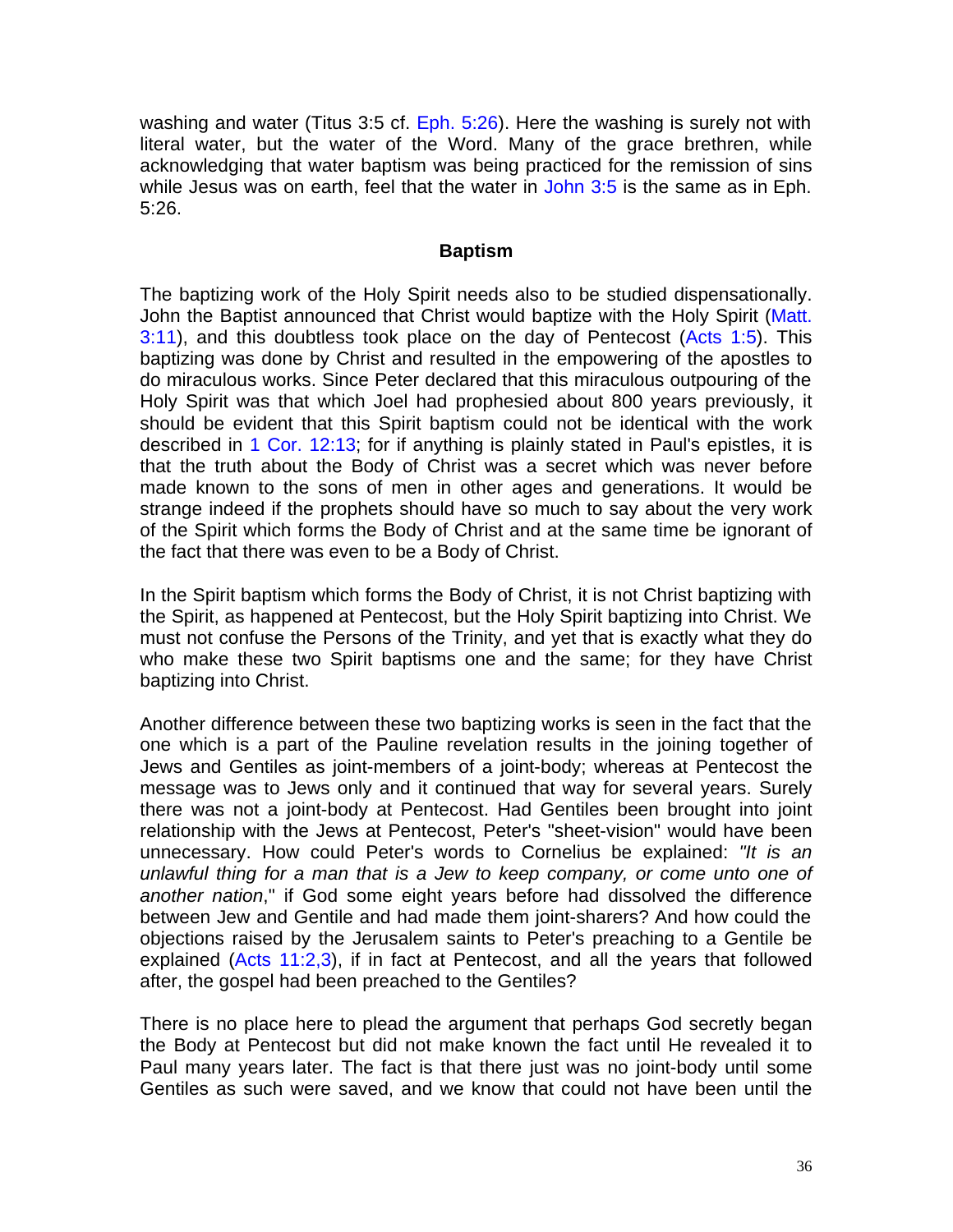salvation of Cornelius at least. Nor can we accept the commonly held *Baptist view* that Spirit baptism took place only twice, once at Pentecost where Jews corporately were put in the Body and once in Cornelius' house, where Gentiles corporately were placed in the Body. Thus they argue that Spirit baptism has ceased, and the one baptism left for the Body  $(Eph. 4:5)$  is water baptism. It is most difficult to understand how one with the slightest insight into the doctrinal progress of the New Testament could suppose that in this dispensation of the grace of God the work of the Spirit ceases, leaving us only with a ceremonial ritual. If anything is evident from the pages of the epistles it is that the ritual has given place to the spiritual. And that is exactly what we of the Grace Movement believe: that the ritual baptism has ceased, leaving us with the one baptism which is spiritual; not the Spirit's baptism in miraculous powers as at Pentecost, but the Spirit's baptism of believing Jews and Gentiles into the Body of Christ.

#### **Sealing and lndwelling**

The work of the Spirit in sealing, indwelling, enlightening and empowering the saved is not necessarily dispensational in nature. That is, we find the Spirit doing these ministries for both those under the kingdom dispensation and for those under the present dispensation. The sealing by the Spirit, whether it be the 144,000 Israelites in Rev. 7:4, or the members of the Body of Christ in Eph. 1:13, is a guarantee of safe-keeping and of final deliverance. This ministry of the Spirit is one of the basic factors in the glorious truth of the eternal security of the saved.

The Spirit's indwelling in all believers is dispensational in that it was not true before the day of Pentecost, but since that time it is doubtless true of all believers in Christ. Christ made the promise of the Spirit's indwelling in the believer in John 14:16,17 to Israel's apostles, and of course it is abundantly clear from Paul's epistles for today that if any man have not the Spirit of Christ, he is none of His (Rom. 8:9). We therefore believe that the third Person of the divine Trinity, the Holy Spirit, after convicting the sinner, regenerates him upon believing, and at the same instant baptizes him into the Body of Christ, seals him unto the day of redemption, and indwells his body permanently as long as this life shall last. We believe that apart from the enlightening and empowering work of the indwelling Spirit, it is impossible for the believer to understand the Word of God or to live a life pleasing to God. We believe that it is our Christian duty to be filled with the Spirit and to manifest the fruit of the Spirit, but since this subject is covered in a separate statement in our doctrinal platform, we will await a future chapter to discuss further what we believe about the Christian's walk.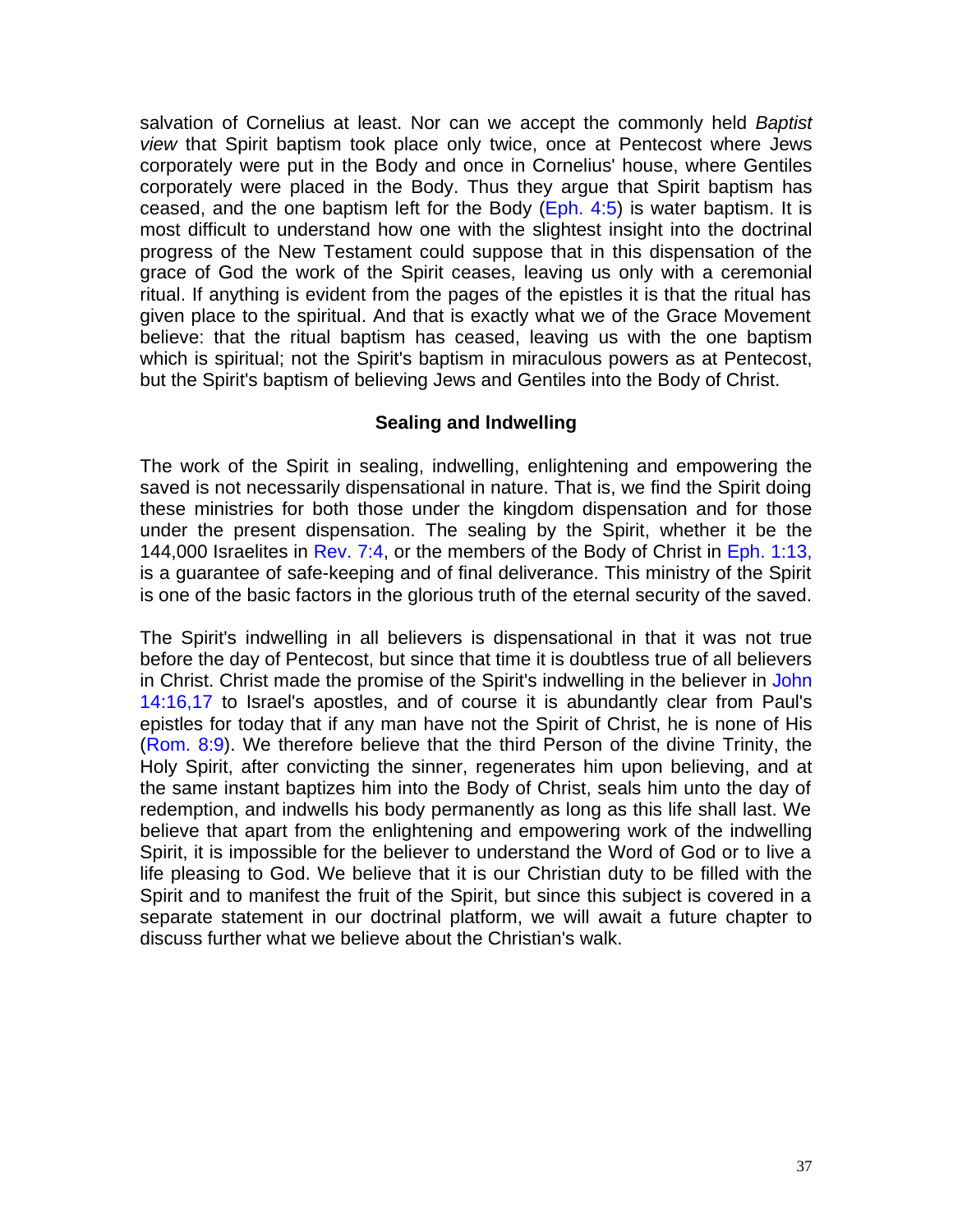# **THE CHURCH**

"IN THE present dispensation there is only one true Church, which is called the Body of Christ (1 Cor. 12:13; Eph. 1:22,23; 3:6). The historical manifestation of the Body of Christ began with the Apostle Paul before he wrote his first epistle (1 Thess. 2:14-16 cf. Acts 13:45, 46; Phil. 1:5, 6 cf. Acts 16; I Cor. 12:13,27 cf. Acts 18)."

This is briefly what we believe about the church. There is much more, however, which needs to be said in order to bring out many of the distinctive truths connected with this subject.

#### **Meaning of the Word**

Our English word *church* is a very general term. It means nothing specific. To some it means a building used for religious purposes; to others it is just the socalled sanctuary of such a building; to others it signifies a religious denomination; while to yet others it has the more scriptural significance of a company of God's people. The English word *church* is no doubt a very poor translation of the original Bible word, *ekklesia*, which means a called-out assembly. The word *church* is derived from the Greek word *kyriakon*, which is the possessive form of the word *Lord*. It therefore means the Lord's or belonging to the Lord. It should be evident therefore that to use a word meaning *the Lord's* to translate a word meaning *a called-out assembly* is very poor translation. In fact, the translators themselves were forced to give *ekklesia* its true meaning in Acts 19:32,39 for there the word describes an ungodly multitude which assembled to persecute Paul and his companions.

#### **More Than One Church**

To understand the Bible doctrine of the church, then, it is first of all necessary to know that the Bible word has no reference to a building or to a denomination, but to an assembly of people called out for some specific purpose. But something further is necessary. It must be recognized that not every occurrence of the word in the Bible refers to the same called-out company. Of course, this fact is evident from the passage just referred to in Acts 19. But the great majority of Fundamentalists seem to have the impression that when the word is used religiously there is only one church in the Bible. And then there is the further mistaken idea that there was no church in Old Testament times. Acts 7:38 should be sufficient evidence to prove that there was a church in Moses' day, for Israel is there called the *church in the wilderness*. Of course, the Old Testament was written in Hebrew and so we could hardly expect to find the Greek word *ekklesia* in it. However, the translators of the Septuagint chose to use the word *ekklesia* some seventy times to translate the Hebrew word *kahal*, or congregation. The majority of the Jews of New Testament times used the Septuagint version, and therefore they would read about the *ekklesia* or church of God many times in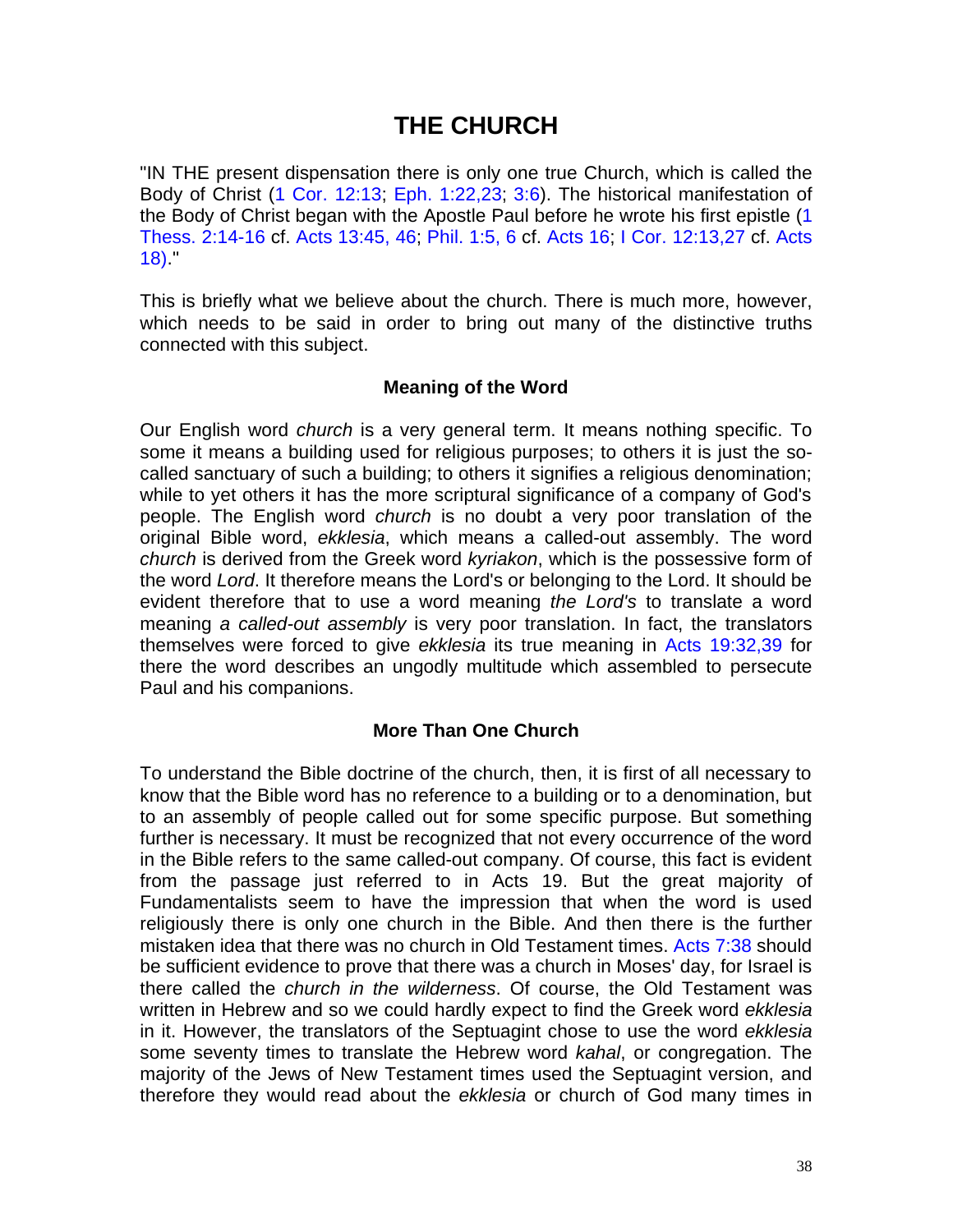their old Scriptures.

In the light of the above facts it must be admitted that Israel was called an *ekklesia* or church in Old Testament times. But this is still not sufficient. Many will contend that while the above facts are true, wherever we read the word *ekklesia* in the New Testament it always refers to the New Testament church of this present dispensation. Therefore the church in Matt. 16:18; 18:17; Acts 2:47; Revelation 1:20 is the identical church or Body of Christ of which Paul speaks many times in his epistles. As long as one persists in this error and fails to see the distinction between the church which is His Body ( $Eph. 1:22,23$ ), and the prophesied church of the kingdom in Matthew and Revelation, he is bound to bring great confusion into church doctrine for today.

Had the church fathers rightly divided the Word of truth in Matt. 16:18, 19, Rome would never have had a leg to stand upon. Protestants as a general rule go right along with Rome and agree that the church in this passage is the church of this dispensation, and then they try to refute Rome's claim to the powers of binding and loosing. It should be noticed that the same powers of binding and loosing are mentioned in connection with the church in Matt. 18:18,19. If we but simply recognize the fact that this church is connected with the kingdom of the heavens, as Christ Himself plainly states in Matt. 16:19, and if we have understood the very elemental truth that the kingdom of the heavens is the yet future Messianic kingdom to be set up on the earth under Messiah's rule, we will see that no religious organization today has the right to apply these passages to itself. These powers of binding and loosing are going to be exercised in the future kingdom when the Twelve apostles sit upon twelve thrones judging the twelve tribes of Israel (Matt. 19:28).

#### **The Body of Christ Church**

But it may be asked, "What evidence is there to prove that the church in Paul's epistles is a different company from that in Matthew or in the early part of the Acts?" If this fact can be established from the Scripture, then it at once proves erroneous the old idea that the same church has continued in existence from Adam, and the more generally held view in Fundamentalism that the church of Matthew and Pentecost is the Body of Christ church.

We have already given one evidence, namely that the church of Matthew is a part of the Messianic kingdom of the heavens which will be set up on earth after the church of this dispensation has had its last member added to it and it has been raptured to glory. Everyone who is a Premillennialist and who believes that the church is some day to be completed and raptured, must believe that this will take place before the second coming of Christ to earth to establish His kingdom, wherein the Twelve will have their judgment thrones and exercise their power as judges. There is surely no question about all of the people who comprise both of the churches being saved, redeemed saints; but the fact that one of the groups is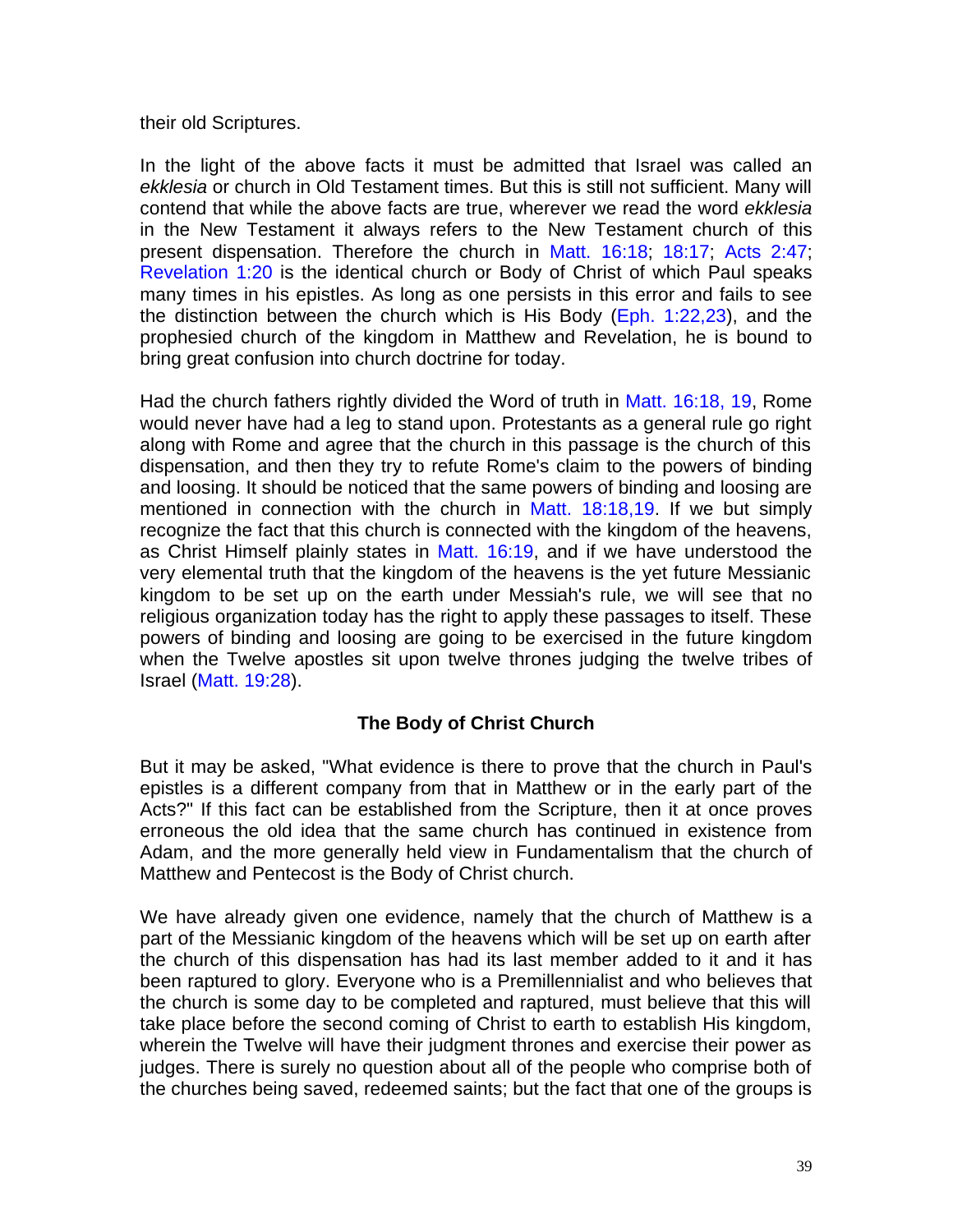to be completed and in heaven while the other is on earth and still functioning in the matter of growth is sufficient evidence to prove that there is a difference between them.

Perhaps the most evident distinction, however, is the fact that the church of Matthew and of Pentecost is one which was prophesied or predicted by the Old Testament prophets, whereas the church of Paul's epistles is specifically declared to be a part of a great body of truth which in former ages had been hidden in God and never before revealed to the sons of men (Eph. 3:5,9; Col. 1:24-26). Ps. 22:22, as quoted in Heb. 2:12, is evidence that there was a church predicted in the Old Testament scripture. The kingdom of the heavens with which this church is connected is one of the main burdens of prophecy. The words of the Spirit-filled apostle in Acts 3:21,24 show that everything that was happening at Pentecost and thereafter was in fulfillment of the prophets. Now if that which was spoken by the mouth of all of the prophets is identically the same as that which was hidden in God and never made known to the prophets, we can logically say that the two churches under consideration are the same. If the above language indicates a difference, then we must say that there is a difference.

One has but to compare the main characteristics of the church which is Christ's Body with those of the kingdom church to see the difference. Paul sums up the troth about the Body of Christ in  $Eph. 3.6$  by showing that it is a body in which Jews and Gentiles are joint-heirs, in a joint-body, and are joint-partakers of His promise in Christ by the gospel whereof Paul (in contrast to the Twelve) had been made a minister. Now if we examine the church which existed in Acts 2 and 3 we will discover that it is entirely lsraelitish; that there is no hint of a joint relationship of Jews and Gentiles in it either as to doctrine or to actual fact and that Paul, to whom the revelation of the Body and of the present dispensation was made, was not even saved as yet.

#### **Body Church a Mystery**

The Old Testament plainly predicted salvation for the Gentiles, but as Dr. Scofield so aptly points out in his footnote on page 1252 of his Reference Bible, "*That the Gentiles were to be saved was no mystery* (Rom. 9:24-33; 10:19-21). *The mystery 'hid in God' was the divine purpose to make of Jew and Gentile a wholly new thing -- 'the church, which is his (Christ's) body,' formed by the baptism with the Holy Spirit* (1 Cor. 12:12,13*) and in which the earthly distinctions of Jew and Gentile disappear* (Eph. 2:14,15; Col. 3:10,11)." And then Dr. Scofield falls back into the old basic error of exegesis and tells us that the revelation of this mystery which was committed to Paul was foretold by Christ in Matt. 16:18. But then he goes on to state a further truth: "*in his [Paul's] writings alone we find the doctrine, position, walk, and destiny of the church*."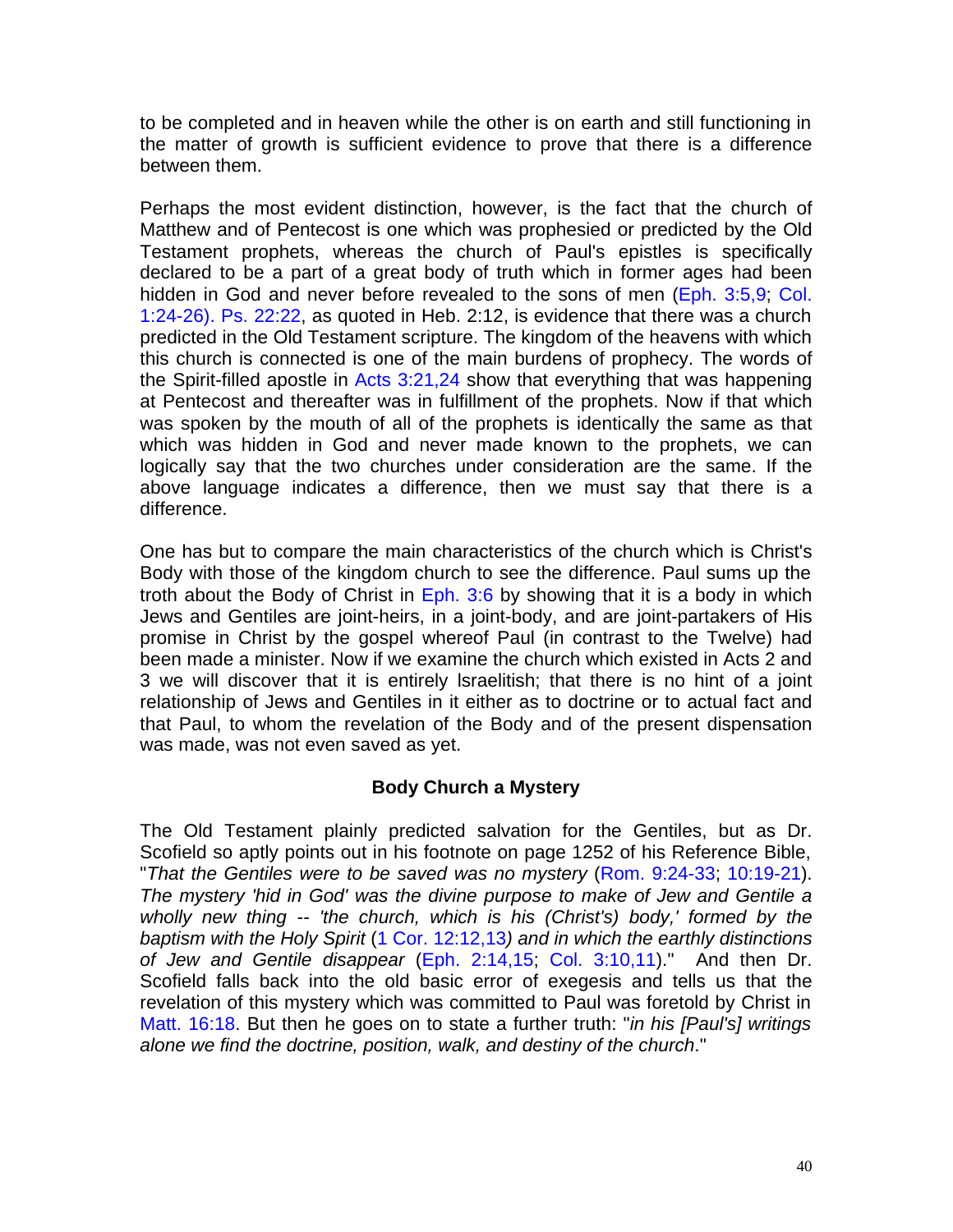#### **Body Church Addressed in All Paul's Letters**

Thus far we have given Scriptural evidence for our belief that the church which is Christ's Body, the church of this dispensation, is a separate and distinct company of God's redeemed ones, having of course a basic unity in Christ as the Savior of all mankind who become saved in any dispensation, but having a calling, position and walk different from the saints of other dispensations and having part in a distinct and separate body from them. It is now necessary for us to show that there is only one church in view in all of Paul's epistles; for there are some dispensationalists who contend that Paul, all during the history of the book of Acts, was a minister of the same kingdom church that we saw in existence on the day of Pentecost, and that then, after Acts 28:28, God began the church which is Christ's Body. According to this view the church in Romans, 1 and 2 Corinthians, Galatians, and 1 and 2 Thessalonians was a kingdom church, and only in Ephesians, Philippians and Colossians do we find a reference to the church of this present dispensation. We wish to make it very plain that we do not in any sense of the word embrace any such teaching -- in fact, we believe it is a dangerous error and we do all we can to combat it. We believe that the Body of Christ had its historical beginning with the ministry of Paul before he wrote his first epistle. We recognize that there was a transition going on in the latter half of the book of Acts, from the kingdom to the Body dispensation, and we believe that there is a significance to Paul's action in pronouncing blindness upon Israel in Acts 28. We believe that the end of Acts marks the end of the transition period, and the passing away, as far as God's designed program for the Body is concerned, of everything Israelitish including the sign gifts and water baptism.

#### **The Body and the Transition**

If there was such a thing as a transition period, and we believe that there was, then the present dispensation must have begun with the beginning of the transition and have gradually emerged from the old, and must have been in full manifestation at the end of the transition. Analogies from nature and from the Scriptures show that God always brings such changes through transition. There is a transition from night to day and from day to night every twenty-four hours. The day actually begins with the first shafts of morning light and the transition period of dawn ends with the full rising of the sun and the blotting out of the stars and of the last vestige of darkness upon the horizon. Paul's earlier and later epistles are full of internal evidences of an organic unity which testify to the troth of the fact that the people saved under Paul's ministry during the Acts were still in the same Body of Christ after the Acts period. For example, consider the Philippians, saved in Acts 16, to whom Paul writes after Acts in Phil. 1:5,6, "*For your fellowship in the gospel from the first day until now; Being confident of this very thing, that he which hath begun a good work in you will perform it until the day of Jesus Christ.* " If any change in their calling or hope or position had taken place since the day they were saved in Acts 16, Paul didn't know anything about it. In many other places in this book will be found further answers to this error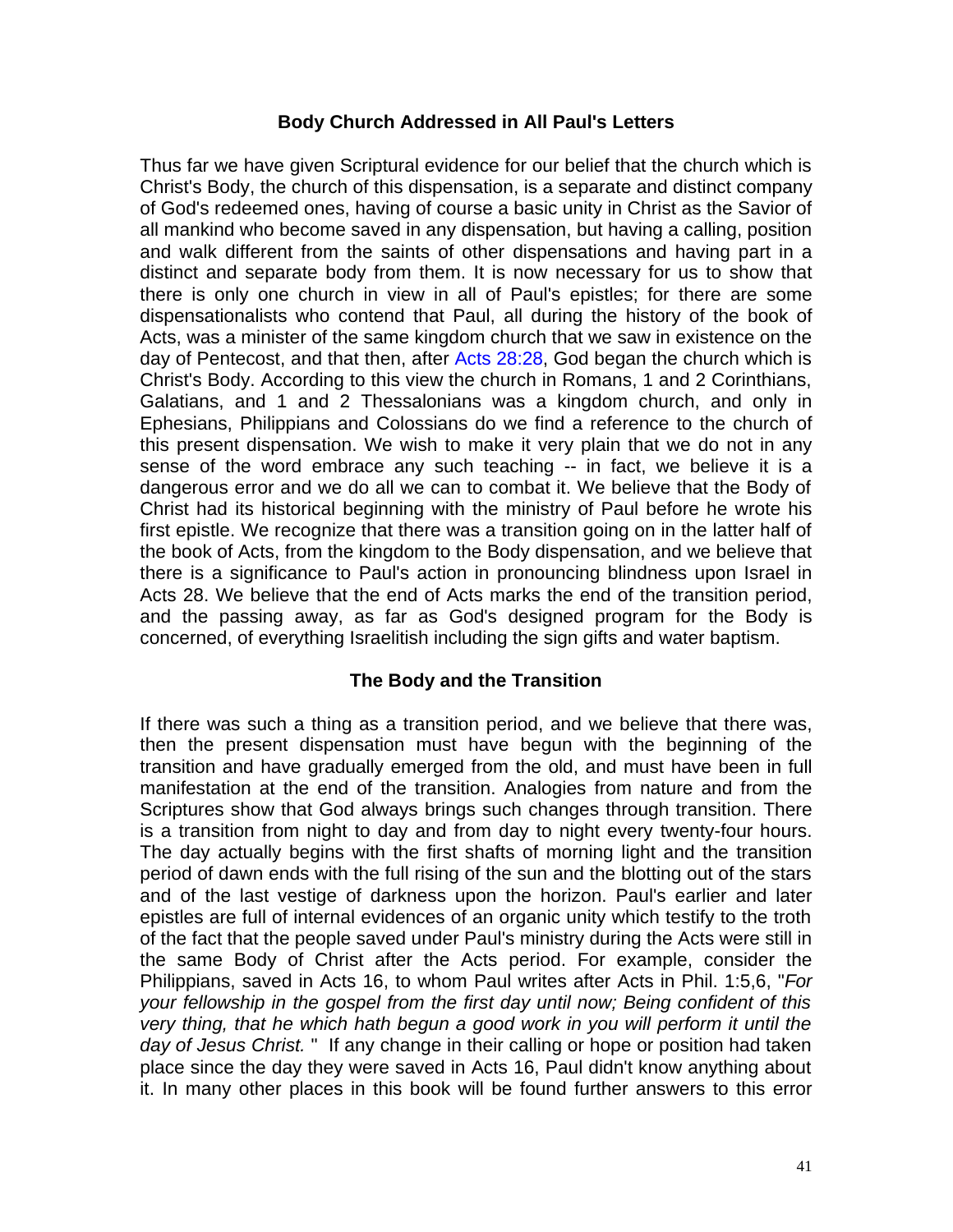which splits Paul's ministry and his epistles into two distinct dispensations.

Having shown from Scripture that the church of this present dispensation is separate and distinct from the churches of other dispensations (God has always had His church or called-out ones), and that it had its historical beginnings, not with Peter on Pentecost but with Paul's ministry, and that the church to which Paul ministered during Acts was the same to which he ministered until his death and the same which still exists today, it remains only to say that we believe that all true believers since Paul's day to the present time, regardless of membership or lack of membership in a local church organization, regardless of having had or not having had the ceremony of baptism practiced upon them, and regardless of whether or not they knew or comprehended the fact, have been baptized by one Spirit into the one Body of Christ. God alone knows who the saved ones are, but we believe that they are all in God's sight members of the same body, and that the crying need is to get back to the great Pauline doctrine of the One Body and to endeavor to keep the unity of the Spirit in the bond of peace.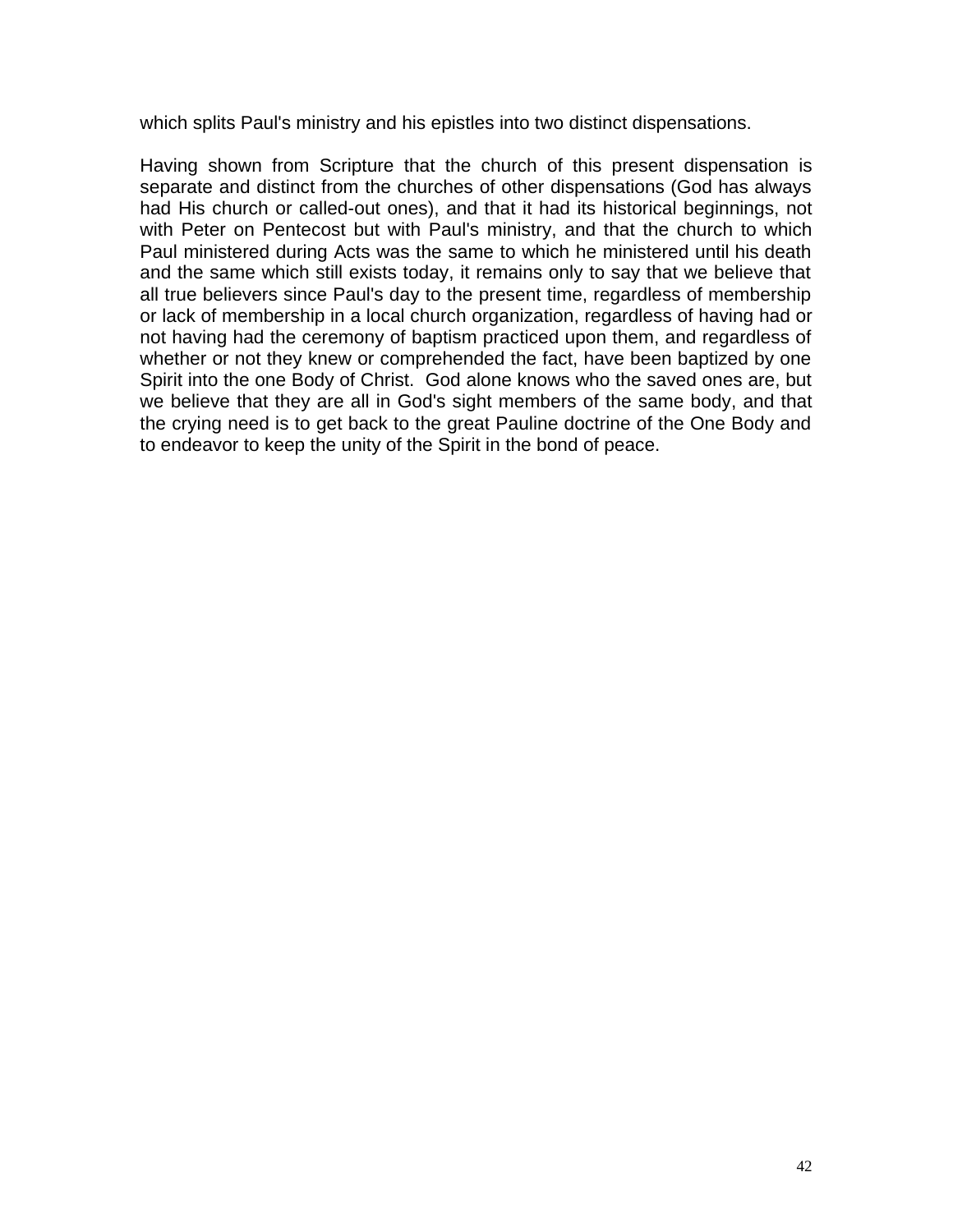## **MINISTRY GIFTS**

THE ministry gifts for the Body of Christ are enumerated in Ephesians 4:7-11; Romans 12:6-8; 1 Corinthians 12:1-31. Some of these gifts were permanent in nature and some were to pass away; some were of the nature of ministers given to the Church and some were individual enablements for spiritual services. Since the New Testament canon was completed through the ministries of Apostles and Prophets, we believe these two offices have been fulfilled and no longer exist. Likewise the sign gifts, such as tongues, miracles, and healing, which were addressed primarily to the nation of Israel (1 Cor. 14:22) have fulfilled their purpose and have passed away according to 1 Corinthians 13:8-11.

Eph. 4:7-16 reads as follows: "*But unto every one of us is given grace according to the measure of the gift of Christ. Wherefore he saith, When he ascended up on high, he led captivity captive, and gave gifts unto men. (Now that he ascended, what is it but that he also descended first into the lower parts of the earth? He that descended is the same also that ascended up far above all heavens, that he might fill all things.) And he gave some, apostles; and some, prophets, and some, evangelists; and some, pastors and teachers, for the perfecting of the saints, for the work of the ministry, for the edifying of the body of Christ: till we all come in the unity of the faith, and of the knowledge of the Son of God, unto a perfect man, unto the measure of the stature of the fulness of Christ: that we henceforth be no more children, tossed to and fro, and carried about with every wind of doctrine, by the sleight of men, and cunning craftiness, whereby they lie in wait to deceive; but speaking the truth in love may grow up into him in all things, which is the head, even Christ: from whom the whole body fitly joined together and compacted by that which every joint supplieth, according to the effectual working in the measure of every part, maketh increase of the body unto the edifying of itself in love."*

#### **Sign Gifts or Ministry Gifts?**

These ministry gifts which are given for the edification of the Body of Christ stand in contrast with the miraculous sign gifts which were in evidence during the period covered by the book of Acts and which are mentioned in 1 Cor. 12:28-30. After the apostles, prophets and teachers come miracles, healings, helps, governments, tongues and interpretation of tongues. The question naturally arises, should we have these gifts of miracle working, healing, tongues and interpretation of tongues in the church today? It would appear that more and more are swinging over to the notion that we should have them, and various movements are under way to try to discover why we do not have them and to seek means to restore them to the church. The modern Pentecostal movement, of course, spearheads this effort, although many on the sidelines are lending encouragement to the idea. Some magazines, such as *Christian Life*, have printed numerous editorials and articles questioning why the church does not possess these gifts today and suggesting that Christians pray and tarry and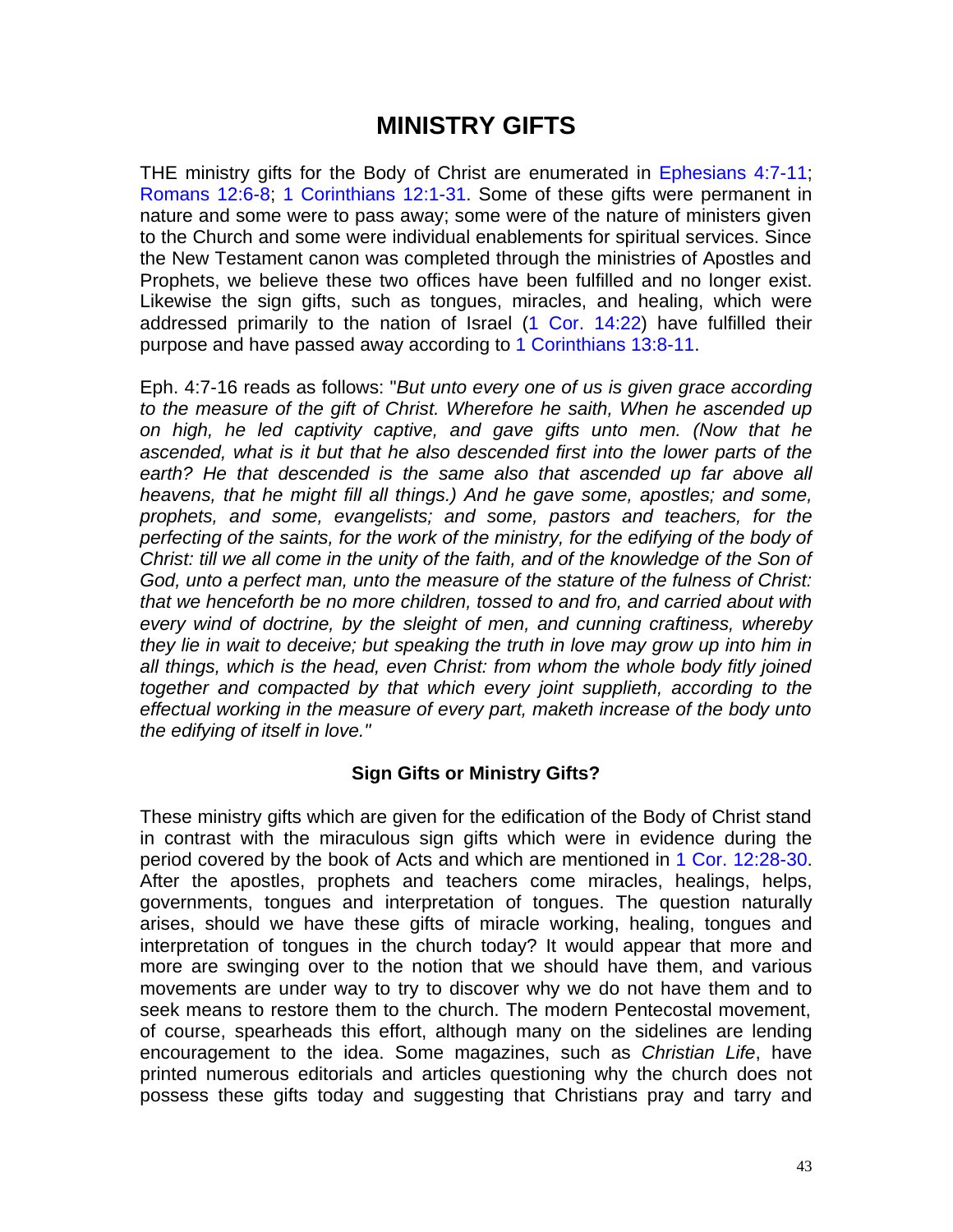strive to get these gifts back. We believe that the Scripture contains the answer to this problem and that we do not have to resort to doubts and speculations or to the outbursts of emotionalism for our guidance. We believe that the Scripture plainly indicates the purpose of these sign-gifts, that it teaches that when the purpose of these gifts was realized the gifts would cease, and we believe that the purpose was realized long ago, at the end of the Acts period, and that there was a cessation of the gifts at that time.

Since Paul singles out the gift of tongues to illustrate his teachings in 1 Cor. 14, we will follow the same method. First, he shows that tongues are for a "sign" (vs. 22). He has told us earlier that "the Jews require a sign." God has always dealt in signs with the Jewish nation from the day when He called them out of Egypt. Jesus did many signs when He was in their midst (John 20:30). On this point Paul hopes that we will not be children in understanding, but that we will be mature (vs. 20). In vs. 21 he says: "In the law (of Moses) it is written, With men of other tongues and other lips will I speak to this people (Israel)... Wherefore tongues are for a sign." It should be evident from all of this that the purpose of tongues was to give a sign to unbelieving Israel.

#### **Sign Gifts Temporary**

Paul has already told us that tongues and the other like gifts were temporary in nature and were to pass away when that which is perfect or mature has come, (1 Cor. 13:8-l0). The word *perfect* in 13:10 is translated *men* in 14:20 and of *full age* in Heb. 5:14. It was given unto Paul to usher in the new dispensation of the grace of God. This new dispensation came in gradually while the dispensation which concerned the Messianic kingdom gradually passed away. We call this time of waxing and waning the transition period. 1 Corinthians was written during the transition period. These sign gifts which were originally a part of the spiritual program of the kingdom gospel were carried over into this transition period. As long as God was bearing a special witness to the nation of Israel this transition period continued and the sign gifts continued. When God wound up His dealings for the present with Israel, as He did in Acts 28, there was no longer any object or ministry for these signs to accomplish. We believe that at that time God withdrew these gifts. (It is not necessary to suppose that they were withdrawn all at a certain hour or on a certain day, but rather that they gradually diminished and passed away during that immediate era.) After the complete setting aside of Israel and the cessation of the sign-gifts God brought to maturity or perfection the revelation of truth for this present dispensation and we find that filling up of truth in Paul's prison epistles. Therefore when Paul enumerates the gifts in the prison epistle of Ephesians, he makes no reference to the sign gifts. We believe that this is the plain, Scriptural explanation of what happened to the sign gifts, and we further believe that when one seeks to revive them for the church today he manifests his ignorance of the purpose and will of God for this dispensation of the grace of God.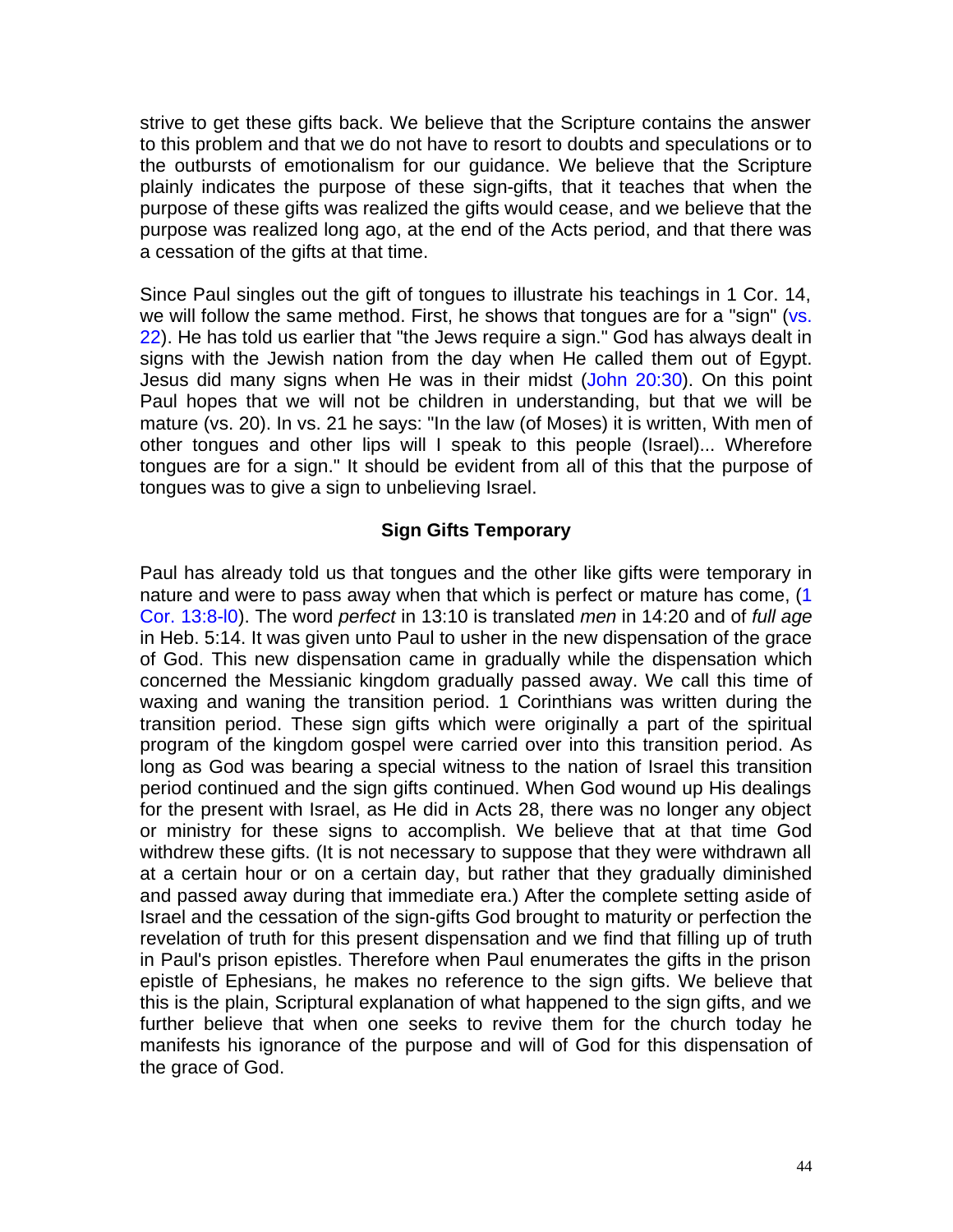It is to be understood that the offices of apostle and of prophet were also to cease, but for a somewhat different reason. All that the apostles or the prophets had to give to the Body of Christ is now written down in the Scripture. At the time Ephesians was written there was still a ministry for the apostles and prophets to perform. That the gift of healing had ceased is evident from the fact that Paul, who before had performed every type of healing miracle, now leaves behind sick one of his most faithful workers (2 Tim. 4:20), and for another he prescribes a remedy for his oft sicknesses. Surely if Paul had the gift of healing at that time he would have exercised it upon these most faithful fellow-workers.

#### **Modern Attempts to Revive Sign Gifts**

Modern Pentecostal people put the emphasis upon tongues and even claim that one does not have the Holy Spirit if he has not spoken in tongues. Paul classifies tongues as the least of the gifts, even when it was in God's will, and says that he would rather speak five words in a known tongue than 10,000 words in an unknown one. Modern tongues people tell us that the lack of spirituality is the reason why Christians do not have these miraculous gifts today. Paul tells us that the most carnal church of his day, namely that at Corinth, abounded in the gifts, and further that these gifts were bestowed in a sovereign manner by the Spirit of God. Modern tongues movements are headed up largely by women preachers, many of whom have expressed their contempt for Paul. Paul, in the very chapter where he deals with tongues, says: "*Let your women keep silence in the churches; for it is not permitted unto them to speak*." Modern tongues meetings are always a bedlam of jabbering and confusion, whereas Paul commands that only one person speak at a time; for God is not the author of confusion. Modern tongues people often have speaking in tongues without any attempt to interpret the tongues. Paul forbade anyone to speak in a tongue if there was no one present to interpret it. These and many other facts show that modern tongues movements are not operating according to the Scripture and that they are merely counterfeits of what God once bestowed upon certain believers as a sign to His ancient people of Israel.

We recognize that there are a few sincere Christians who are not Pentecostalists who agree in general that what we have said is true but who reason that perhaps under certain conditions today God may exercise His sovereign power and give to one here or there one or more of these gifts. Perhaps such gifts would be given to a missionary opening a new field of work. Such people might seek to exercise the gift of tongues in the privacy of their own room, feeling that it might come as an indication that God was putting His approval upon their spirituality. Such people might shy away from all of the emotionalism and confusion of the more rabid type of Pentecostalism, but the same answer must apply to them as it does to the most radical. We grant that God is sovereign and can do anything He wants to do and no one can stop Him. But we question whether God would go against His revealed will and Word. We know that Jesus Christ has the power to come back to earth and appear here in His glorified body at any time on any day,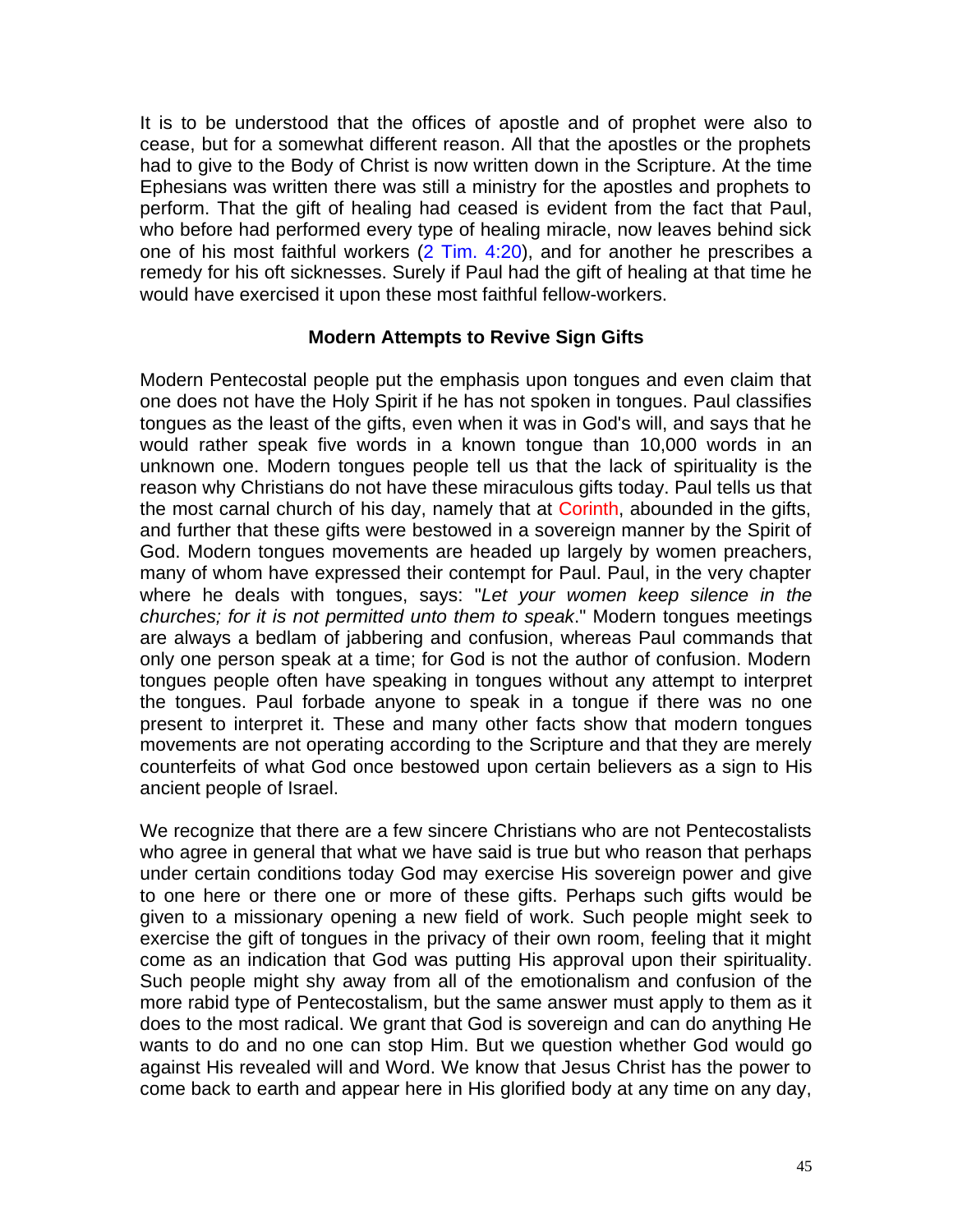but although He has the sovereign power to do it, we do not believe He will exercise that sovereignty; for He has revealed that He will not come back to this earth again until the end of the great tribulation. We believe likewise that God has revealed that tongues and similar gifts have been done away for this present dispensation, and therefore we do not expect Him to exercise His sovereignty and contradict His Word in so doing.

#### **Healing Under Grace**

We believe in the kind of healing for today that Paul mentions in his prison epistles, but not in the gift of healing. In other words, we believe that God in His sovereign mercy heals His people in answer to prayer when it is His will, but we do not believe in divine healers. Any one who claims to have the gift of healing should read Matt. 10:8: "Heal the sick, cleanse the lepers, raise the dead, cast out devils: freely ye have received, freely give." This command of our Lord makes several points very plain. When the gift of healing was given it enabled the healers to raise the dead just as easily as to heal the dying. The healers were to bestow their blessing upon all of the sick freely, without price. If nothing more was said than this, modem healers would be proved unscriptural. But there is more. The power of the apostles to heal depended not upon the faith of the sick, but upon the gift of healing. When Peter and John healed the lame man at the Beautiful Gate, they did not ask him for a big offering and tell him if he had faith enough he could be healed. Instead, he was asking money from them, and they bestowed the divinely given gift freely upon him and he was immediately made whole. It would be ridiculous to say that a dead person had to exercise enough faith to be raised up, and yet the divine healers try to cover up and excuse their many failures by saying that the unhealed sick just did not have enough faith to be healed. What a travesty upon the Word of God and the work of the blessed Holy Spirit.

There are many, and perhaps they are the majority, who believe that if a person can perform seemingly miraculous healings it is a proof in itself that he is truly sent of God. The great shrines of the Roman Catholic church boast as many as or more authenticated cases of healing as do the Pentecostalists. Practically every convert to Christian Science can testify to healing through Mary Baker Eddy's scheme which denies every fundamental of the Christian faith. So-called Spiritualists claim the powers of divine healing. Now if physical healing of the body is a proof of a divine work, then Roman Catholicism and Christian Science are proved to be preeminently divine, and by the same token Protestant Christianity is proved to be spiritually poverty-stricken.

We believe that the great ministry gift that is needed in the church today is that of teacher. God has given us the completed Word. That Word contains His distinctive message of grace for this present dispensation. We need teachers who can accurately and rightly divide the Word of truth, so that God's people will clearly understand what in the Word is for obedience of God's people and what is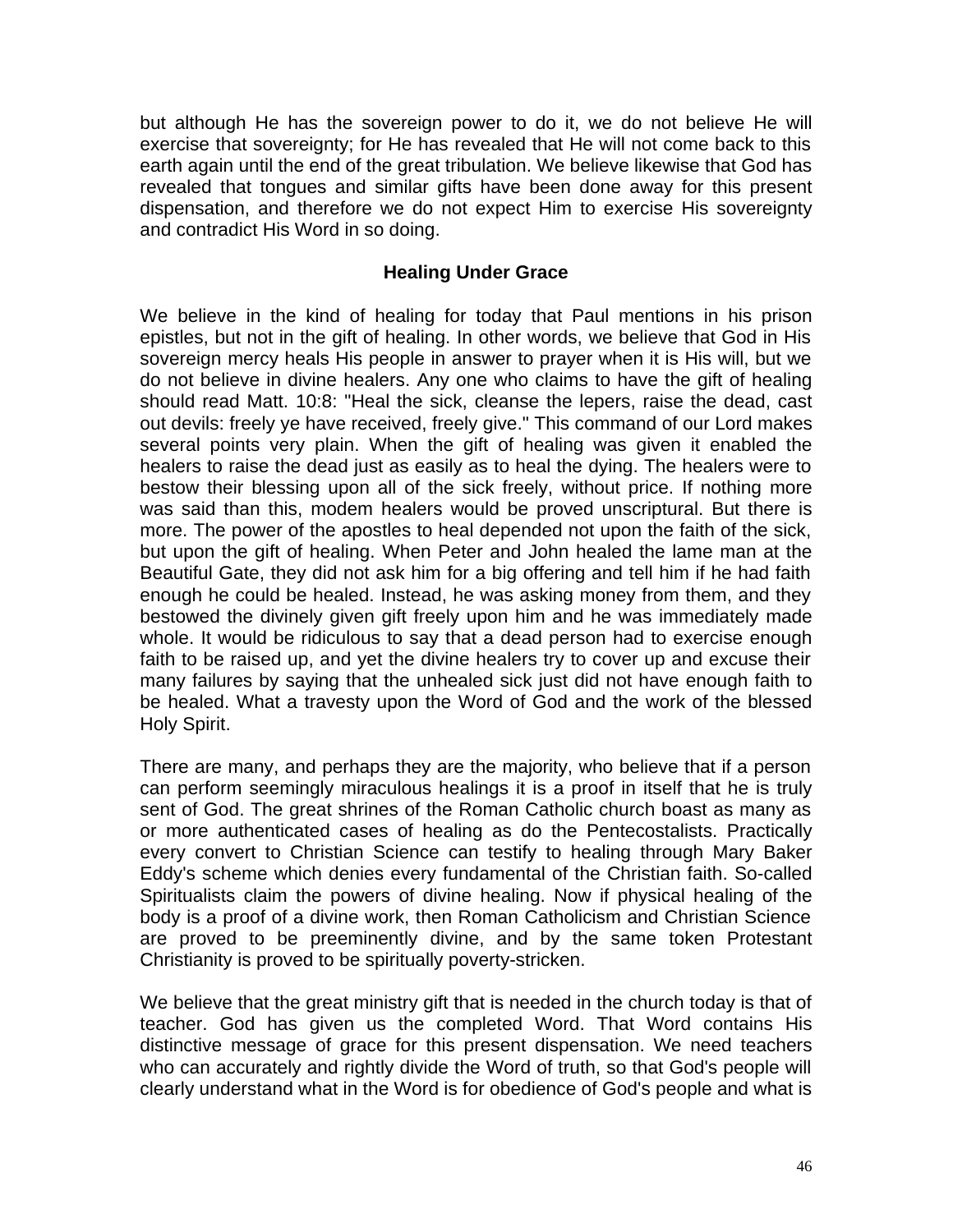not. We need teachers who not only have a technical knowledge of the Word, but who also have the Spirit of grace resting upon them. We need teachers who can teach by word and by life also what the dispensation of grace really is. Such teachers would indeed be for the perfecting or adjusting of the saints unto the work of ministering, which would result in the edifying of the Body of Christ. Our prayer is that God will give us many such men, for the conservative element in the professing church today stands in grave danger of falling headlong into the onrush of emotionalism which is sweeping along those who have not been established in the Pauline revelation of the grace of God.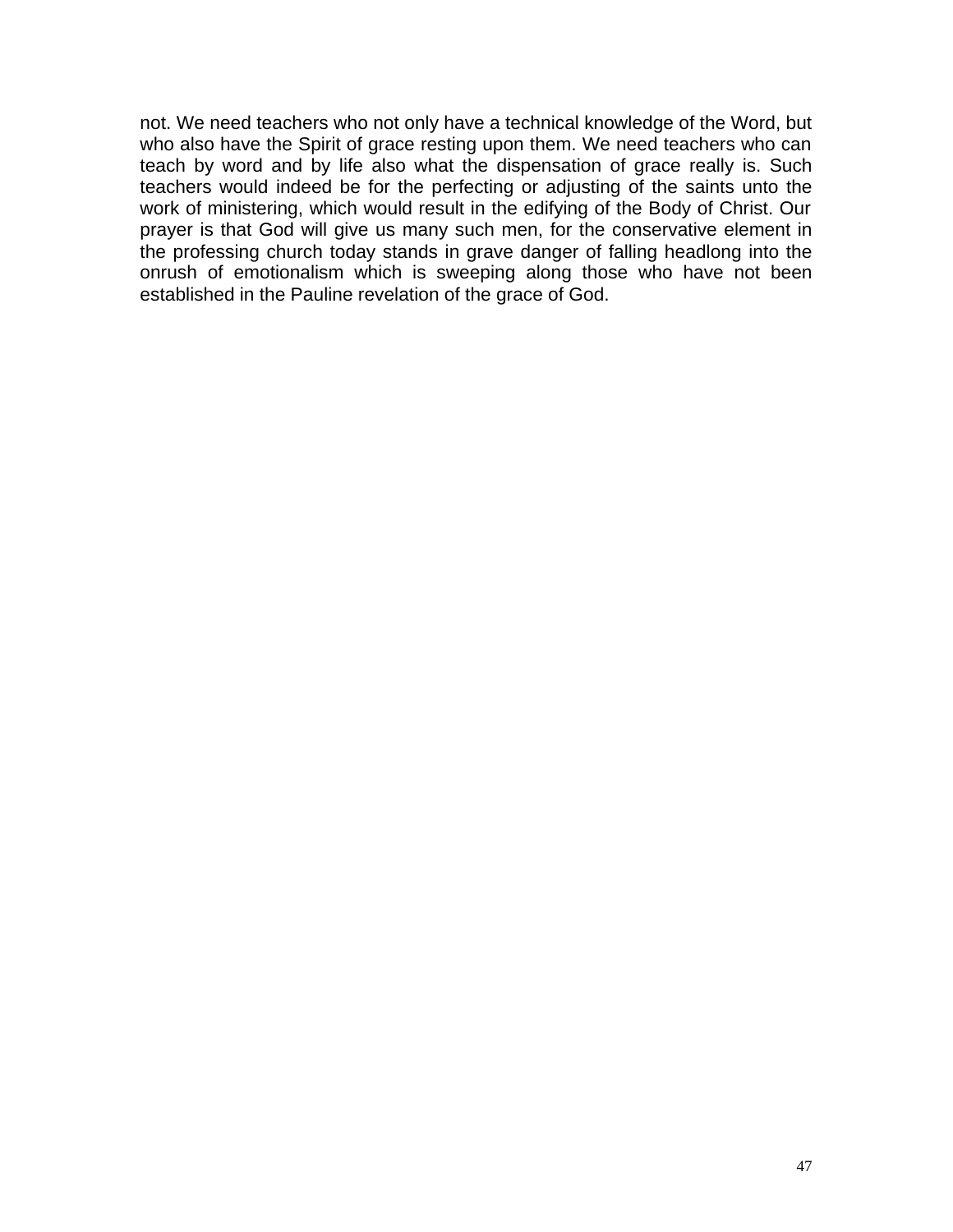# **THE BELIEVER'S WALK**

This chapter concerns the character of the believer's walk. This is a very important subject, especially since many of our antagonists contend that too much grace leads to a life of indulgence, and that dispensationalism is a mere mental exercise that produces intellectualism instead of spirituality. We do emphasize the gospel of the grace of God and the dispensation of the mystery, but we also emphasize the fact that this truth brings with it the responsibility of the believer to live on the very highest spiritual plane. Our doctrinal statement sums up this belief in these words:

*"By reason of Christ victory over sin and of His indwelling Spirit, all of the saved may and should experience deliverance from the power of sin by obedience to Rom. 6:11, but we deny that man's nature of sin is ever eradicated during this life (Rom. 6:6-14; Gal. 5:16-25; Rom. 8:37; 2 Cor. 2:14; 10:2-5)."*

#### **Grace Defined**

Before we can understand one another we must define our terms. Apparently many people think of grace as simply a means of getting off easily, of sliding through on the generosity of another, of absolving self of all responsibility while expecting another to assume it. To such, of course, grace is a dangerous principle. They would say that a man who takes too much grace is taking too much license; grace must lead to indulgence; liberties must be curbed; man must be placed under a strict law if any obedience is to be expected.

How different from .all of this is grace in its Scriptural sense. It is so different that Rom. 6:14 declares: *"For sin shall not have dominion over you: for ye are not under the law, but under grace. What then? shall we sin, because we are not under the law, but under grace? God forbid."* This passage says at least the following things: the believer is not under the law; he is under grace; not only does grace not give any liberty to sin, but being under grace is the only condition under which the believer can be delivered from the dominion of sin; and finally to be under the law means also to be under the dominion of sin.

Grace begins at Calvary, where Jesus died for sin. Grace does not overlook sin; it judges sin and righteously pays the price of sin and puts sin out of the way. The believer's life under grace is founded upon the fact that he died unto sin in the Person of a Substitute, the Lord Jesus Christ, and that he was raised up with Christ to walk in newness of life. God would never call upon a natural man to live under grace, for he would do nothing but frustrate that grace and use that grace as a means of indulging the flesh. But the believer's old man has been crucified with Christ and he thus reckons himself to be dead indeed unto sin, but alive unto God. In other words the life of grace is a life upon resurrection ground. Believers will always misuse grace when they fail to reckon themselves dead to sin. Merely writing these facts down in a doctrinal statement does not assure the believer of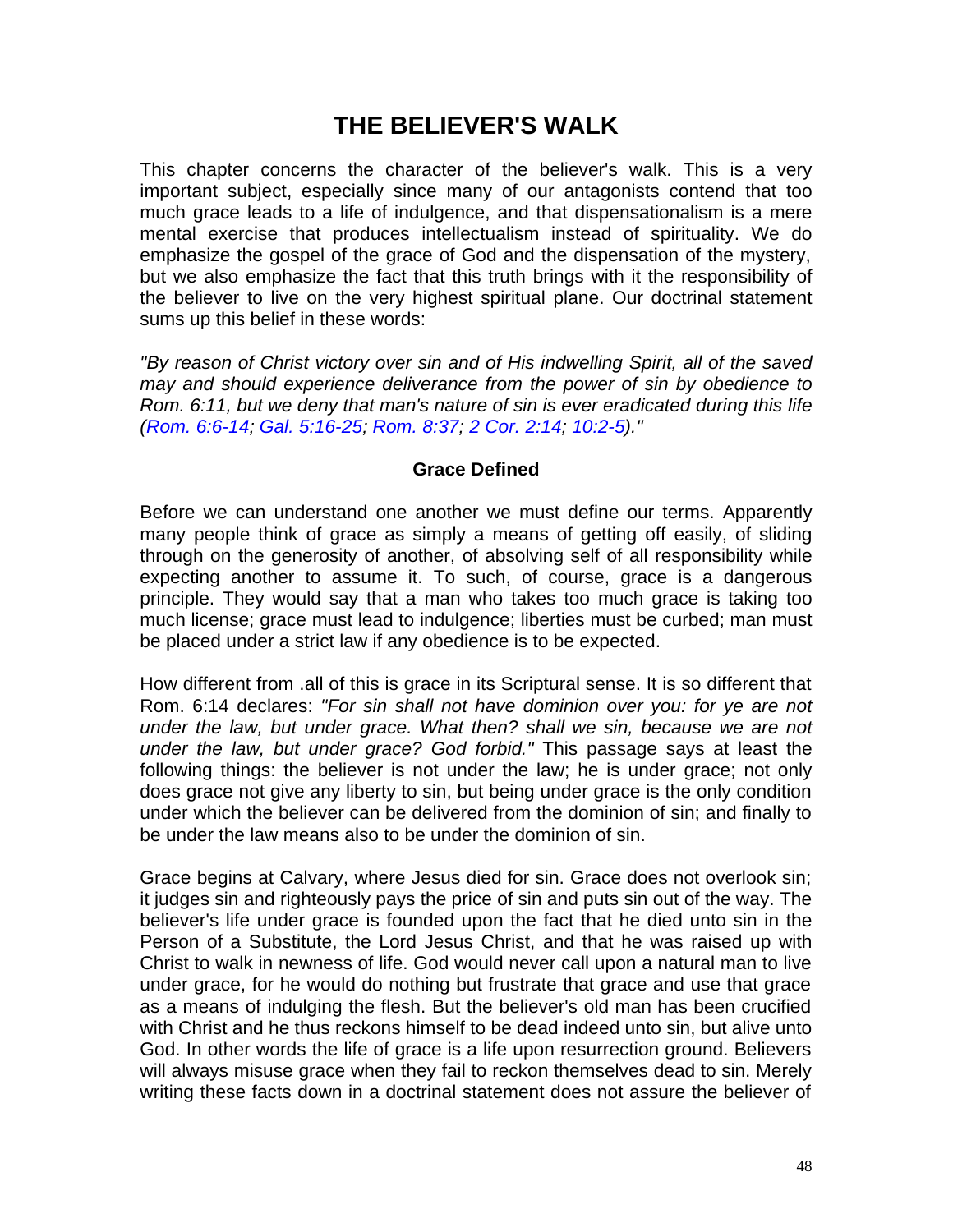victory through grace -- there must be the personal reckoning of our identification with Christ to be true -- but grace is the only means of victory. It should be evident from all of this that even the thought of sin being granted any permission in our lives is completely foreign to the teachings of grace.

#### **Grace-walk Is Superhuman**

We believe that under grace we are expected to live, superhuman kind of life, far higher than was ever demanded by the law. But we do not believe that every Christian lives that kind of life, merely by subscribing to our doctrinal statement or that of any other group. We believe that there must be constant study of and meditation on the Word of God and constant, conscious dependence upon the power of the indwelling Holy Spirit in order to realize the victory that grace can give. We are fully aware of the dangers that beset the believer because of his old nature of sin (which is dead only by the reckoning of faith). We know that it is possible to become heady and high-minded, and to be puffed up in knowledge, but this is no peculiar trait of dispensationalists. Many who never heard of that word have become cold intellectuals in their handling of the Word of God. We know also that it is possible to turn the grace of God into lasciviousness, but that is no reason for minimizing the grace of God. We all know the dangers of counterfeiting the currency of our country, but we do not therefore destroy our money. We rather caution one another to be observant lest we be deceived by the counterfeit. And so we believe that it is our duty constantly to teach and preach the grace of God, to so indoctrinate believers with the true meaning and the full responsibility of a life under grace that they will be enabled to discern that which is contrary and to live a positive life of godliness.

So far from grace leading to carelessness and sinfulness, Titus 2:12 states that grace disciplines us that, denying ungodliness and worldly lusts, we should live soberly, righteously, and godly in this present age. This discipline continues throughout life. Never does the time come this side of heaven that we do not need it. God has made it possible for us not to sin, but He has not made it impossible for us to sin. As long as we are in this body the Spirit will lust against the flesh and the flesh against the Spirit. But if we walk by means of the Spirit we will not fulfill the lusts of the flesh.

#### **Grace-walk Is Spiritual**

Our walk is to be a spiritual one, which is just another way of saying that it is to be controlled by the Spirit. Many suppose that spirituality consists in being sweet and kind, in praying much, and in engaging in certain pious acts. As a matter of fact, a person may do all of these things and not be spiritual at all. Spirituality consists in being filled with the Holy Spirit, so that He produces the life of Christ within us. To be sure, true spirituality will produce the fruit of the Spirit in the life, but we believe that it is impossible to have true spirituality apart from the knowledge of the Word of truth, rightly divided. God's Spirit always works through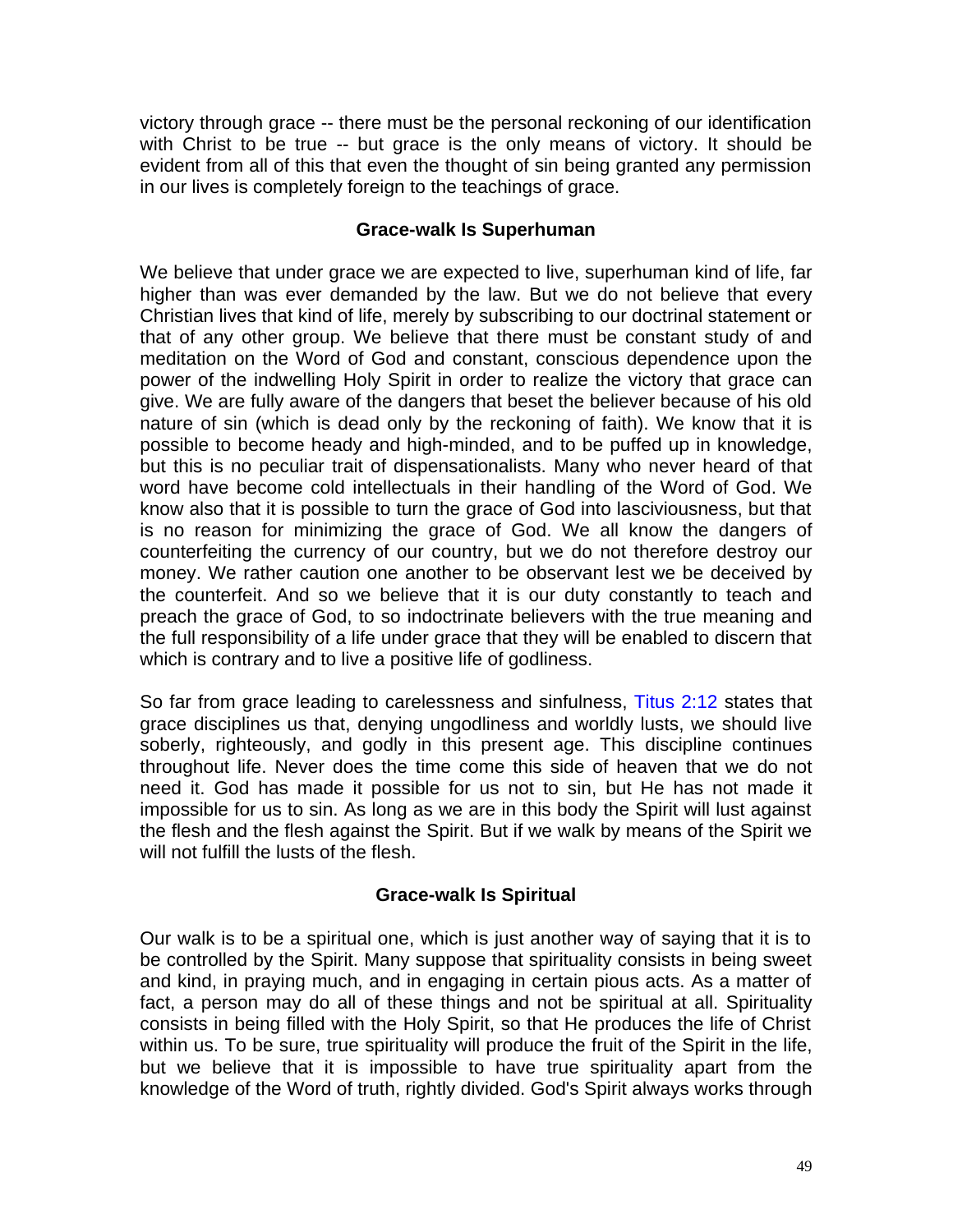His revealed Word, and if we are to walk circumspectly, as wise men (Eph. 5:15), it will be necessary for us to know the will of God, as revealed in His Word. Merely knowing the Bible as such is not enough; we must know it rightly divided. That is, we must know what God's particular will and instructions are for the Body of Christ in this present dispensation. We believe that particular will of God and instruction for our walk is to be found in the Pauline epistles, even as we have quoted Dr. C. I. Scofield before on Ephesians 3:6, "In his [Paul's] writings alone we find the doctrine, position, walk and destiny of the church" (Scofield Reference Bible, p. 1252). The worthy, well-balanced walk of the believer in this present dispensation is therefore dependent upon a knowledge of the revelation which Christ gave from the glory to Paul. In his epistles we are carried to the highest spiritual heights in the Bible.

#### **Grace-walk Is Scriptural**

Here are some of Paul's references to our walk: *"we also should walk in newness of life" (Rom. 6:4); "who walk not after the flesh, but after the Spirit" (Rom. 8:4); "Let us walk honestly, as in the day" (Rom.13:13); "Walk in the Spirit and ye shall not fulfill the lusts of the flesh" (Gal. 5:16); "that ye walk worthy of the vocation wherewith ye are called (Eph. 4:1); "walk not as other Gentiles walk (Eph. 4:17); "And walk in love, as Christ also hath loved us*" (Eph.5:2); *"walk as children of light"* (Eph. 5:8); "*See then that ye walk circumspectly*" (Eph. 5:15); *"That ye might walk worthy of the Lord unto all pleasing"* (Col. 1:10); and it is interesting here to note that this is said to be the result of being filled with the knowledge of His will in all wisdom and spiritual understanding; "*As ye have therefore received Christ Jesus the Lord, so walk ye in him*" (Col. 2:6); "Walk in wisdom toward them *that are without*" (Col. 4:5); *"as ye have received of us how ye ought to walk and to please God, so ye would abound more and more"* (1 Thess. 4:1); *"not walking in craftiness, nor handling the word of God deceitfully* (2 Cor. 4:2). When we consider that almost half of the occurrences of the word walk in the New Testament are found in Paul's epistles, and that practically all references to the actual character of the believer's walk are Pauline, we should be convinced of the necessity of being Pauline if our walk is to be worthy of the Lord. We are saved wholly by grace; our walk is entirely in the sphere of grace, and our service is the manifestation of that same grace of our Lord Jesus Christ (2 Cor. 8:7-9).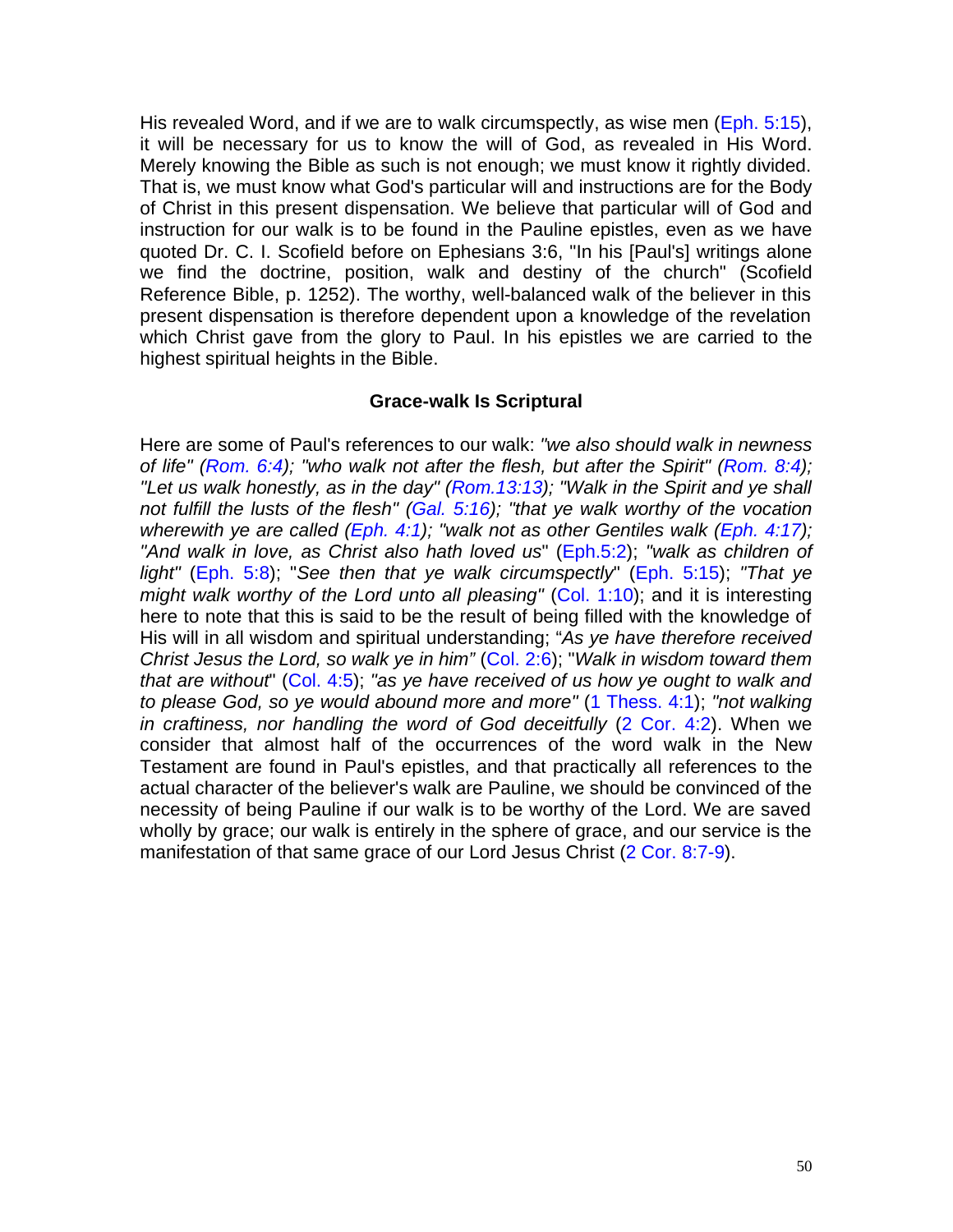# **THE LORD'S SUPPER**

#### **Paul's Commission Contains the Supper**

OUR belief about the Lord's Supper has been both misunderstood and misrepresented by many of our brethren in Christ. Some, because they have not been able Scripturally to answer our dispensational teachings, have resorted to misrepresentation in order to save face and to frighten others from even giving consideration to our views. Others, permeated with the fallacious idea that water baptism and the Lord's Supper are the two inseparable ordinances of the church, cannot believe that water baptism can be eliminated from the spiritual program of the church (as we do), without also eliminating the Lord's Supper. For the first group we can only hope and pray that God will convict them that it is wrong for Christians to lie about their brethren in Christ. For the others we would ask them to search the Scriptures to see whether these two things are ever mentioned together or even associated together by the Lord, or whether He ever called them the two ordinances of the church. We are sure that they will discover, instead of similarities, many contrasts -- a very significant one being that Paul's commission included the Lord's Supper, but did not contain water baptism.

And then there are our ultra-dispensational brethren who do eliminate both water baptism and the Lord's Supper from the program of the church, and they criticize us for not going all the way in our dispensationalism, and some even insinuate that we hold back and hang onto a little religion in order to please men. We believe that we have a satisfactory and Scriptural answer to all of these charges, and we are sure that we can show that these brethren have gone far beyond what the Scripture teaches and have become illogical and even ridiculous in their efforts to become so unique that they must find a brand new interpretation for everything in the Bible.

The doctrinal statement of the Grace Gospel Fellowship states:

 **"The communion of the Lord's Supper as revealed through the Apostle Paul in** I Corinthians 11:23-26 **is for members of the Body of Christ to observe 'until He comes."'**

**"There is no place in Scripture where the Lord's Supper and water baptism are linked together either as ordinances or as sacraments for the Church."**

#### **Ultra-dispensationalists Eliminate the Supper**

It is not that we emphasize the Lord's Supper as being essential to salvation, or necessary for Christian fellowship even, but we believe that the basis upon which the Lord's Supper has been eliminated involves serious doctrinal consequences, and of course we do not want our names associated with anything which we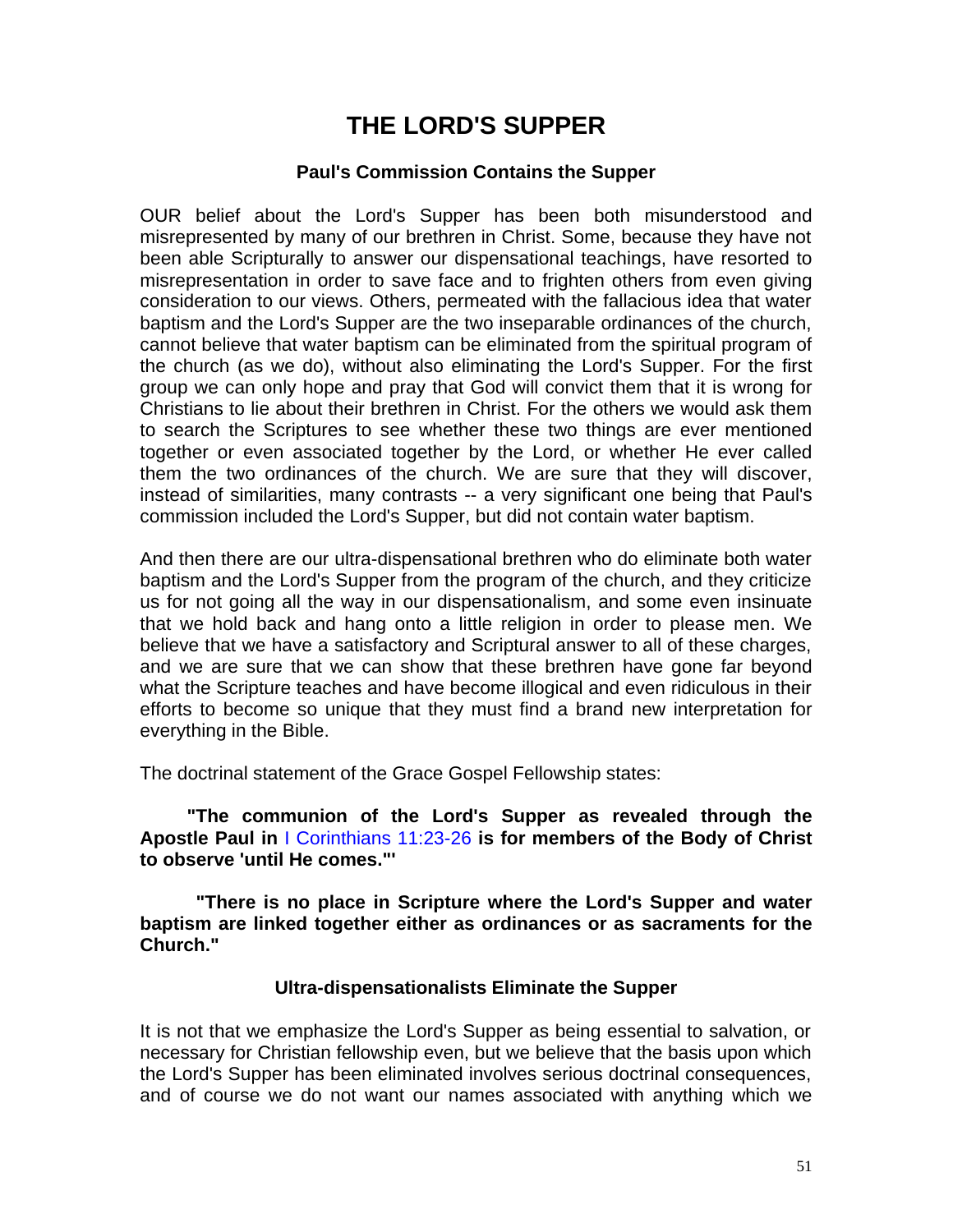believe to be unscriptural. In order to illustrate the point, we want to quote from one whom we would designate as extreme in his dispensational views. He gives three reasons why Christians in this dispensation should not observe the Lord's Supper.

#### **Not Lawful**

First, he says, "*It is not lawful*, "and then he quotes Ex. 12:43,45,48 to the effect that no uncircumcised person was to eat of the Passover and therefore no Gentile has the right to partake of the Lord's Supper. It is simply subterfuge and misrepresentation to say that the Lord's Supper is the Passover. The Passover was celebrated for fifteen centuries before there was a Lord's Supper. Neither is there any Scriptural evidence that the Lord's Supper took the place of the Passover. But that is not all. If the contention of this brother is true, then Paul is proved to be a transgressor. If anything is simple and self-evident it is that the church at Corinth was composed of both Jews and Gentiles who had been baptized by one Spirit into one body. Immediately after instructing these people how they should observe the Lord's Supper in Ch. 11, Paul says in Ch. 12:2, *"Ye know that ye were Gentiles."* Now if it was unlawful for a Gentile to eat the Lord's Supper, it is evident that Paul was instructing these Gentiles to do an unlawful thing. Let us be honest with God's people. Who is wrong on this point: the Apostle Paul, or the ones who claim that Gentiles have no right to eat the Lord's Supper? Do we have any right to call ourselves Pauline if we make out Paul to be a transgressor and instead follow some twentieth century teacher?

#### **A New Covenant Ceremony**

The second reason given for not observing the Supper is*: "lt has to do with the New Covenant,*" and we are informed that since that covenant was made with the house of Israel and the house of Judah, Gentiles can have no part in it. Of course, we know that both the Old and the New Covenants were made with Israel, but do not these brethren know that Paul teaches in Rom. 3:19-21 that although the Old Covenant was made only with Israel, God gave it in order to prove the whole Gentile world guilty before God? God selected one nation upon which to perform His experiment of the law, in order to prove that all nations were guilty, in much the same way that a doctor takes a sample of blood from the patient to test the entire blood stream. We have already shown that Paul ministered that which represented the blood of the New Covenant to Gentiles at Corinth who were members of the Body of Christ. In 2 Corinthians Paul calls himself an able minister of the New Covenant and proceeds to unfold the glorious truths of reconciliation (which in the Roman letter he shows to be a result of Israel's fall), and of the New Creation, which are surely part and parcel of God's spiritual truth for this dispensation. The blessings of the New Covenant are spiritual in nature, and Paul tells the Gentiles in Rom. 15:27 that they have been

 $\overline{a}$ 

*<sup>\*</sup> Truth for Today,* Sept., 1954.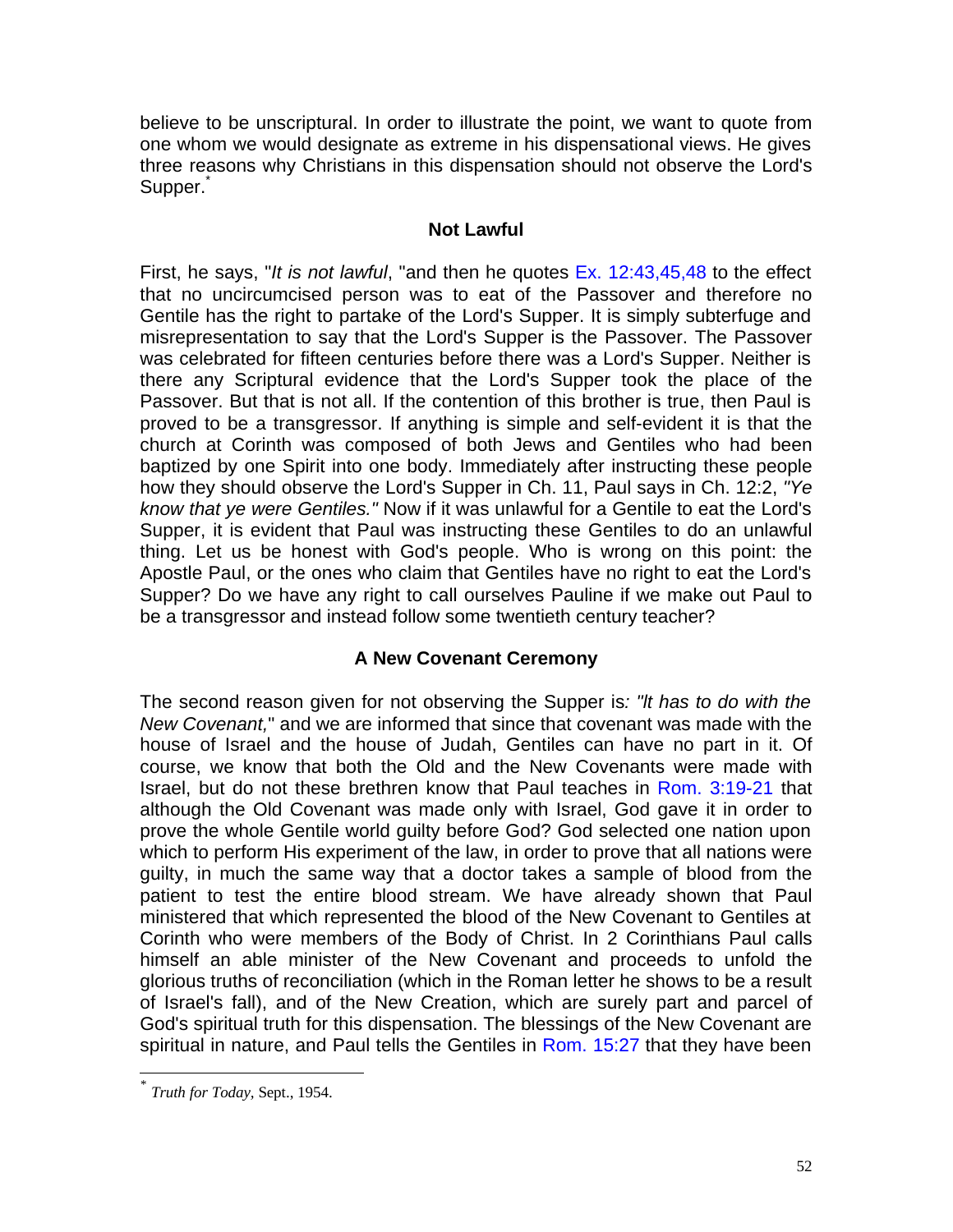made partakers of lsrael's spiritual things. What spiritual things did Israel have, if not the provisions of the New Covenant? And when Paul declared what the gospel is, namely that Christ died for our sins according to the Scripture, to what in the Scriptures is he referring, if not to those predictions which in fulfillment would result in the shedding of the blood of the New Covenant? How does it happen that the Gentiles got all of those things under Paul's ministry and we are being told today that Gentiles can have no part in them? What blood do these brethren claim for the forgiveness of their sins? The only blood that Christ shed was the blood of the New Covenant. Surely He did not come back later and shed some more blood which we could call the blood of the mystery. If a philanthropist should set up a huge fund for cancer treatment in one State, and then later on should designate that it be used for patients in all States of the Union, would cancer victims in those other States refuse aid on the basis that it was a fund for only one State? We would ask our extreme brethren to remember that the whole provision for our salvation was accomplished by Christ at Calvary in fulfillment of Scripture years before the Mystery was revealed to Paul.

We greatly err when we fail to distinguish between the *doctrinal* and the *dispensational* aspects of the New Covenant. In the very epistle where Paul tells us that Israel has fallen and is blinded, that reconciliation for the Gentile world has come in because of Israel's fail, and that the Gentiles have become partakers of Israel's spiritual blessings, he informs us that dispensationally the New Covenant is being held in abeyance and that it will yet be fulfilled upon Israel after that the fulness of the Gentiles is come in (Romans 11:26,27). But if anything at all is evident, it is that at this very same time Paul was ministering the great doctrinal truth of the New Covenant to Gentiles who were members of the Body of Christ.

#### **Uses Earthly Elements**

The third reason given why it is supposed to be wrong for us to celebrate the Lord's Supper is: "*It uses earthly elements*." We are supposed to be dead to the elements of the world (Col.2:20), to seek only those things which are above and not the material things of the earth. Now it seems to us that there is here a double confusion: a confusion of the words *earthly* and *worldly*, and also a confusing of the believer's standing and state. The word *world*, or cosmos, refers in the Bible to the evil world order or system. A worldly person is one who conforms to this present evil age. The word *earth*, on the other hand, refers to the physical earth, or planet, upon which we all live, whether we be spiritual or worldly. These same brethren who insist that the Lord's Supper is illegal for us because it makes use of earthly or physical elements, will discover, if they honestly reflect for a moment, that they constantly use physical elements in their spiritual service. The Bible that they use is printed upon earthly elements; the buildings in which they meet are made of earthly elements; their writings and lessons are sent out on earthly elements; their bodies in which they serve the Lord are made of earthly elements -- in fact everything they do in some way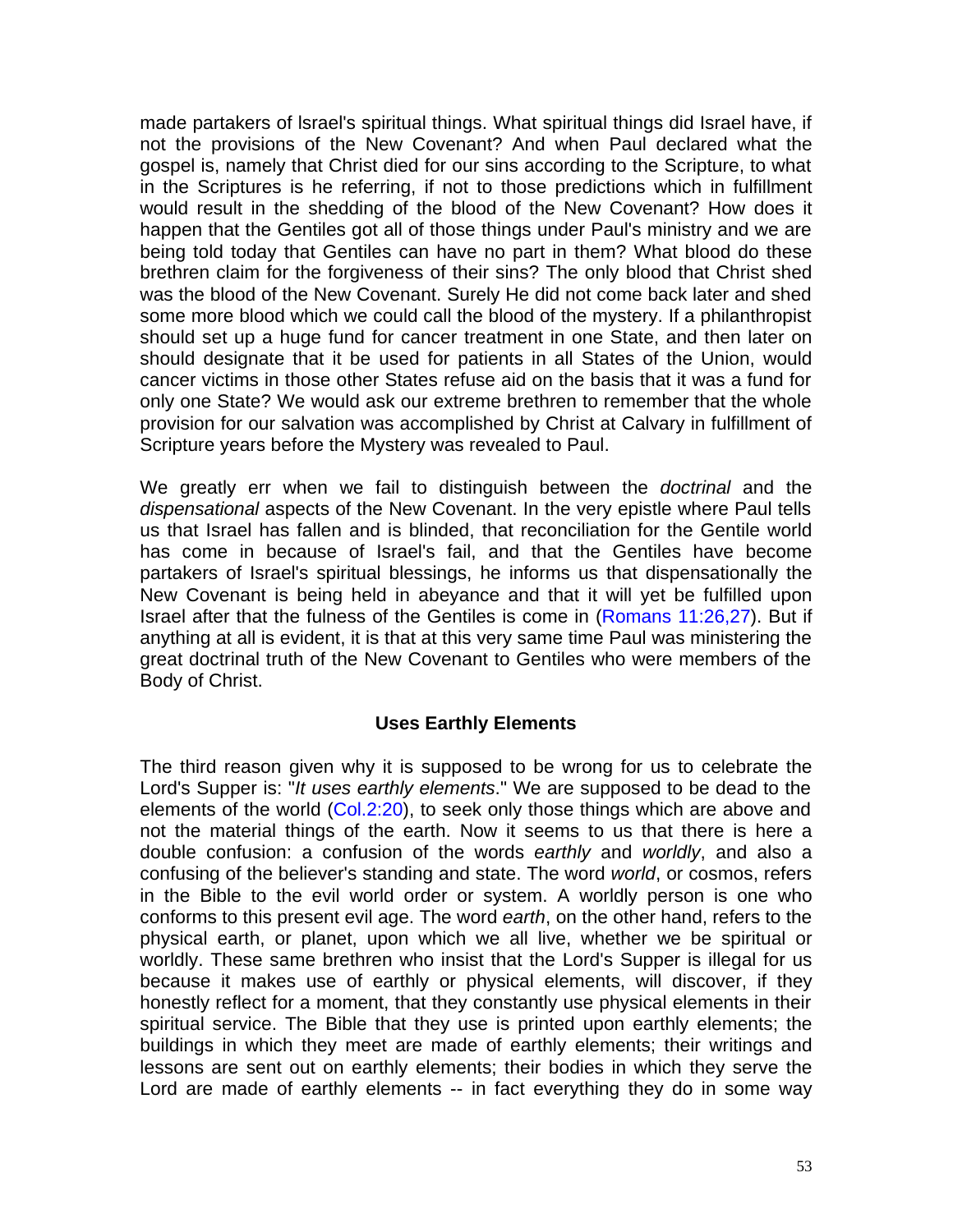makes use of earthly elements. Why is it that the Lord's Supper is singled out as an unlawful use of earthly elements? Why do not these brethren show a little consistency and stop making use of earthly elements altogether?

It is true that Paul warns us against carnal ordinances, but it is just as evident that the Lord's Supper is not a carnal ordinance; for he would not in one book advocate the Lord's Supper and in another written at the same period condemn such observance. Paul does not condemn carnal ordinances because they use physical elements, but because they denote an unfinished work. Even the Hebrew epistle, written to show the relationship of Israel to the New Covenant, plainly shows that one of the differences between the Old and the New Covenants was that the former was concerned only with carnal ordinances (Heb. 9:10), whereas the latter is not. Far from being a carnal ordinance, the Lord's Supper is the commemoration of a completely finished work.

We make the doctrine of the Scriptures ridiculous if we fail to distinguish between our standing and our state. It is true that our standing before God is perfect; it is heavenly; it is entirely spiritual. But what of our state? At the best it is imperfect, often sinful; it is earthly; it concerns much that is physical and material.

#### **Other Ultra-views**

The writings of others who teach that it is error to observe the Lord's Supper in this dispensation have been examined and further reasons have been proposed. Some Bible teachers claim that while it is true that the Body of Christ began historically with Paul before he wrote his first epistle (and that is what we believe), there was during the latter half of the Acts period a two-fold order, one for Jews and one for Gentiles, and that the Gentiles at that time were said to be the children of Abraham and were instructed to keep the Lord's Supper. But at the end of Acts, we are told, these Gentiles ceased to be Abraham's children; their relationship to the New Covenant was severed, and therefore they had no right to continue with the Lord's Supper. Now if this be so, we would surely expect to find some reference to so great a change in the later writings of Paul. But do we? There is not a word in the prison epistles stating that Gentile members of the Body of Christ no longer have any relationship to the blood of the New Covenant, or that being in Christ they are no longer Abraham's children as they were in Galatians, or that they are no longer to observe the Lord's Supper. When it comes to a subject such as baptism we have much written in both the pre-prison and the prison epistles which indicates the change and shows that there is for us but one baptism. But there is not the slightest hint of any change in regard to the Lord's Supper.

Another reason that has been given is that the Revised Version states in 1 Cor. 11:20: *"When therefore ye assemble yourselves together, it is not possible to eat the Lord's Supper,"* and therefore since it was impossible for the Corinthians to eat the Lord's Supper it must be impossible for us to eat it. This, of course, shows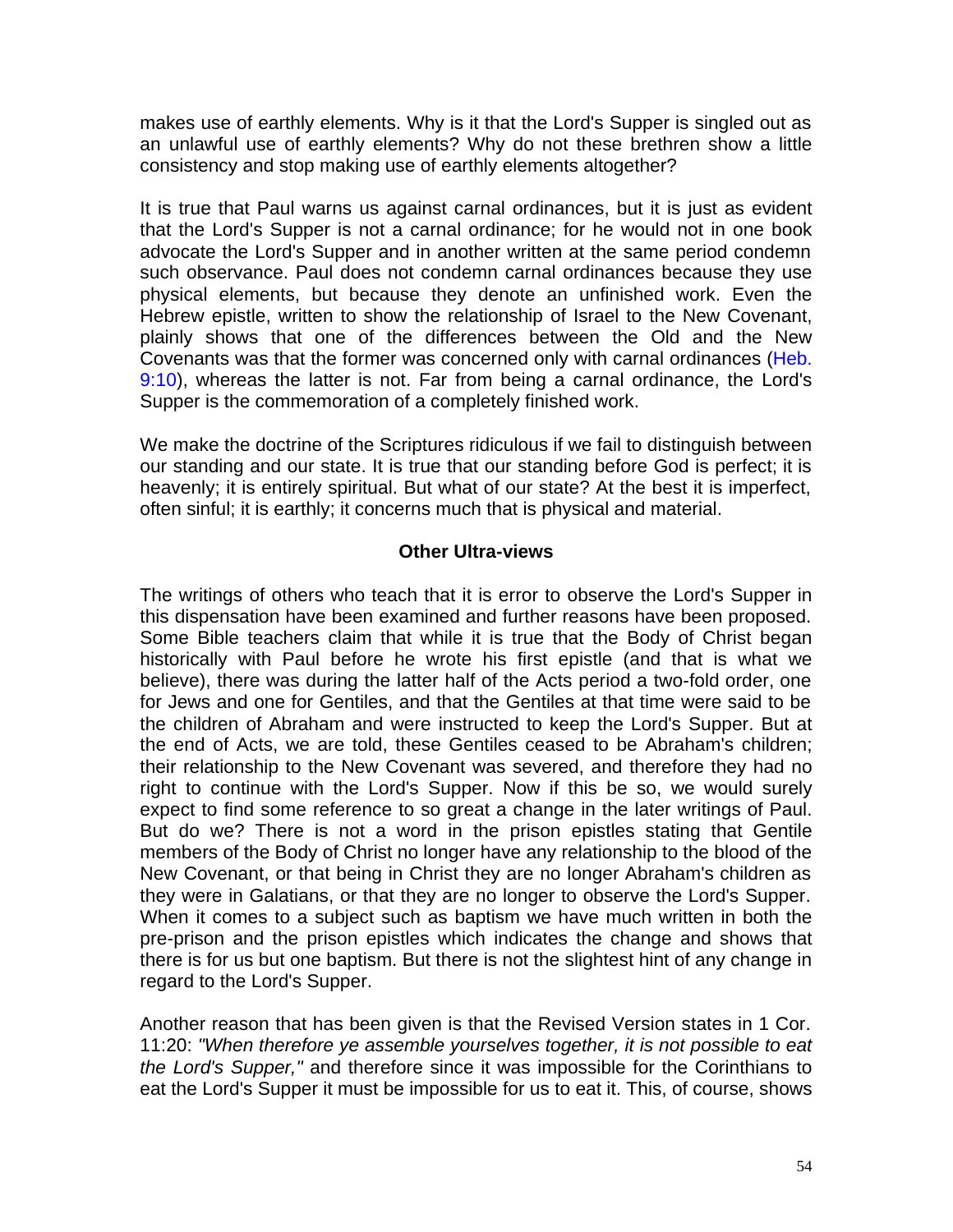a very superficial type of reasoning. Paul does not state that it was impossible to eat the Lord's Supper, but that it was impossible for the Corinthians to do so in their divided and drunken condition. Had it been impossible for anyone to eat it, why then would Christ have told Paul to instruct members of the Body of Christ to do so?

One further general reason might be mentioned for not observing the Supper, and that is that the Body of Christ did not begin until after Acts 28:28, and since the pre-prison epistles of Paul are not addressed to members of the Body, 1 Corinthians is not for our obedience, and since the Supper is not mentioned in the prison epistles it is evident that we have nothing to do with it. Of all of the theories which have been propounded, this one displays the shallowest of reasoning. The very letter in which Paul gives instructions for the observance of the Supper contains this statement*: "Now are ye the body of Christ, and members in particular"* (12:27). Of course, these teachers know full well that this verse is in 1 Corinthians, but because it invalidates their pet theory they have to try to explain away the plain statement of Paul by claiming that this was not "THE" Body of Christ, but only "A" body. They make much over the fact that the definite article does not appear here, so it must be "A" body. Dr. Bullinger, who taught no Lord's Supper for today, was at least honest enough to show why no definite article was used by Paul. He stated in his Companion Bible: "There is no article because soma is the predicate." It is impossible for us to understand how one can really be sincere in handling the Word of God who teaches that the Corinthians were not members of the Body of Christ, when practically a whole chapter in the epistle is devoted to showing the fact that they were members and how they became members of that Body.

#### **Lord's Supper Is for Us Today**

We fail to see anything in connection with the Scriptural observance of the Lord's Supper which is in any way contrary to the dispensation of the grace of God. Of course, if we interpret the Supper according to traditional denominationalism, making it to be a means of grace whereby we receive the remission of sins, or a sacrament which changes the elements into the actual body and blood of Christ, then we would have to give up the practice or give up the grace of God. But we do not have to do either. We have merely to forget the traditions of the church fathers and cleave to the simple instructions of the Word. In so doing we discover the following facts:

- 1. The Supper was a specific part of the commission of Paul for the Gentiles.
- *2.* There is no set time or particular manner or ritual connected with it. It is simply, *"As oft as ye do this."*
- 3. There is no magical transformation of elements, no idea of a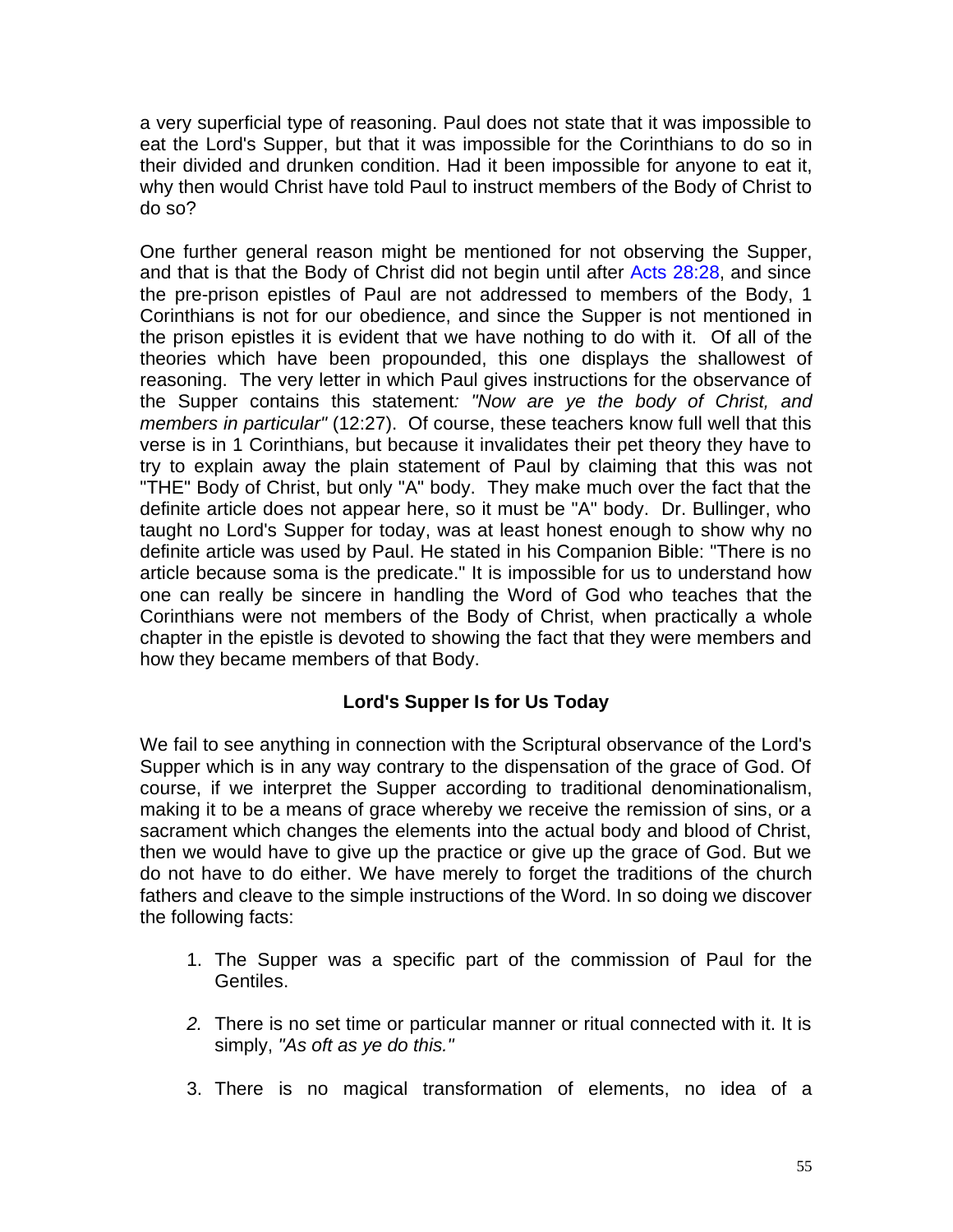sacramental means of grace, and no meritorious work connected with its observance.

- 4. It is done for one reason: "This do ye in remembrance of Me."
- 5. There is no promise of visions, ecstatic experiences, or other emotional reactions. (This is mentioned because some people have argued that the Supper must not be for today because they never did have any particular emotional experience in partaking of it.)
- 6. It is to be observed "*till He come*." It is very evident that it will not be observed after He comes. If there is no place for its observance today, then there never was nor ever will be a place for its observance.
- 7. It has a very special relationship to "Body Truth"; for in 1 Cor. 10 Paul says to members of the Body of Christ: *"The cup of blessing which we bless, is it not the communion of the blood of Christ? The bread which we break, is it not the communion* of *the body of Christ? For we being many are one loaf and one body; for we are all partakers of that one bread."* Failure to discern this fact was largely responsible for the "partaking unworthily" by the Corinthians. Paul taught that our partaking of the one loaf signified that we are members of one body. Therefore if a man fails to discern the body (see any good revised version on 1 Cor. 11:29), he eats and drinks condemnation to himself. This is exactly what the Corinthians were doing. They failed to discern the fact that they were all members of one body. The rich fared sumptuously, even to the extent of banqueting and drunkenness, while the poor were neglected and were left hungry. This was an insult to Body truth and made a mockery of the death of Christ. Little wonder then that the Lord showed His displeasure by chastening these people. The bread and the wine were but symbols of the body and blood of Christ, but we can dishonor Christ just as effectively by misusing these symbols as we can dishonor our nation by trampling in the mud our star-spangled banner, which is the symbol of all that is dear to us as Americans.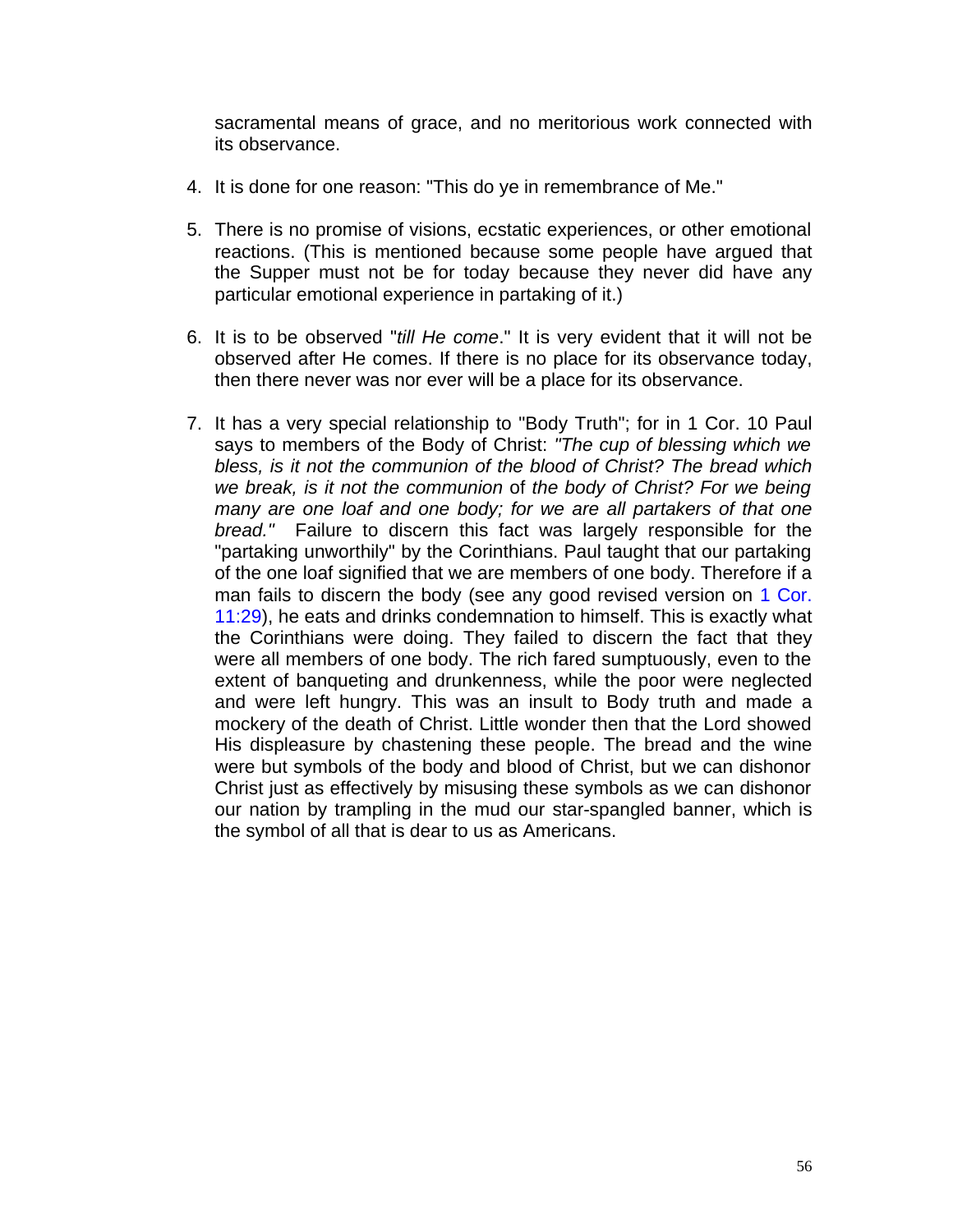### **BAPTISM**

**"ALL SAVED persons have been made members of the Body of Christ by one divine baptism (**1 Cor. 12:13**). By that one baptism every member of the Body of Christ is identified with Christ in His death, burial, and resurrection."**

Thus far practically all sound, fundamental believers would agree with our doctrinal statement on baptism. But most of these believers contend for two baptisms for members of the Body of Christ in this dispensation: Spirit baptism which makes us members of the Body of Christ, and water baptism, the purpose of which is a matter of considerable confusion and difference of opinion. Our doctrinal statement, however, continues: **"In the light of the statement concerning the one baptism in** Ephesians 4:5**, the statements concerning baptism in** Colossians 2:12 **and** Romans 6:3,4**, and Paul's statement in** I Corinthians 1:17 **that 'Christ sent me not to baptize, but to preach the gospel,' we conclude that water baptism has no place in God's spiritual program for the Body of Christ in this Day of Grace."**

Since books have been written by men in the Grace Movement dealing quite exhaustively with the whole subject of Bible baptisms, it will be our purpose here, not to give an exposition of the more than one hundred passages in the Bible which touch on the subject, but rather to enlarge upon the statement quoted above.

#### **Basic Facts about Baptism**

There are several basic facts which one must understand before he can ever hope to grasp this doctrine intelligently. The first is that *baptism* is not a ceremony unique to the New Testament. Just because the word baptism does not occur in our English Old Testament, many have been led to believe that this is a brand new thing which God gave to the church in the New Testament, and that it would therefore be ridiculous to suppose that Christ would give this ordinance and then almost immediately rescind it. These same people can well understand how commands and laws and ordinances given to Israel through Moses have been rescinded in this present dispensation, but baptism -- that is a new ordinance given by Christ to His church. The fact of the matter is that baptism is an Old Testament ordinance which was given to Israel through Moses, and was carried on by John the Baptist and the Apostles, just as many other Mosaic practices were. Heb. 9:10 tells us that the Old Testament stood only in meats and drinks and divers washings (the Greek word here is baptisms), all of them carnal ordinances. Baptism was not an innovation to the Jews. Their divinely given religion was literally saturated with baptisms and to these they added many more of their own inventing. When John came baptizing, the Jews did not ask what this strange, new ceremony signified. They knew what it meant, and so they asked: "*Why baptizest thou then, if thou be not that Christ, nor Elias,*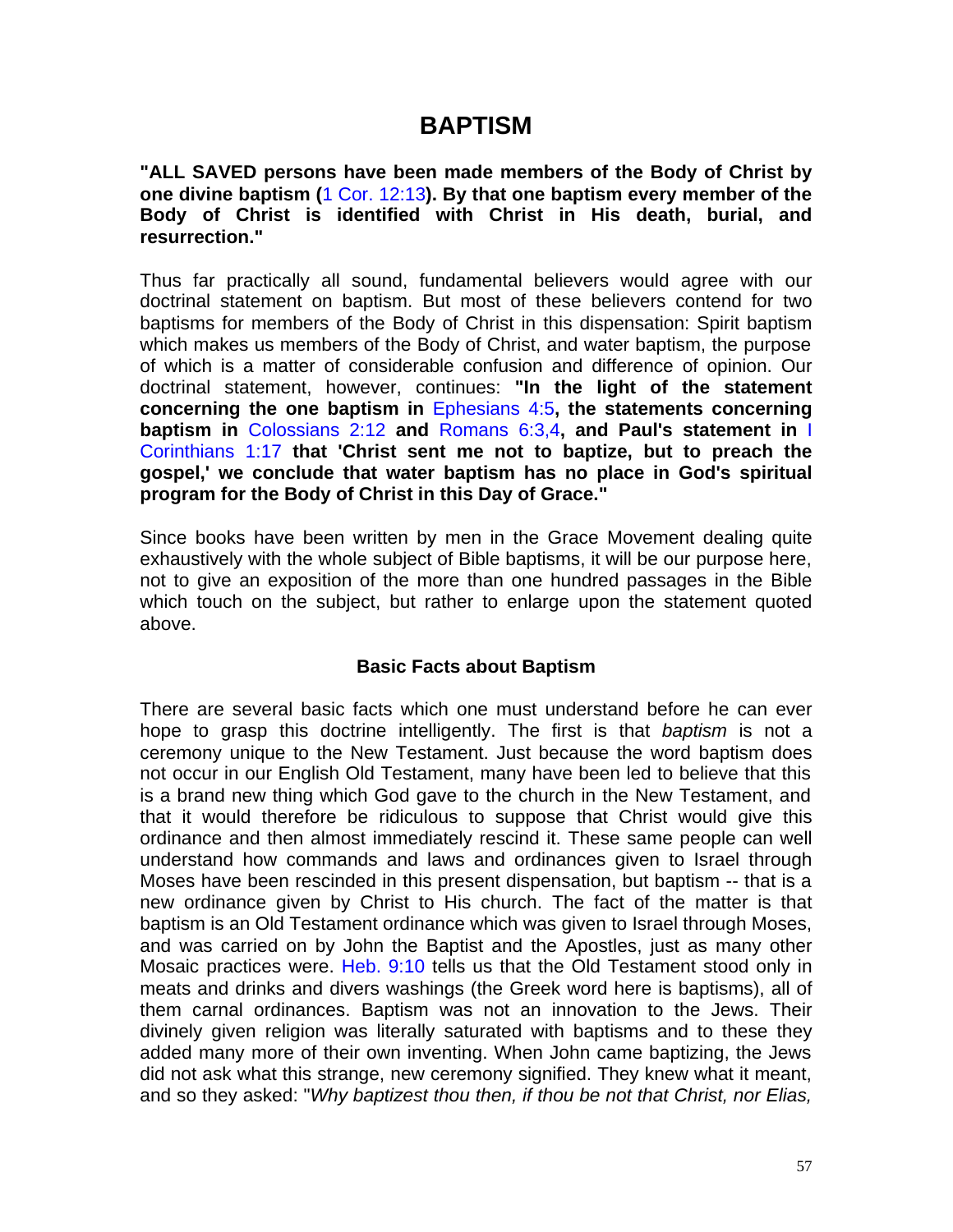*neither that prophet?"* And John answered them: "*that he [Christ] should be made manifest to Israel, therefore am I come baptizing with water."* The only reason we do not find the word baptism many times in our English Old Testament is that baptism is the transliteration of a Greek word, and the Old Testament was written in Hebrew. The last word written to the Jews on this subject is found in Heb. 6:1, 2, where they are told to leave behind the elementary principles and to go on to full maturity, not laying again a foundation of the doctrine of baptisms.

#### **Baptism Never an Arbitrary Observance**

The next thing to grasp about this subject is that during the time that baptism was a part of God's religious program for His chosen people, it was by no means an arbitrary thing which one might or might not assent to. It was a definite command. Its practice was necessary to cleansing and forgiveness of sins, just as were the sacrifices and the shedding of blood. Even under Christ's ministry the people were told to bring their sacrifices and to do all that Moses had commanded, and of course this included baptism, as has been pointed out above. Today, many people who practice baptism say that it is nonessential, that it has nothing whatsoever to do with salvation or the forgiveness of sins. These people would do well to search their Bibles again to see whether they can find that kind of baptism therein. Such people know enough about the Pauline dispensation of the grace of God to know that no human religious works can have anything to do with our salvation today, but they continue to cling to a religious work, divesting it of its Scriptural meaning and inventing for it a meaning of their own. Others cling to this Old Testament ceremony, giving it its Scriptural meaning, making it essential to salvation, and thus deny the later revelation of justification entirely apart from the works of the law. For one who professes to believe in salvation by grace through faith apart from works, and who still practices baptism, it is suggested that he read again very carefully such scriptures as Mark 16:16, "*He that believeth and is baptized shall be saved*" and Acts 2:38, *"Repent, and be baptized every one of you in the name of Jesus Christ for the remission of sins, and ye shall receive the gift of the Holy Spirit."*

#### **Figurative Use of Baptism**

Another fact about baptism is that the word is used both literally and figuratively in the Scripture. As a matter of fact, of the twelve distinct kinds of baptism mentioned in the Bible, only five of them have any connection with the element of water. Very closely related to this aspect of the subject is the fact that baptism never means a burial. How foreign is the thought that when Christ baptized with the Holy Spirit He was burying people, or that when the Holy Spirit baptizes us into the Body of Christ, He is burying us in the church, or that when Christ will baptize in fire He will bury people in fire, or that when Israel was baptized into Moses they were buried in Moses, or that when the divers baptisms of the law were practiced the Jews were buried, or that when the Jews baptized their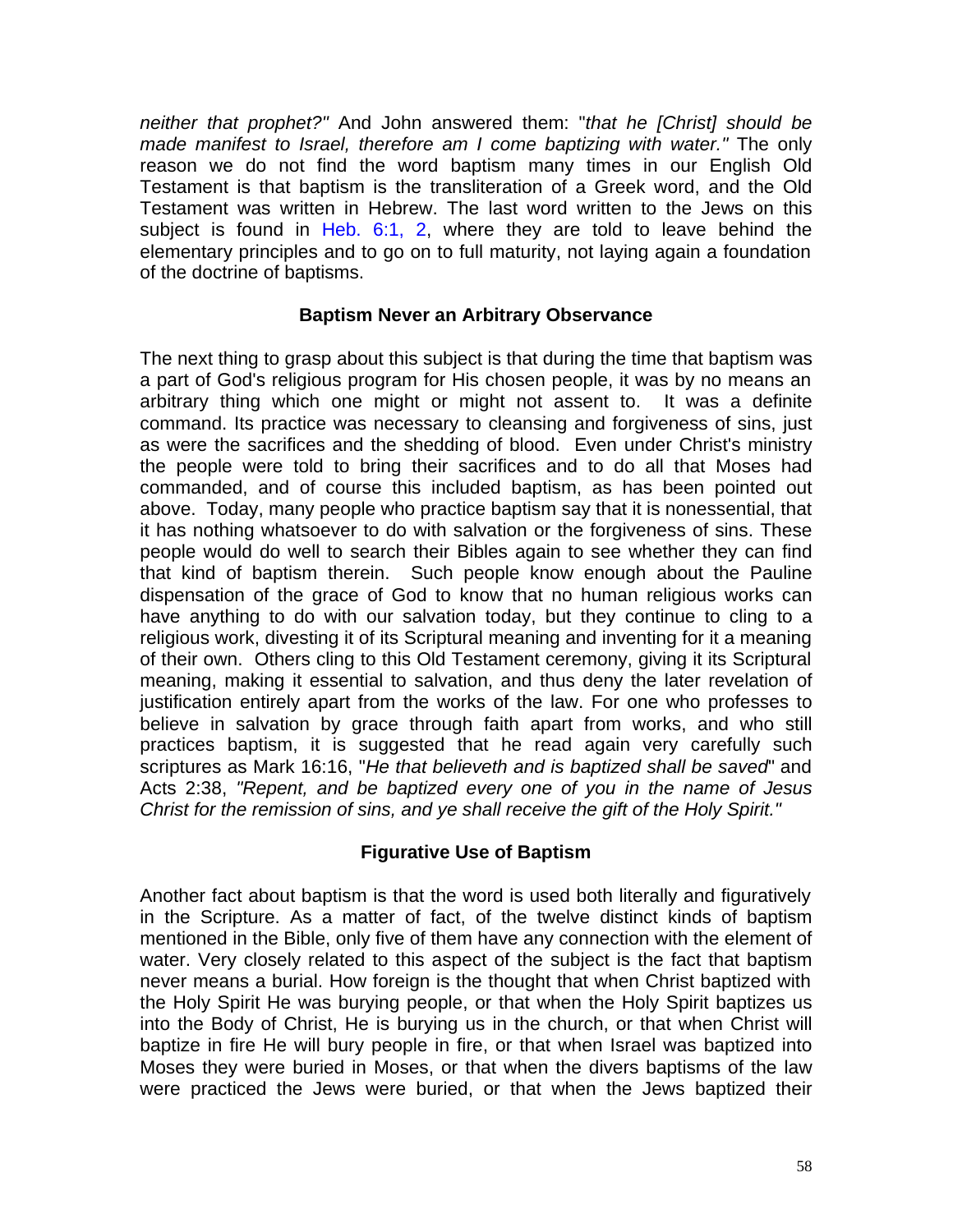couches and utensils before eating they buried them, or that when John baptized Christ to fulfill all righteousness he buried Christ. Burial is completely foreign to the meaning or usage of baptism. And yet a great segment of Fundamentalism goes by the name of Baptist and claims that baptism means a burial, and since a burial is completely underground, one must be completely immersed in water in order to be baptized. Of course, they get this idea from Rom. 6:3-4 and Col. 2: 12. But these passages do not say that we are buried in water, nor that baptism is a burial, but that we were buried with Christ through the baptism into death. We were also crucified with Christ, and raised with Christ, and ascended with Him and seated with Him. We have become so closely identified with Christ through the baptizing work of the Spirit that it can be said that when He was crucified, we were crucified; when He was buried, we were buried; when He was raised, we were raised. If we were buried WITH Christ, it must have been when and where He was buried. Christ was buried, not in water, but in a rock-hewn sepulchre. He was not put under an element in His burial, but His body was placed in a cave into which one might walk from ground level. The Scripture says that the believer was buried with Christ in Joseph's tomb. Surely there is not the slightest hint of a man-enacted ceremony in these great doctrinal passages. They speak of that stupendous work of the Spirit of God of placing us in Christ as members of His Body. When baptism is used literally, that is, when water is used, there is always the idea of purification, cleansing and the forgiveness of sins. Surely all of the O.T. baptisms were for cleansing. The Jewish traditional baptisms before eating were surely purification ceremonies. John's baptism and that practiced by the Apostles at Pentecost was surely for the forgiveness of sins. When Paul was saved he was commanded to be baptized *washing away his sins.* And when John was baptizing at Aenon, a dispute arose between his disciples and the Jews, not about burial, but about purifying (John 3:25).

#### **Paul Not Sent to Baptize**

With these basic facts in mind about baptism, we are better prepared to examine the teachings of Paul for which we so earnestly contend. We believe that Paul's statement in 1 Cor. 1:17*: "Christ sent me not to baptize but to preach the Gospel,"* is proof that water baptism was not a part of Paul's distinctive commission from the risen Christ. Surely none of the Twelve could truthfully have said, "*Christ sent me not to baptize,"* regardless of what the local spiritual condition of the church might have been. But Paul did baptize some, just as he circumcised some, and observed other of the Mosaic customs. He did these things because they were still in God's program at the time he was saved, and he observed them along with the other Jewish believers. It was only after his ministry emerged from the Jewish to the great Gentile world that he made known that baptism was never an actual part of his commission.

#### **Only One Baptism for Today**

Everyone knows, of course, that during the book of Acts there were at least two,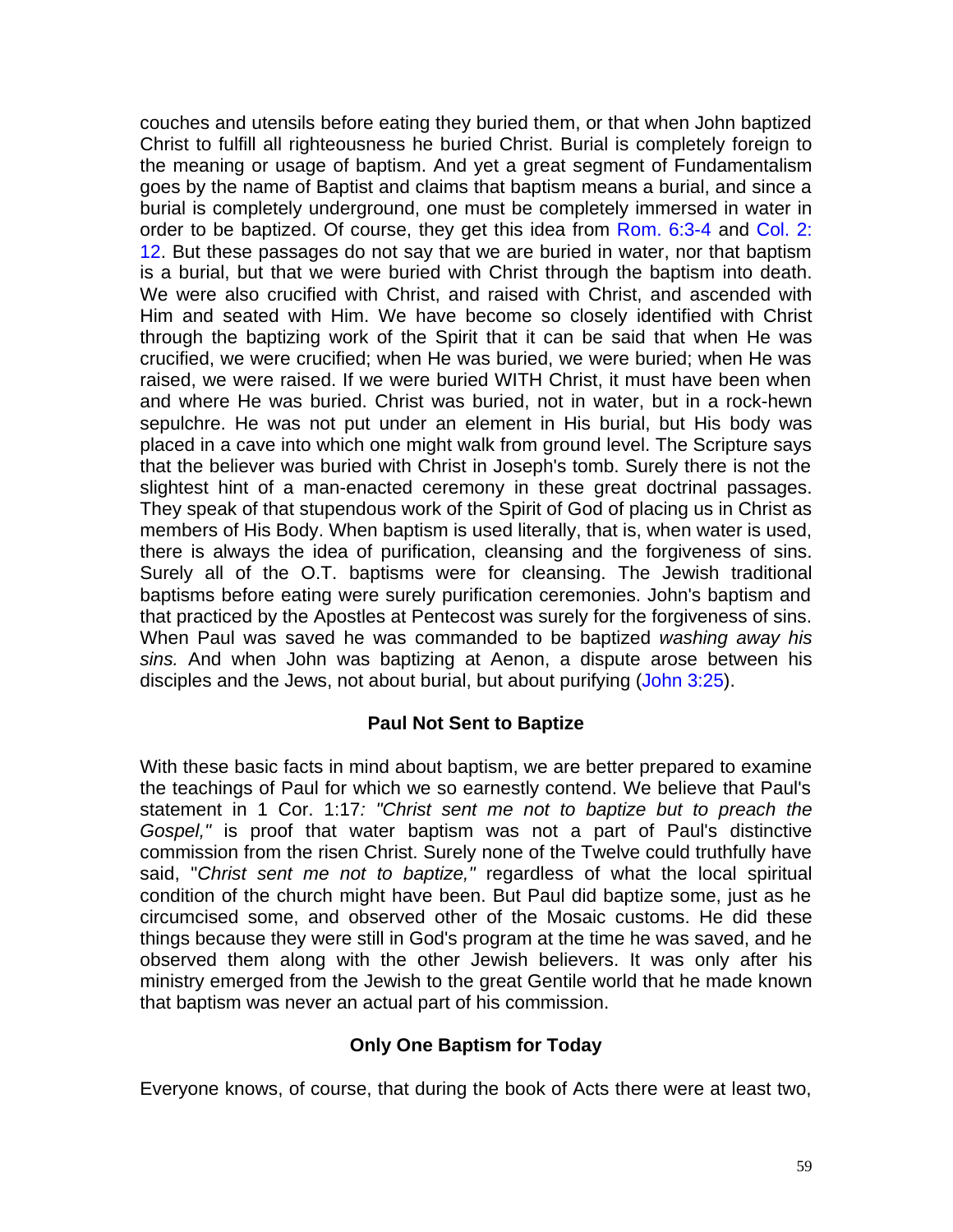and perhaps three distinct baptisms. There was the water baptism practiced by the Twelve for the remission of sins; there was Christ baptizing with the Holy Spirit at Pentecost and in Acts 10; and there was the Holy Spirit baptizing into the Body of Christ. Yet in Eph. 4:5 Paul declares that there is but ONE baptism. What does this mean? Paul has quite a bit to say about a very important baptism, as has been pointed out above. The baptism of Rom. 6:3,4; Gal. 3:27; I Cor. 12:13; Col. 2:12 is a most important and basic truth of the Pauline revelation. He himself is the authority for the statement that water baptism was not a part of the revelation given to him. Therefore there is only one logical answer to the question: What is this one baptism of which he speaks? It surely is not water. We believe it is Spirit baptism through which we are identified with Christ as members of His Body. Strangely enough, a number of Baptists, as for example the late I. M. Haldeman, have seen the inconsistency of holding to two baptisms when Paul says there is just one for the church today, but they have been forced to take the opposite view, that Spirit baptism has passed away and that the only baptism left for the church is water. Since we cannot bring ourselves around to accepting the mathematically contradictory idea that two equals one, and since we cannot see our way clear in dispensing with the mighty baptizing work of the Spirit which is one of the chief characteristics of this dispensation and in its place holding on to a carryover from the law dispensation, and since Paul is so explicit in his statement that Christ sent him not to baptize, and since to Paul was committed the revelation of the mystery for this dispensation of the grace of God, and since among those who do practice baptism there is so much controversy and division, we are convinced that the one baptism which is so important in the keeping of the unity of the Spirit is the baptism by the Spirit.

Undoubtedly to the many who make water baptism the heart and center of Christianity it will seem that we have impoverished ourselves in giving up this practice. But we would ask, Does one make himself poor by giving up a check and taking gold in its place.? Water baptism at the best was but a shadow of something far better. We have given up the shadow, but we have the reality. We have the Real Baptism. Of course all truly saved people have this Real Baptism too, but many do not know it, and many dim its glory and never experience its power because they have substituted for it a human ceremony to which they are looking for spiritual blessing. We would with Paul make all men see what is this dispensation of the mystery, that all might know its power.

 $\overline{a}$ 

<sup>\*</sup> See the author's book, *Real Baptism*, for a complete treatment of every reference to baptism in the New Testament.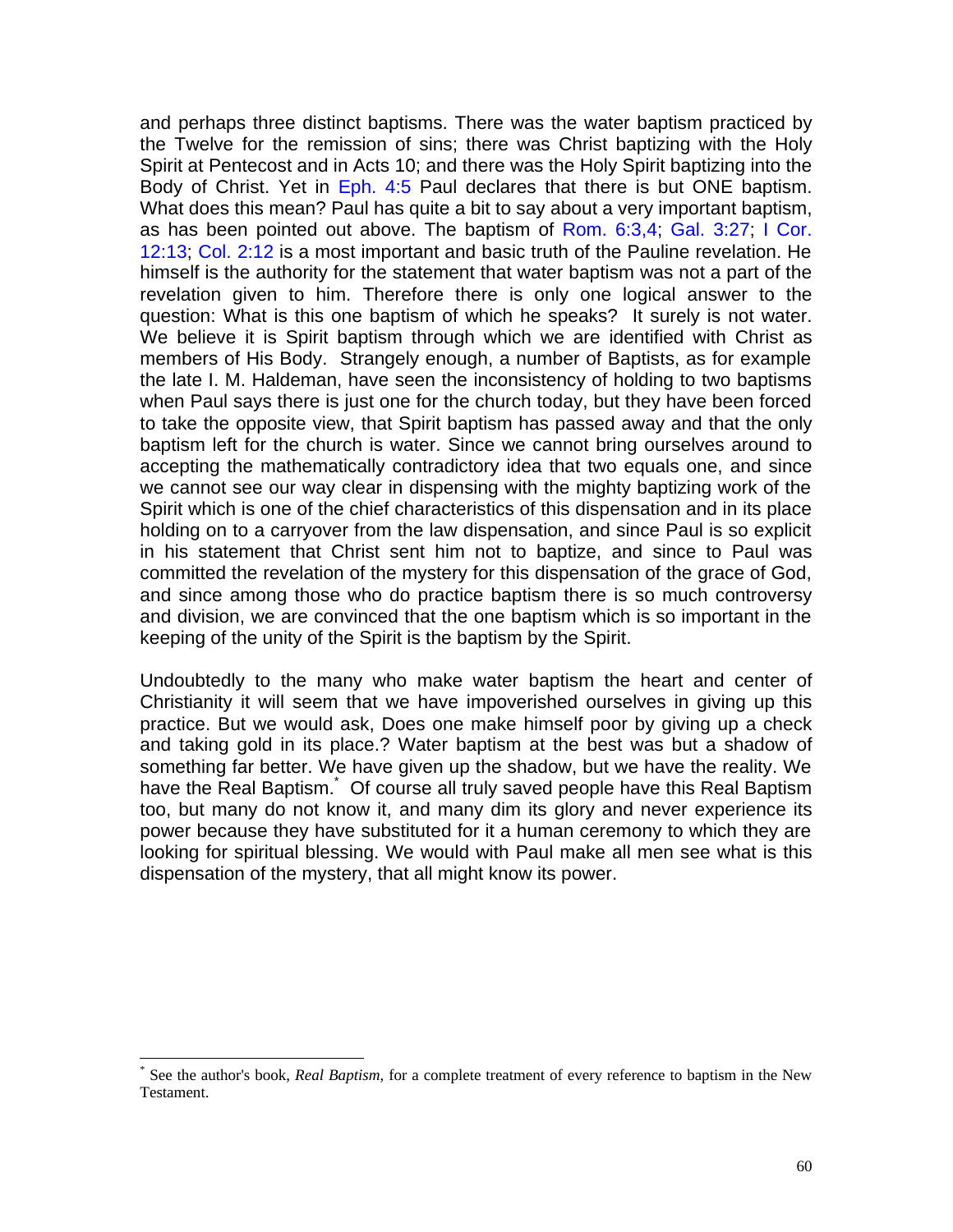# **THE LAST THINGS**

THIS chapter in the exposition of our doctrinal statement will deal with the three articles which are eschatological in nature: Resurrection, Second Coming of Christ, and the State of the Unsaved Dead.

#### **RESURRECTION**

**"Jesus Christ was resurrected bodily from the dead (**Luke 24:39-43**). Therefore (**1 Cor. 15:21**) all men will have a bodily resurrection (**Acts 24:15**): the saved to everlasting glory and the unsaved to everlasting punishment (**John 5:29; Rev. 20:11-15**)."**

Since the next article deals with the various aspects of His coming, which are essential to a complete exposition of the subject of resurrection, we will quote that article also.

#### **SECOND COMING OF CHRIST**

**"The rapture of the Church and the second coming of Christ will be premillennial. He will come first to receive the Church unto Himself (**1 Thess. 4:13-18; Phil. 3:20,21**) and then come to receive His Millennial Kingdom, over which He will reign (**Zech. 14:4,9; Acts 1:10,11; Rev. 19:11-16; 20:4-6**). Because of the nature of the Body of Christ, the resurrection and rapture of the Church, which is His Body, will take place before the Great Tribulation (**Jer. 30:7; Matt. 24:15-31**) at His appearing in the air (**1 Thess. 4:13-18; Phil. 3:20,21; Titus 2:13,14; I Cor. 15:51-53**). The resurrection of the other saved dead will occur after the Tribulation (**Rev. 20:4-6**)."**

The real basis for hope in any dispensation is founded upon the resurrection of Jesus Christ. Paul's consistent testimony throughout the latter half of Acts is that the resurrection of Christ is the hope of Israel (Acts 28:20; 24:14-15; 26:6-8,23). In writing to members of the Body of Christ, he proves that apart from the resurrection of Christ we are all without hope (1 Cor. 15:12-19). Peter speaks of being begotten again unto a lively hope by the resurrection of Jesus Christ from the dead (1 Peter 1:3). Therefore sinful man, under the condemnation and penalty of death, is absolutely without hope apart from the resurrection of Christ, regardless of the dispensation in which he may have lived.

#### **Two Phases of Second Coming**

We believe that there are two distinct phases of Christ's coming. He will return first, according to 1 Thess. 4:13-18 and 1 Cor. 15:51,52, for members of the Body of Christ, and then later, after the Great Tribulation, He will come back to earth as King of kings to establish the Millennial kingdom. We oppose on the one hand the undispensational teaching of a general resurrection and general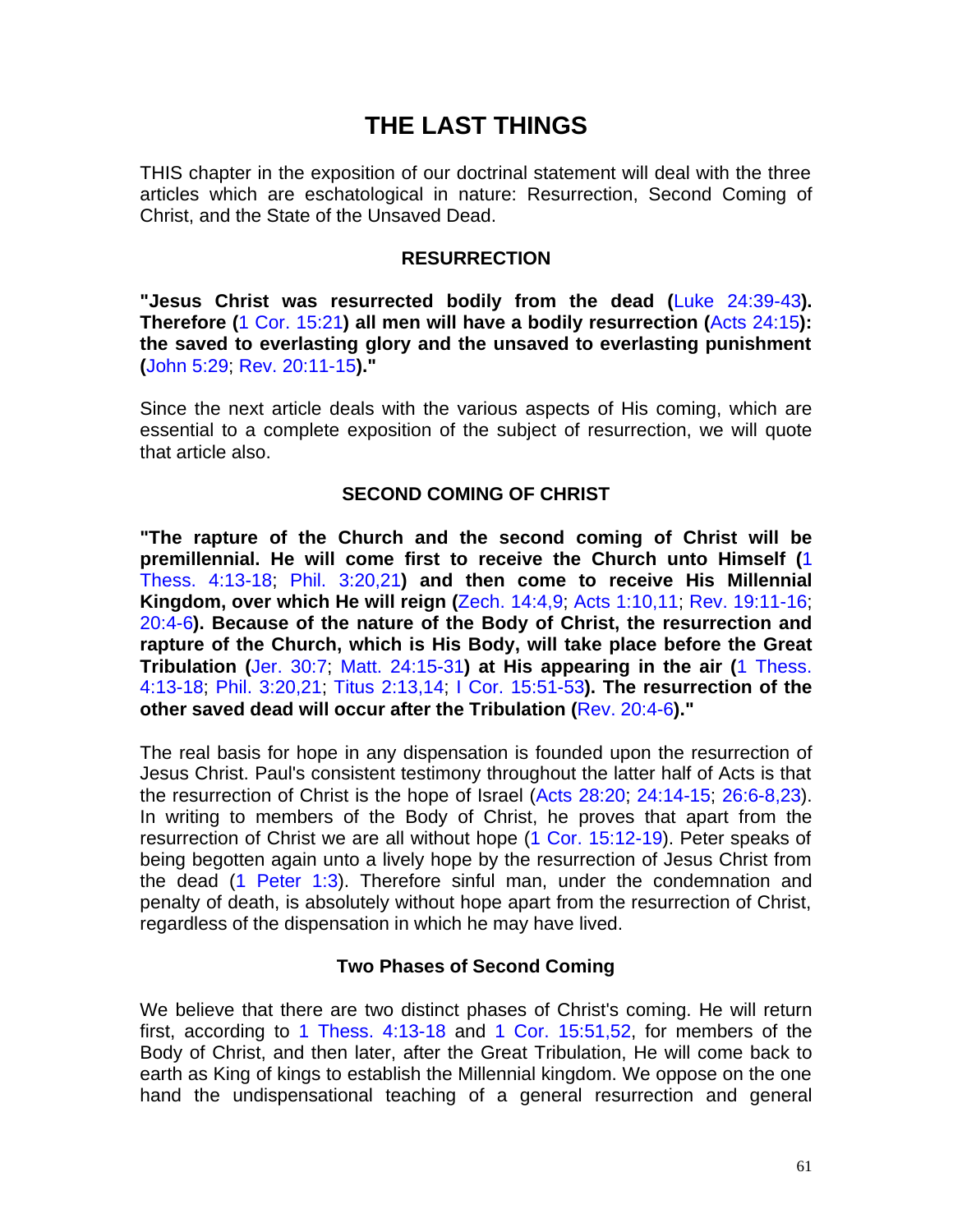judgment of all of the saved and unsaved at the last day, and on the other hand we oppose the hyper-dispensational contention that the rapture of 1 Thess. 4:13-18 is not for members of the Body of Christ.

#### **Bullinger Answered**

When Dr. E. W. Bullinger changed over to the Acts 28 position, he wrote: *"We can quite understand, and fully sympathize with, those who like ourselves have spoken or written on 1 Thess. 4 as being the great charter of our hope of the Lord's coming. But we ought thankfully to relinquish it when we find we have a better hope; which we can enjoy all the more because we need not reproach ourselves with having robbed Israel of their hope... It may, after all, be the pattern of our hope, as presented later in Phil. 3:11, 14... The order of the two events may well be the very same" (Foundations of Dispensational Truth, p. 112).*

Many of those who have followed Bullinger's extreme dispensationalism, however, have gone over to the view of completely rejecting any idea of a rapture for the Body of Christ, and instead teach that the church of this dispensation will disappear from the earth by its members all dying. After the last member of the Body has died, then there will be the secret "out-resurrection" of Phil. 3:11, which will of course be unobserved by any one upon the earth. This is supposed to be something infinitely better than the rapture of 1 Thess. 4. It should be evident, according to this teaching, that no one living today could be absolutely sure that he is a member of the Body of Christ. The last member of the Body to be saved may already have been saved and may have recently died. The out-resurrection may already have taken place. We may after all be headed for the terrors of the Great Tribulation. As in so many other matters, here also extreme dispensationalism substitutes uncertainty and speculation for reality.

We believe that Paul holds out the same hope to believers in all of his epistles. The truth of the Lord's coming for members of the Body of Christ is clearly set forth in 1 Cor. 15:51 as *mystery truth*. The Colossians, after the end of Acts, were to continue in the hope which they had during the Acts period (Col. 1:23). The Thessalonians were looking for the Lord from heaven (1 Thess. 1:10), during the book of Acts, and the Philippians were doing the same thing after the Acts in Phil. 3:20. Paul's statement to the Thessalonians, *"This we say unto you by the word of the Lord,"* is a plain inference that what he is talking about is a special revelation to him; for if he were merely reiterating what the prophets and Christ and the Twelve had been preaching all along there would have been no need to single this out as being the word of the Lord.

#### **Rapture for Body Church Only**

While it may not be a subject for dogmatizing, it would appear that only members of the Body of Christ will be raised and raptured when 1 Thess. 4 is fulfilled for being a mystery and having to do with a company of believers not foreseen by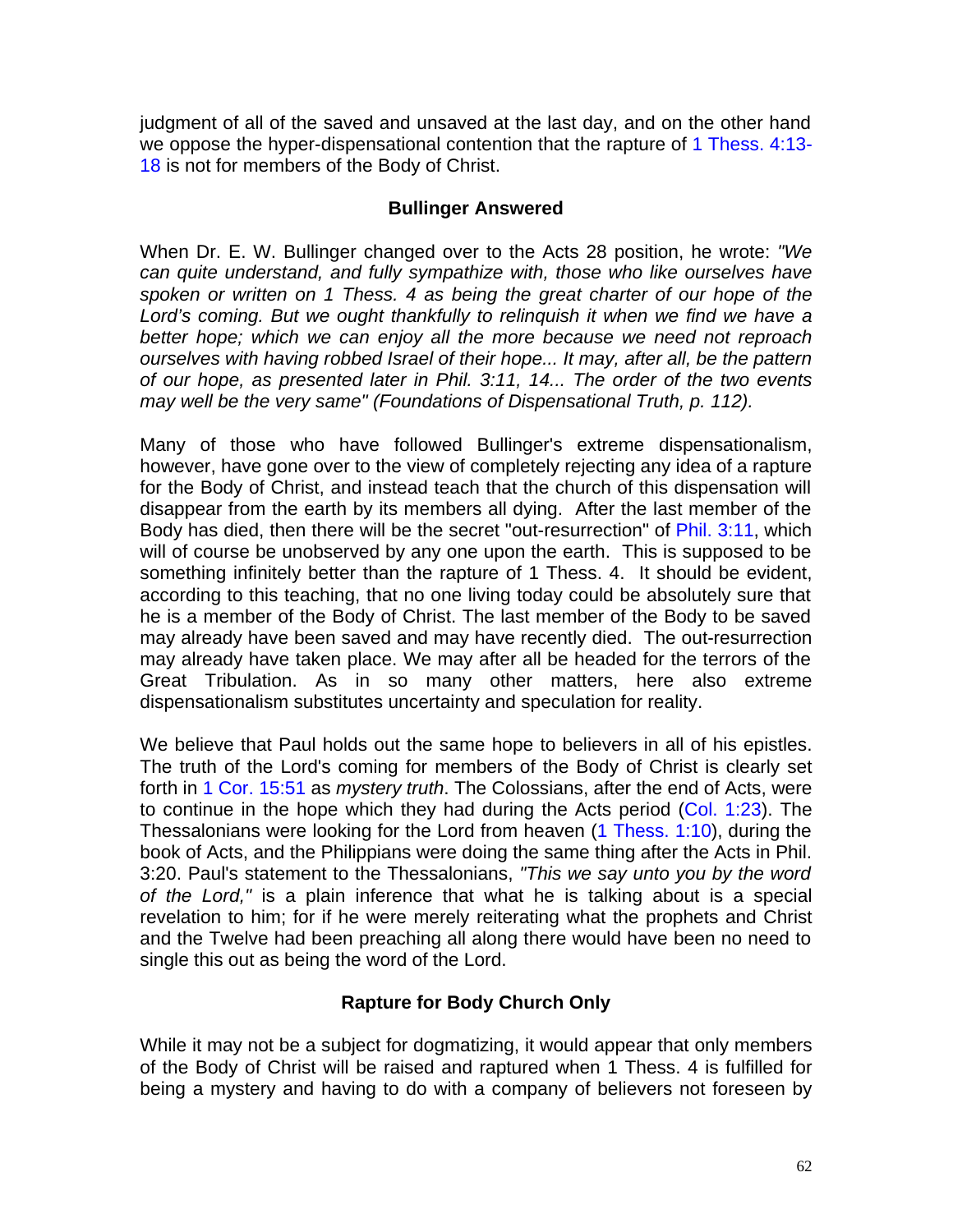the prophetic Scriptures, it would logically follow that the prophesied resurrection of the just would be a different event from the unprophesied resurrection of the church. It is really upon this basis only that there is any evidence for a pretribulation rapture of the Body of Christ. That which is called the first resurrection, or the former of the two resurrections mentioned in Revelation, plainly takes place after the tribulation; for it specifically includes those who were martyred during the tribulation (Rev. 20:4). Many Premillenarians, denying the distinctiveness of the Pauline revelation, and hence denying the difference between the rapture and the first resurrection of Revelation, have gone over to the view that the church must go through the tribulation.

The hope that Paul holds out to all believers in all of his epistles is the coming of Christ out of heaven (Phil. 3:21) into the air (1 Thess. 4:17) to catch up to glory every member of the Body of Christ, whether dead or living. This coming of Christ is imminent, that is, it does not depend upon any fulfillment of prophecy before it occurs. It will take place before the tribulation. It is separate and distinct from the coming of Christ back to the earth, as predicted in the Old Testament and in the Gospel records and in the book of Revelation. This latter coming of Christ will take place at the end of the great tribulation. Out of it will issue the judgment of the nations and the establishment of the Messianic kingdom, wherein all of the promises to Israel and to the nations through Israel will be fulfilled. This kingdom will not be the final state; for it will last only one thousand years, just half the time this present dispensation has lasted. It will be followed by the eternal state, which is described in the next article of our doctrinal statement.

#### **STATE OF THE DEAD**

**"Nowhere does Scripture extend the hope of salvation to the unsaved dead but instead reveals that they will ever continue to exist in a state of conscious suffering (**Luke 16:23-28; Rev. 14:11; 20:14, 15; Col. 3:6; Rom. 1:21-32; John 3:36; Phil. 3:19; 2 Thess. 1:9**). The teachings of Universalism, of probation after death, of annihilation of the unsaved dead, and of the unconscious state of the dead, saved or unsaved (**Luke 16:23-28; Phil. 1:23; 2 Cor. 5:6-8**), are opposed by us as being thoroughly unscriptural and dangerous doctrines."**

After the Millennial kingdom, when Satan shall have been loosed from the abyss, and shall have again deceived the nations, God will destroy the earth with fire. Then all of the unsaved dead (and all of the unsaved will be dead at that time) will be raised to stand in judgment before the great white throne. They will be condemned and then cast into the lake of fire which is the second death. God will then create new heavens and a new earth, wherein dwelleth righteousness. This will be the final state, as far as Scripture reveals -- the unsaved in a conscious state of suffering in the second death, and the saved in a conscious state of bliss with the Lord in the new heavens and new earth.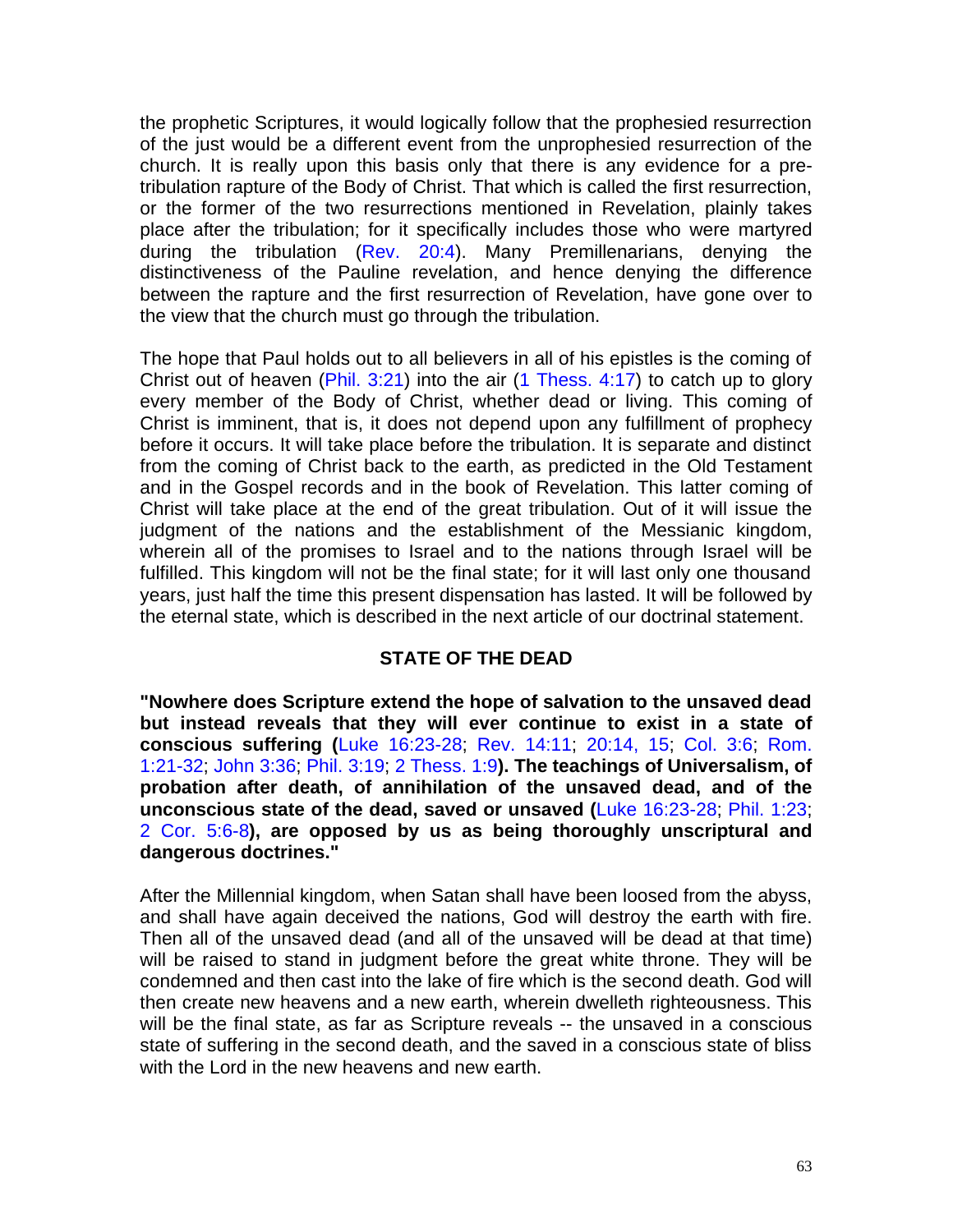#### **Annihilationism Unscriptural**

We oppose any theory that denies consciousness to man in the state of death, whether it be the first or the second death. Any such view leads directly to annihilation for the wicked, and in reality makes God's judgment of the wicked to be an exemption from enjoying the future. We believe that any ungodly sinner would be very happy with the prospect of being painlessly and mercifully put out of existence (as some advocates of this view represent it), rather than to suffer the woes of the second death for ever and ever, as the Scripture plainly declares he shall.

Death is never presented in Scripture as a state of non-existence. We were once dead in trespasses and sins; yet we existed. She that liveth in pleasure is dead while she liveth; yet she exists. Lazarus was dead; yet he still existed. Christ died; yet He still existed. Moses died; yet he still existed; for he appeared on the Mount of Transfiguration. To be absent from the body is to be at home with the Lord. If the saved exist after death, so do the unsaved. The rich man surely existed after death. The man of sin is going to exist after death, for he is going to be cast into the lake of fire and be tormented day and night for the ages of the ages.

We likewise oppose any teaching of probation after death. There is no Scripture upon which such a doctrine can be based. It implies that man has not had a fair chance in this life. It gives reason for man to believe that he can cast off responsibility and live like the devil in this life, and then have a second chance, under far more favorable circumstances, to be saved in the life to come. God's Word is plain. It is appointed unto men once to die, and after this the judgment - not a second chance. Today -- not in the life to come -- is the day of salvation.

#### **Universal Reconciliation Unscriptural**

We are also unalterably opposed to the teachings of Universal Reconciliationism. We do not believe that God made the devil and forced man to sin, so that He is morally obligated to save Satan and his fallen angels as well as all mankind. The Concordant Version people believe and teach that after the second death and after the new heavens and the new earth (although the Bible nowhere describes the event), God will vivify all of the dead who have been out of existence for the ages, and that He will then reconcile all of these, along with Satan and his demons, so that all will finally be saved. To these people the judgment of the wicked in the lake of fire and the second death are analogous to a mother putting her child to bed early because it has been naughty, and then awakening it on the morrow to enjoy the full privilege of the household.

While these people speak much of grace and appeal no doubt to the natural mind with their presentation of God as one who will take the blame for everyone's sins (because He actually is to blame), in reality they make a mockery of grace. If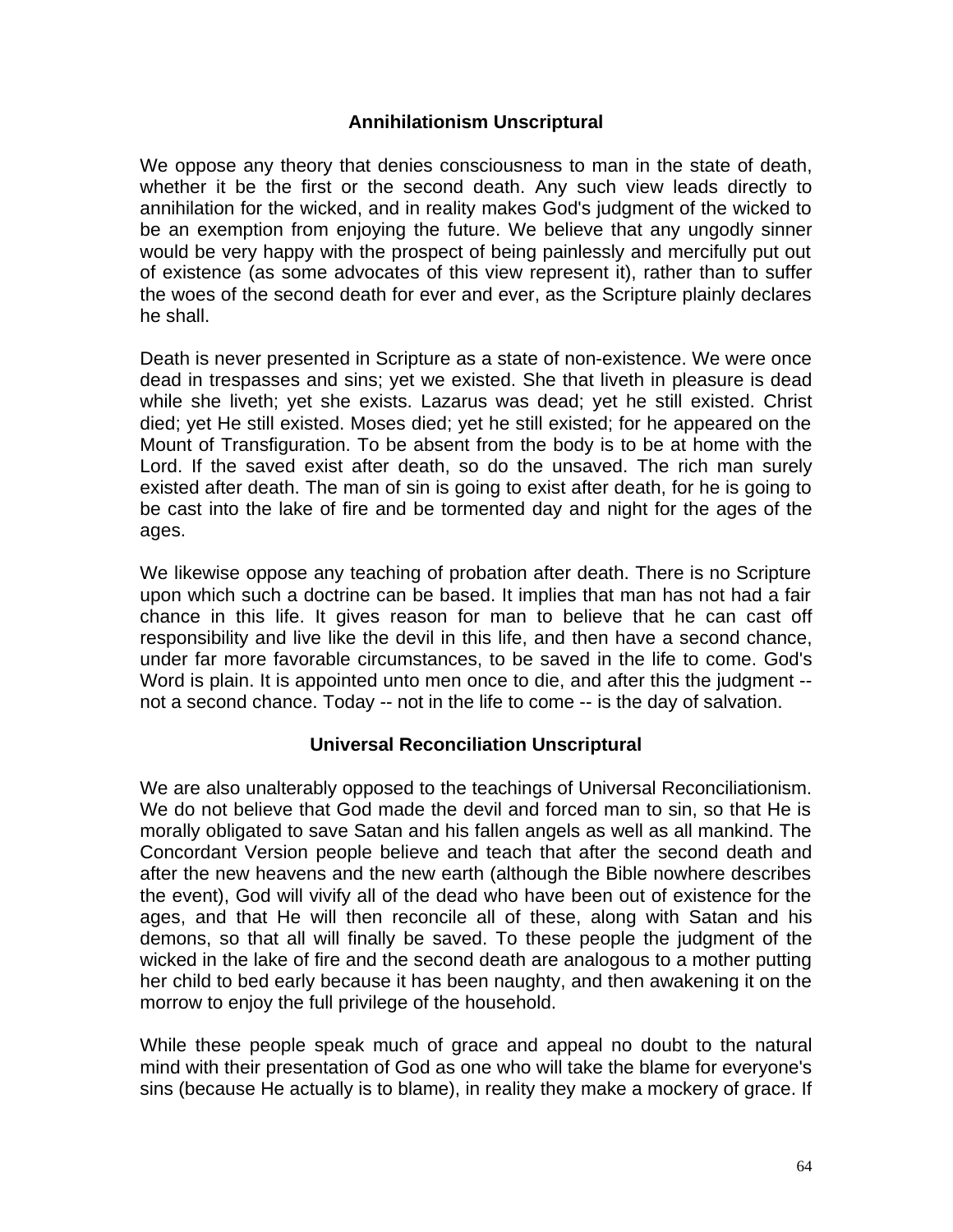God is in any way obligated to save man, there can be no grace in His doing what He owes it to man to do.

We believe that God could have justly left all mankind forever in their lost condition without ever providing salvation for them. But we believe that through His infinite grace and mercy He has made a universal provision for man's salvation, but that the experiencing of that salvation is limited to those who believe the gospel.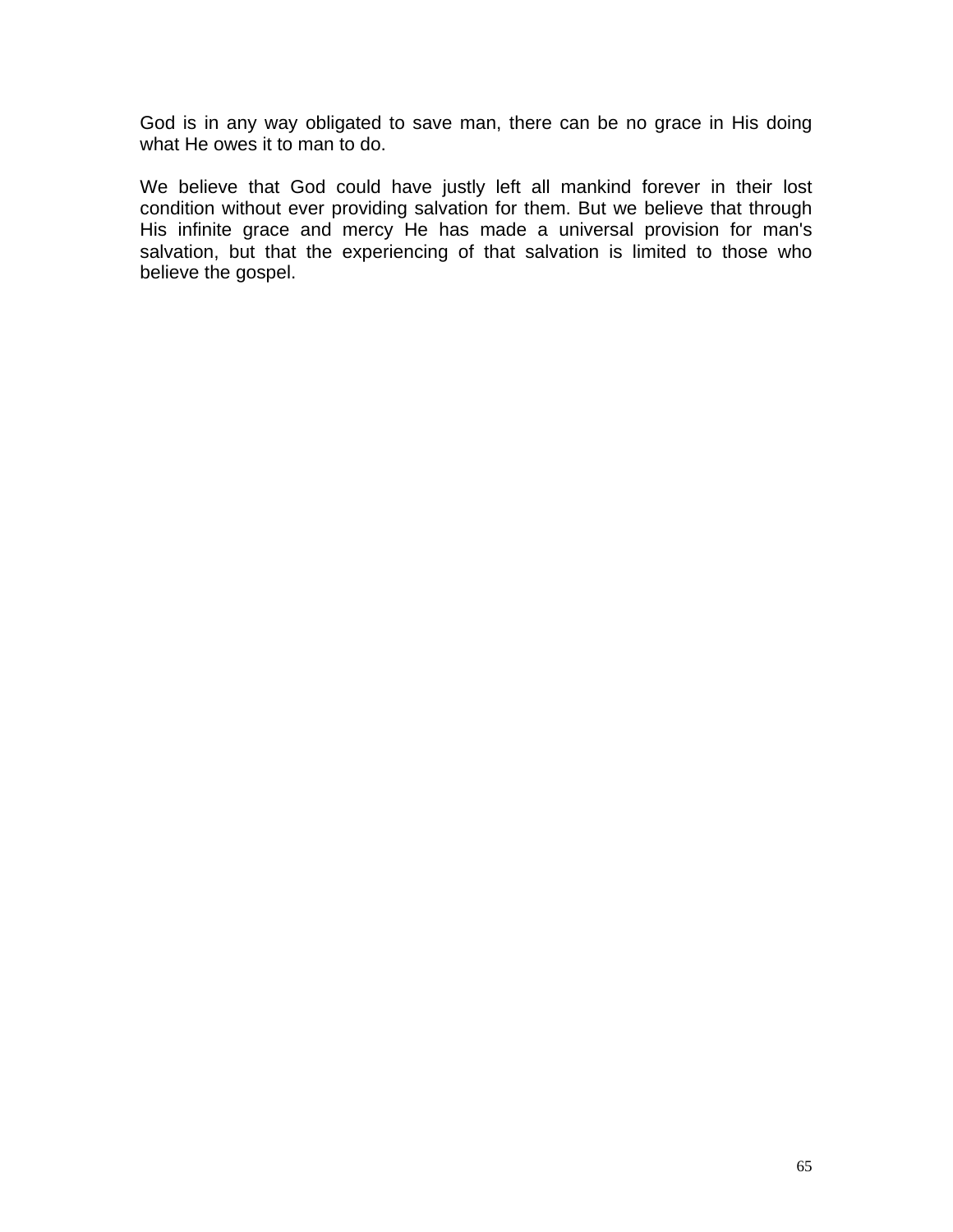# **MISSION AND COMMISSION**

THE concluding article of our doctrinal statement has to do with the mission and the commission of the church.

#### **MISSION**

**"The mission and commission of the Church, which is His Body, is to proclaim the message of reconciliation (**2 Cor. 5:14-21**) and endeavor to make all men see what is the Dispensation of the Mystery (**Eph. 3:8, 9**). In this, we should follow the Apostle Paul (**1 Cor. 4:16; 11:1; Phil. 3:17; I Tim. 1:11-16**). That distinctive message which the Apostle of the Gentiles (**Rom. 11:13, 15:16**) calls 'my gospel' (**Rom. 2:16; 16:25**) is also called the 'gospel of the grace of God' (**Acts 20:24**). We, like Paul, must preach the entire Word of God in the light of this Gospel (**2 Tim. 4:2; Gal. 1:8, 9**) and strive to reach those in the regions beyond where Christ is not yet named (**Rom. 15:20; 2 Cor. 10:16**)."**

Our statement on this point of doctrine may seem strange to many Christians, as it contains no reference to the so-called "Great Commission" found at the conclusion of both Matthew's and Mark's Gospels. We do not believe that these accounts give us the commission for the Body of Christ. We do believe, however, that our commission has this in common with the so-called Great Commission: it is worldwide in character, and it is worldwide in a sense that the Matthew and Mark commissions could never be. It is significant, in this respect, that the first united effort in our "Grace Movement" was the organization of a missionary society which was named "Worldwide Grace Testimony," which fact in itself should be sufficient evidence that the commission which we follow is the same one which spurred the great apostle of the Gentiles to reach out to the regions beyond where Christ had not yet been named.

#### **Great Commission Not for Us**

There are a number of good reasons why we do not believe that the Matthew and Mark commissions are for us today. The first concerns the gospel itself; that is, the message of good news which God has given us to proclaim to a lost world. When Christ said to the Eleven: *"Go ye into all the world and preach the gospel to every creature,"* He must have intended them to preach the only gospel that they had knowledge of, namely, the gospel of the kingdom. It is evident that they did not know anything about the gospel of the grace of God, which Christ in glory revealed to Paul a number of years later. It is very evident from a comparison of Luke 9:6 with Luke 18:31-34 that the Twelve were preaching what is called "the gospel" during the time when they were completely ignorant of the fact that Christ was going to die and rise again from the dead. There must have been a vast difference, therefore, between their message and ours today, as surely no one could preach the gospel for today without preaching Christ's death,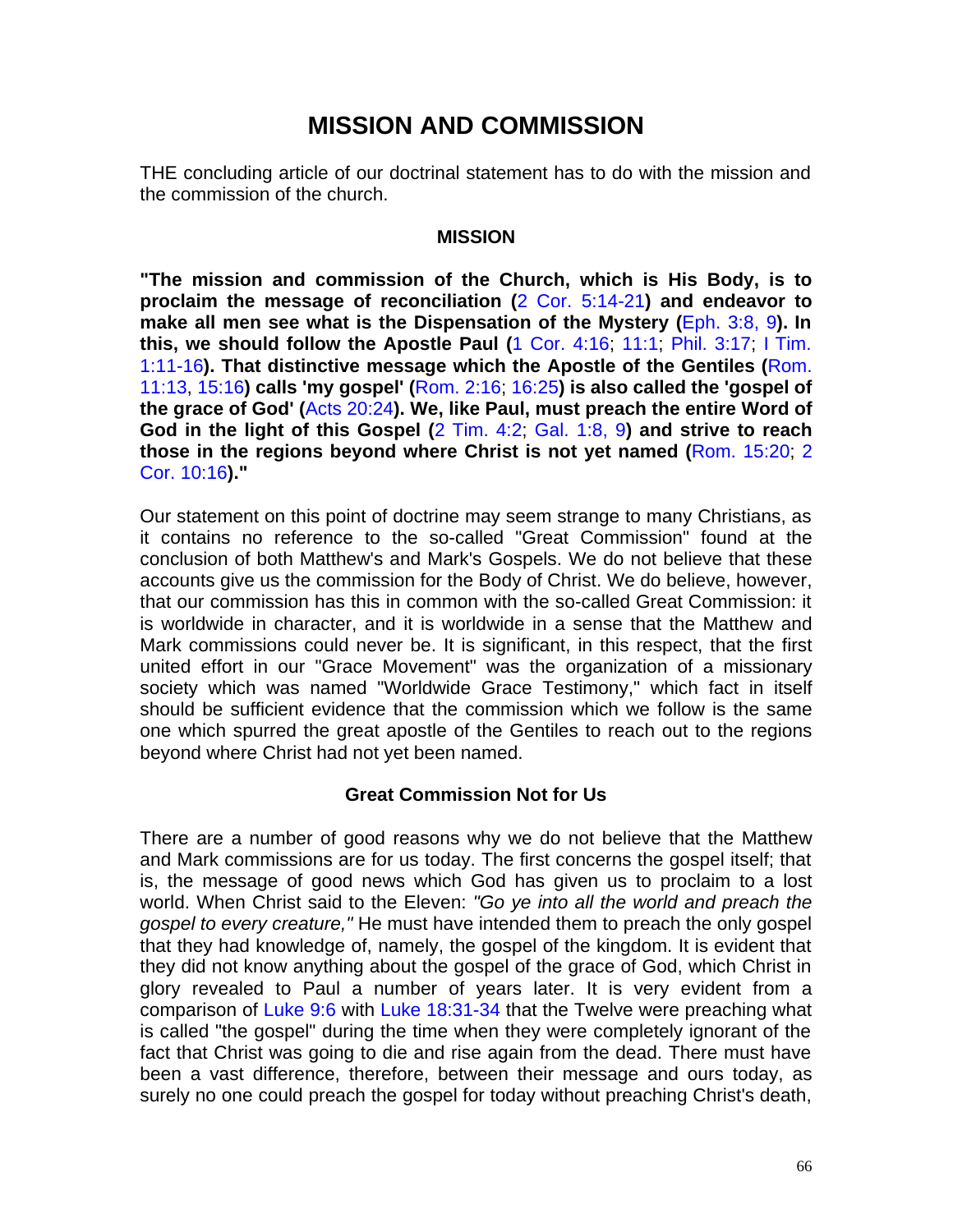burial and resurrection.

At the time the so-called Great Commission was given, however, the Eleven had learned the truth about Christ's death and resurrection, and Peter proclaimed it at Pentecost. But there was still this great difference between his message and ours: Peter preached only the fact of Christ's death and resurrection, and this fact was preached, not as the basis of a gospel or good news, but as the basis of guilt and condemnation: *"Him... ye have taken, and by wicked hands have crucified and slain." "The God of Abraham, and of lsaac, and of Jacob, the God of our fathers, hath glorified His Son Jesus; whom ye delivered up, and denied him in the presence of Pilate, when he was determined to let him go. But ye denied the Holy One and the Just, and desired a murderer to be granted unto you: and killed the Prince of life, whom God hath raised from the dead; whereof we are witnesses."* We preach Christ's death as good news; Peter preached it as sad news, and then went on to say that if Israel would repent of this crime God would forgive them and send Jesus back to fulfill the promises of establishing their glorious earthly kingdom. Peter's message was not*: "Christ died for our sins."* but *"Repent and be baptized every one of you for the remission of sins."*

#### **Contains the Kingdom Gospel**

Peter's sermon in Acts 3 makes it abundantly clear that he was preaching the gospel of the kingdom. Up to this time this is the only gospel that God had made known. It was the good news that God would send His Son back to the earth to bring about the restoration of all things which had been predicted by the prophets of old. While we know that God is going to do this some day, and that is surely good news, we must know that is not the gospel which God wants us to proclaim to lost men today. Yet it was the gospel which Christ commanded the Eleven to preach in the so-called Great Commission.

Paul referred to Peter's message as the gospel of the circumcision. He called it this because it was a message based upon the promises which God had made to Abraham in the covenant of circumcision. Paul called his own message the gospel of the uncircumcision, because it had nothing to do with the covenant of circumcision. It went back beyond circumcision to Abram, an uncircumcised Gentile, who was justified by faith, apart from circumcision, law-keeping and baptism.

#### **Requires Water Baptism**

The next objection to applying the Great Commission to us today is that water baptism is definitely stated as a prerequisite to forgiveness of sins in that commission. *"He believeth and is baptized, shall be saved." "Repent and be baptized every one of you in the name of Jesus Christ for the remission of sins..."*  We have already pointed out the that fact that repentance and water baptism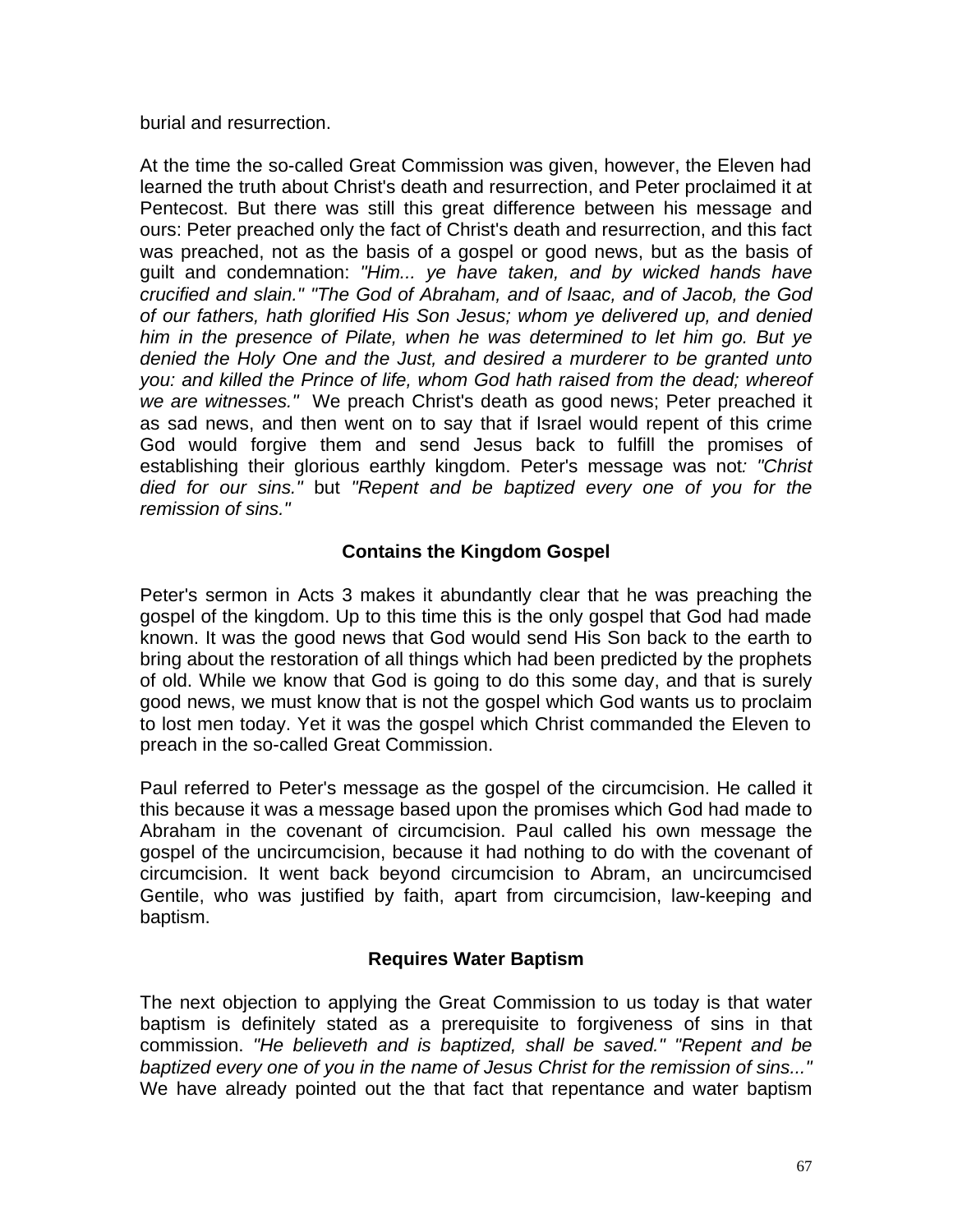were important factors in the gospel of the kingdom, or the gospel of the circumcision. We do not believe that Paul's gospel contained these features. This does not mean that Paul did not call men to repentance, for we know that he did (Acts 20:21). We all believe that faith in Jesus Christ involves a changing of the mind, but Israel as a nation was called to repent of the rejection and murder of her Messiah. The subject of water baptism and its relation to the gospel of the kingdom has been dealt with quite fully in a previous article of our doctrinal statement.

#### **Inseparably Related to Signs**

A further objection to applying this commission to us is the fact that it contains certain substantiating signs which since Acts 28 do not accompany the preaching of the gospel of grace. "*And these signs shall follow them that believe: In my name shall they cast out devils; they shall speak with new tongues; They shall take up serpents; and if they drink any deadly thing, it shall not hurt them; they shall lay hands on the sick, and they shall recover."* Multitudes of Pentecostal people today are trying to prove that they are preaching the kingdom gospel instead of the gospel of the grace of God. They claim to exorcise demons, speak with tongues and heal the sick, and occasionally we hear of claims of raising the dead. Anyone who carefully investigates these claims must surely be convinced that the results are but a counterfeit of the signs wrought by those in apostolic times. Doubtless these signs which accompanied the preaching of the kingdom gospel were a foretaste of the powers of the Millennial age to come (Heb. 6:5). Their purpose was to prove that the apostles had a message of authority which was able to usher in the Millennial kingdom, which was able to bring about the radical changes in nature which would overcome disease and even death. But our gospel in this present dispensation carries no promise of the deliverance of the world from these universal evils. Instead we are plainly told by Paul that the whole creation is groaning and travailing in pain together until now, and not only the outward creation, *"but ourselves also, which have the firstfruits of the Spirit even we ourselves groan within ourselves, waiting for the adoption, that is, the redemption of our body"* (Rom. 8:18-25).

#### **Based upon Israel's Priority**

Besides these three basic objections, the fact that the gospel of the Great Commission is the kingdom gospel, that it requires water baptism and special repentance as a requisite in the forgiveness of sins, and that it is accompanied with signs which point to the establishment of the Messianic kingdom here on earth, them is this further fact which we alluded to in the second paragraph of this chapter. This Great Commission was worldwide in character, but it must be recognized that it was not worldwide in the sense that all mankind was to be treated without distinction. In the kingdom gospel Israel as a nation is to have the ascendancy over the other nations. That is why the gospel went only to Israel during the time that Christ was on earth. That is why Christ told the Twelve to